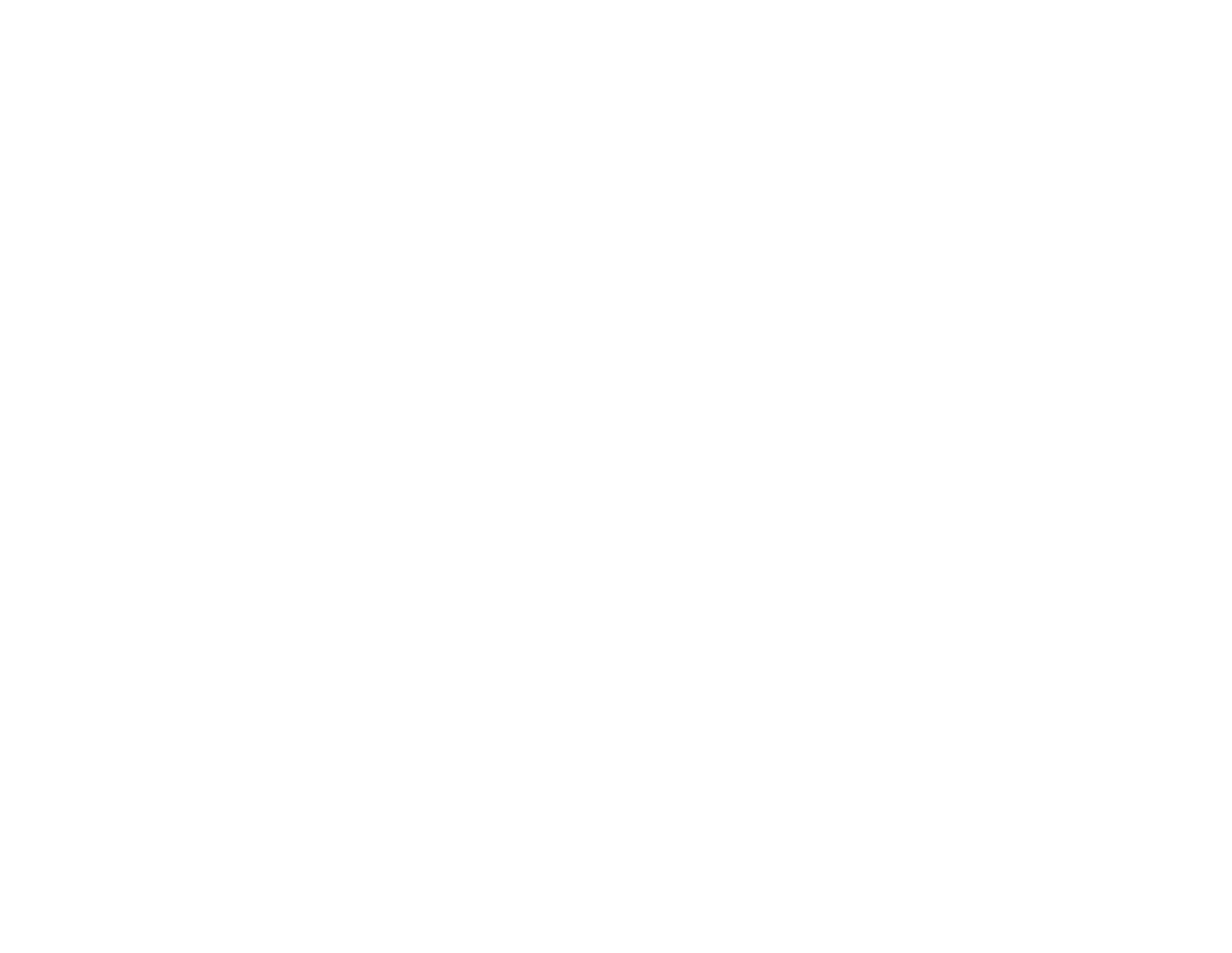# **Contents**

| <b>Publisher's Preface</b>                                                       |  |
|----------------------------------------------------------------------------------|--|
| Introduction                                                                     |  |
| <b>MUTUAL BANKING</b>                                                            |  |
| <b>I. VALUE</b>                                                                  |  |
| <b>II. THE CURRENCY</b>                                                          |  |
| The Disadvantages of a Specie Currency                                           |  |
| The Evils of a Specie Currency - Usury                                           |  |
| III. THE CURRENCY: ITS EVILS AND THEIR REMEDY                                    |  |
| The Business of Banking                                                          |  |
|                                                                                  |  |
|                                                                                  |  |
| <b>IV. MUTUAL CREDIT</b>                                                         |  |
|                                                                                  |  |
|                                                                                  |  |
| V. THE CIRCULATION OF MUTUAL MONEY                                               |  |
| Petition for a General Mutual Banking Law                                        |  |
| Remarks                                                                          |  |
| The Rate of Interest                                                             |  |
| Advantages of Mutual Banking<br>Mutual Money is Generally Competent to Force its |  |
| Own Way Into General Circulation                                                 |  |

3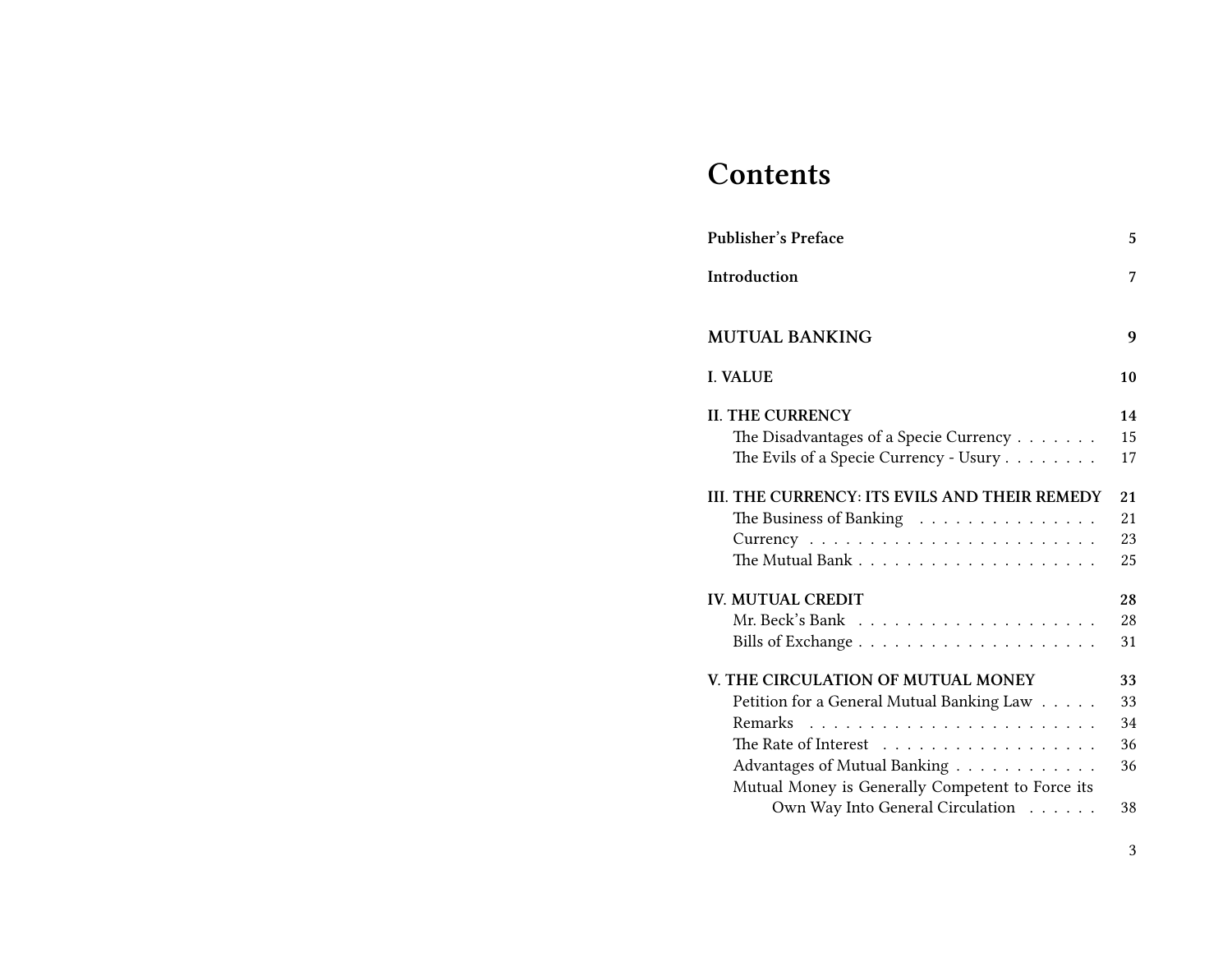| The Measure of Value                            | 40 |
|-------------------------------------------------|----|
| The Regulator of Value                          | 41 |
| VI. THE PROVINCIAL LAND BANK                    | 45 |
| <b>VI. MONEY</b>                                | 54 |
| There Are Various Kinds of Money                | 55 |
| Convertible Paper Money Renders the Standard of |    |
| Value Uncertain                                 | 57 |
| The Evils of Convertible Paper Money            | 59 |
| Advantages of a Mutual Currency                 | 61 |
| VIII. CREDIT                                    | 64 |
|                                                 | 66 |
| IX. MUTUAL BANK                                 | 69 |
|                                                 | 69 |
| Mutual Bank in Operation                        | 71 |

ety to be derived from this extension of their principles. These associations have the psychological foundation and the mechanism for the purpose. Mutualism offers them this opportunity and assures them of its hearty co-operation.

The methods of approach for the credit group of organizations must, by now, be self-evident. Money and insurance at cost, occupancy and use, as essentials to land ownership; adherence to the law of equal liberty; and voluntary association, no compulsion for the non-invasive individual - all these are tenets of Mutualism which can never be emphasized too strongly. All things which make for the maximum of individual liberty compatible with equality of liberty are part of the Mutualist programme, no matter from what quarter they, are tendered. And, per contra, anything which limits the liberty of anyone below the point needed to retain equality of liberty is a danger to the individual and therefore to human society as a whole, and in consequence is rejected by Mutualism. Liberty is the first need of man. For Liberty is, as Proudhon so well stated, not the daughter but the mother of order.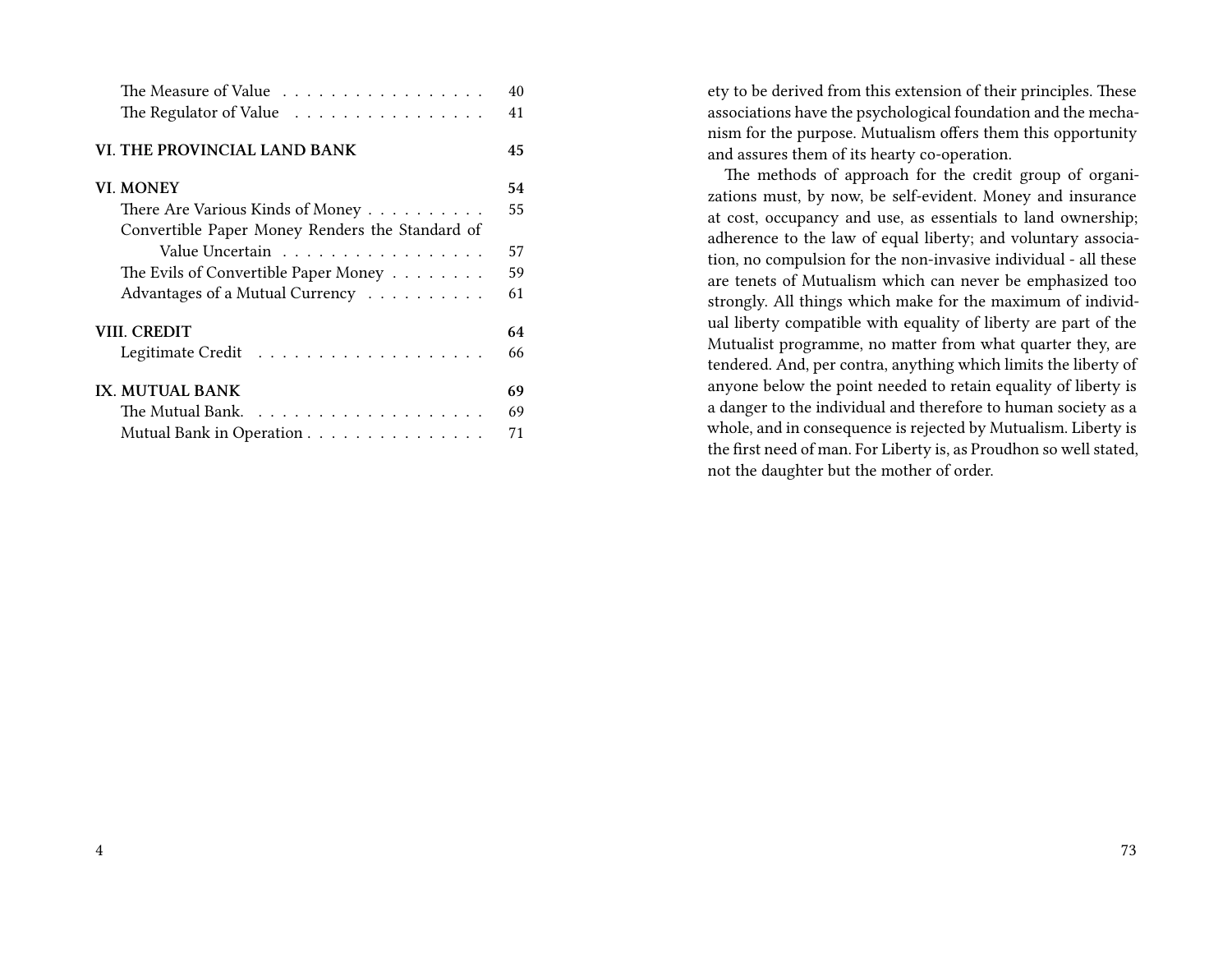or else lose their customers who will go to the new bank, the new bank needs no capital, as it does business entirely on the capital of its customers, who are also its members; for every member virtually brings his own capital to the Mutual Bank when he joins it.

The business the Mutual Bank can do is unlimited, and each new member joining the Bank in creases the number of people who can do business with each other on this new basis. The circle of exchange becomes wider arid wider and it cannot be long before the whole comunities is impelled by self interest to do business on this plan.

Once the Mutual Bank is operating, money will be available practically without interest to, any responsible producer, so that his independence will no longer depend upon the whim of the usurer, but upon his determination and his ability in his line of work. There will be big factories and small shops, and the demand for wage labor will be greater than the supply, with the result that wages will soar until they approach the full value of the work done. Due to the elimination of interest, rent, and privileged profits, under Mutualism the cost of commodities will be much lower and money therefore will have more buying power, in addition to wages being higher. Is this not a condition worth working for? Once the Mutual Bank is established, Mutual exchange will permeate all society and demonstrate everywhere the benefits to be derived by adhering to the cost principle, so that society may at last move in the right direction.

For the inauguration and successful operation of the Mutual Bank, a considerable number of representatives of diversified industries would be essential. The organization of such a group must be the first task of those who wish to put that phase of Mutualism into practice. The co-operatives have such an aggregation already at hand, organized and trained in associative effort. Here, then, a beginning can be made, if such associations can be brought to perceive the immense benefits to all soci-

#### 72

### **Publisher's Preface**

#### *A Short Sketch of the Author of this Essay on Mutual Banking.*

WILLIAM B. Greene (1797-1877) was a prominent figure among the Massachusetts idealists during the middle of the nineteenth century. He was more than six feet high, slender, somewhat high-shouldered, but with an erectness brought from West point, where he had been a cadet though not a graduate. He had served in the Indian wars in Florida, and his whole bearing was military and defiantly self-assertive.

"Greene became a Unitarian preacher and retired to a small country parish. He was a member of the Massachusetts Constitutional Convention, of 1853; later he left the ministry and went to Paris until the Civil War recalled him. Offering his services to Governor Andrew, he was made colonel of the First Massachusetts Heavy Artillery."

In 1849 he wrote a series of newspaper articles, which were afterwards published as a pamphlet under the name of Mutual Banking. They have been pronounced "the best exposition of finance ever written in the English language during that period". In the following pages this pamphlet appears somewhat reduced from the original. The reader is cautioned that Greene's use of the word "usury" designates not only the excess of interest permitted by law, but all interest whatsoever.

When the last edition of Greene's Mutual Banking was printed in 1895, several plans of currency reform had just been proposed by the three political parties, of. that time in U. S. A. and in the preface the question was asked of the leaders of those parties (which other followers of Proudhon had asked be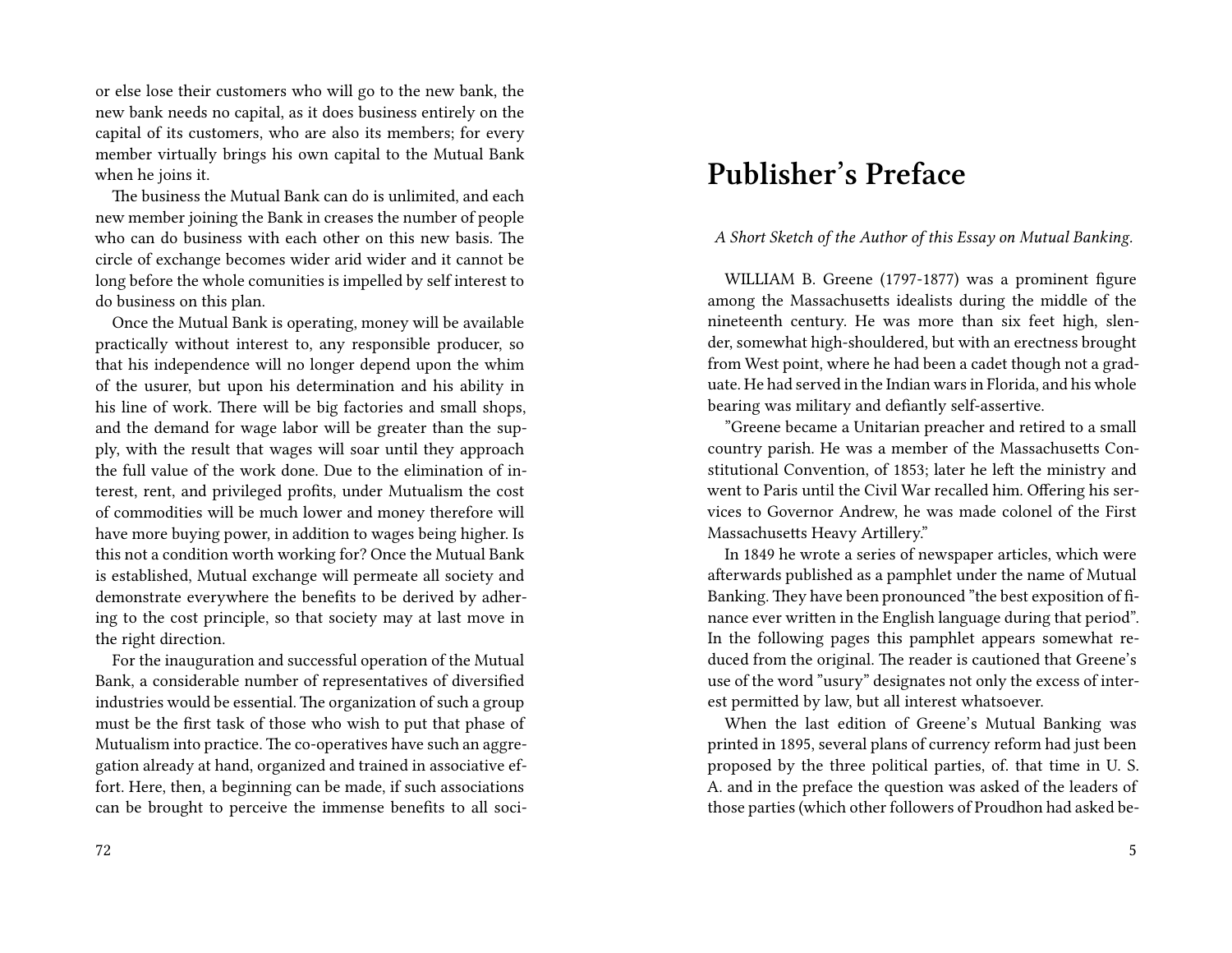fore). "Why is not the credit of a bank's customers as good a basis for currency as that of the bank itself?" This question has been partly answered by that provision of the Federal Reserve Act of 1913 by which Federal Reserve Currency can be issued in exchange for the re-discounted notes of the customers of member banks. "This is a distinct step forward, as it supplies the machinery for expanding mercantile credit, directly, and gives rise to, a hope that in future, a move would be made to decrease the cost of this credit.

The reader is requested to read the scheme and constitution of Proudhon's Bank of Exchange and People's Bank. Unfortunately these banks could not function because Proudhon was sent to gaol in connection with the defamation of President Bonaparte. We intend to publish these in future along with a short biography of Proudhon who is the originator of the Mutualistic idea.

*Publishers*

less often. About two thousand rupees in gold coin is all that would be needed to protect a lack of rupees in loans. And even this amount can be dispensed with by insuring the risk with a reliable insurance company.

In general, the advantages of this Mutual Bank will be:

Mutual Bank cheques being secured credit, will take the place of unsecured credit, and, in consequence, credit losses will be practically eliminated. Usury and interest will cease, and only the costs of issuing, securing, and carrying Mutual Bank notes will be charged, amounting to less than one per cent.

Mutual Bank cheques, by their very nature, cannot depreciate. On this account, and because there will always be enough Mutual Money for all industrial and commercial needs (due to the flexibility of the issue), there will be no more money panics.

As money will be easy to get under the Mutual Banking system, sound enterprises will have no difficulty in getting financed. This will eventually mean the disintegration of monopoly. It will also mean the creation of many more jobs, and consequently competition among employers for workers, resulting in increasingly better conditions of work land pay, until at last the worker will receive the full product of his labor.

#### **Mutual Bank in Operation**

Let it be assumed that the Mutual Bank has been established and offers credit at the cost of operating the bank, which is about one per cent. This will be the full rate charged on all loans. This rate comes into competition with the rate charged by all other banks and all other money lenders. The effect on the other banks will be felt very soon, because no one is going to pay six or eight per cent for money when he can get it for one per cent or less. One of two things must happen. The old banks must either meet the cut and also lend money at that rate,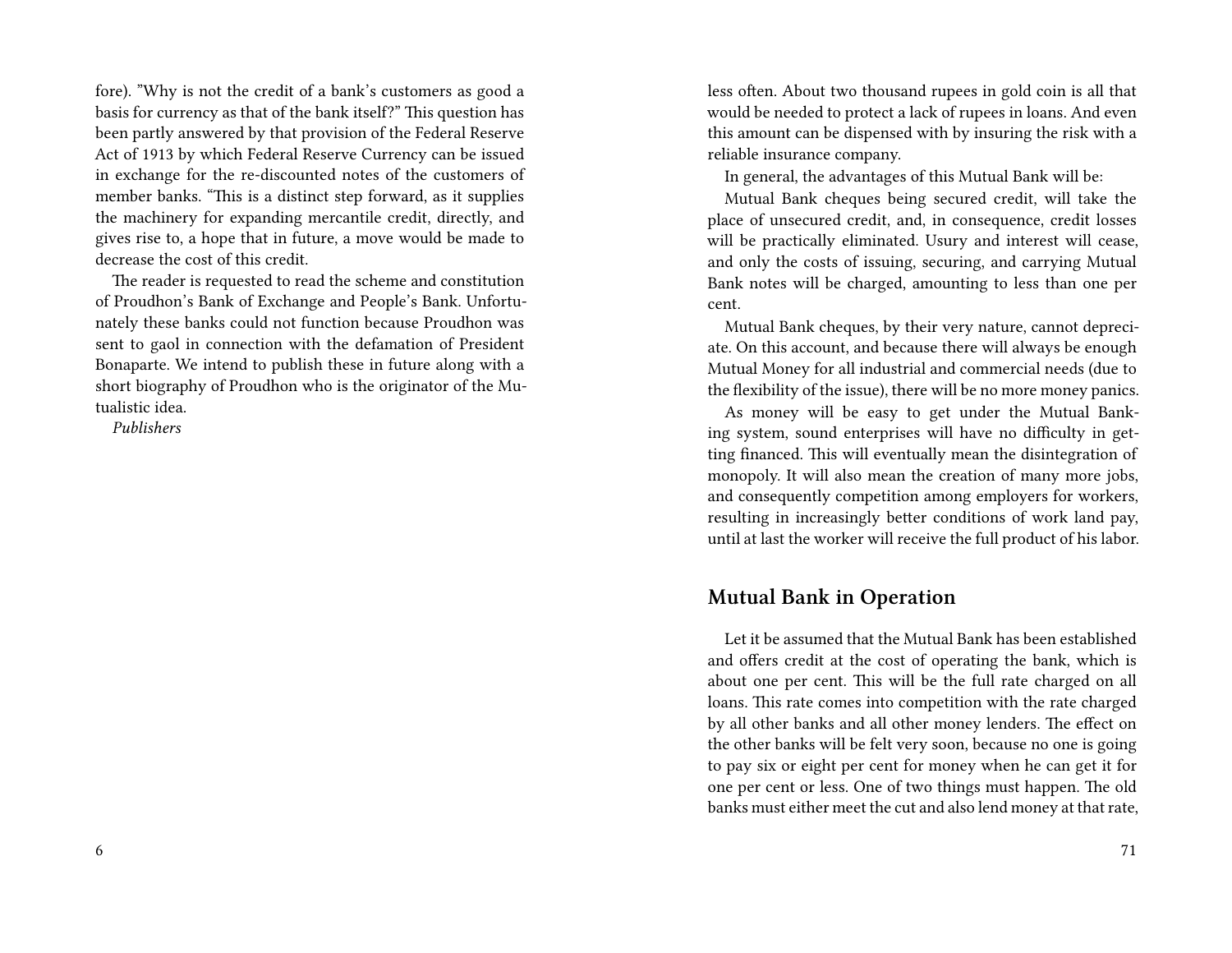6. Loans may also be discounted by the association, for those who have no property to pledge, upon the payment of a sufficient premium to insure the risk with an authorized insurance company.

7. The rate of interest shall always be zero. The charges for which said money shall be loaned shall be determined by and shall just meet and cover the losses sustained and the expenses of the association.

8. Members, by paying their debts to the association, shall have their property released from pledge, and be themselves released from all obligations to said association and to the holders of its money as such.

9. Wage workers who are willing to receive the money of the association in the payment of their wages may deposit the same with the association subject to check.

10. The money of the association shall be issued in denominations of one, two, five, ten and twenty rupee bills; at least one-half of the issue shall be in the first three denominations.

11. The check, draft, bill of exchange and travelers' checks may be adopted to facilitate exchanges between the various members of the associations and between the associations themselves in specific part of India only.

12. Associations may form clearing houses in a city where there is a branch near the center of population. .

Offhand, there seems to be a risk connected with the acceptance by the Mutual Bank of all kinds of property as security for loans. But, in reality, the risk will be very slight. If a member of the Mutual Bank should fail to redeem his note at maturity, the property he has pledged will be sold for current money. The auctioneer pays to the Bank in the amount of the note, which gold the Bank will then hold, in order to redeem with it an equivalent amount of currency. The balance will be paid to the debtor for his equity. Under our present system, with all its uncertainty, a foreclosure will not take place once in five hundred instances. Under the system just outlined it will happen even

#### 70

### **Introduction**

Industrial as well as Banking Joint Stock Companies are the biggest props of the capitalistic system based as it is on the profit incentive. The state controls the economic life of the people through the power of issuing currency and credit. To understand rightly how capitalistic government, in order to suit, its own interest, increases and decreases the prices of commodities by the withdrawal and the issuing of currency, this book will be very helpful. In these days we have seen how inflation in currency has hit the consumers and profitted the bankers and the industrialists and given scope for blackmarketeering. The stabilisation of prices of articles of day to day use not only creates confidence in business circles but it also provides no chance for exploiters and blackmarketeers to take undue advantage of real or artificial scarcity of goods. Nobody .will hoard goods when there are no chances of undue fluctuations and instability of prices and thus leading to profits either way.

Besides our bankers, on account of the facility to create credit not only with their own money but with that of their creditors and debtors squeeze high rates of interest from needy parties which are generally desirous of increasing production. If anyone carefully looks into the balance sheets of banking concerns it will be found that banks are making greater profits than industrial concerns. The banks get deposits at the rate of one or two percent interest and charge their customers from five to eight percent. Due to their big turnover they make exorbitant profits. We have seen that some of the deposit banks in U. S. A. and U. K. have made enormous profits in prewar times from 50% to 150% or over.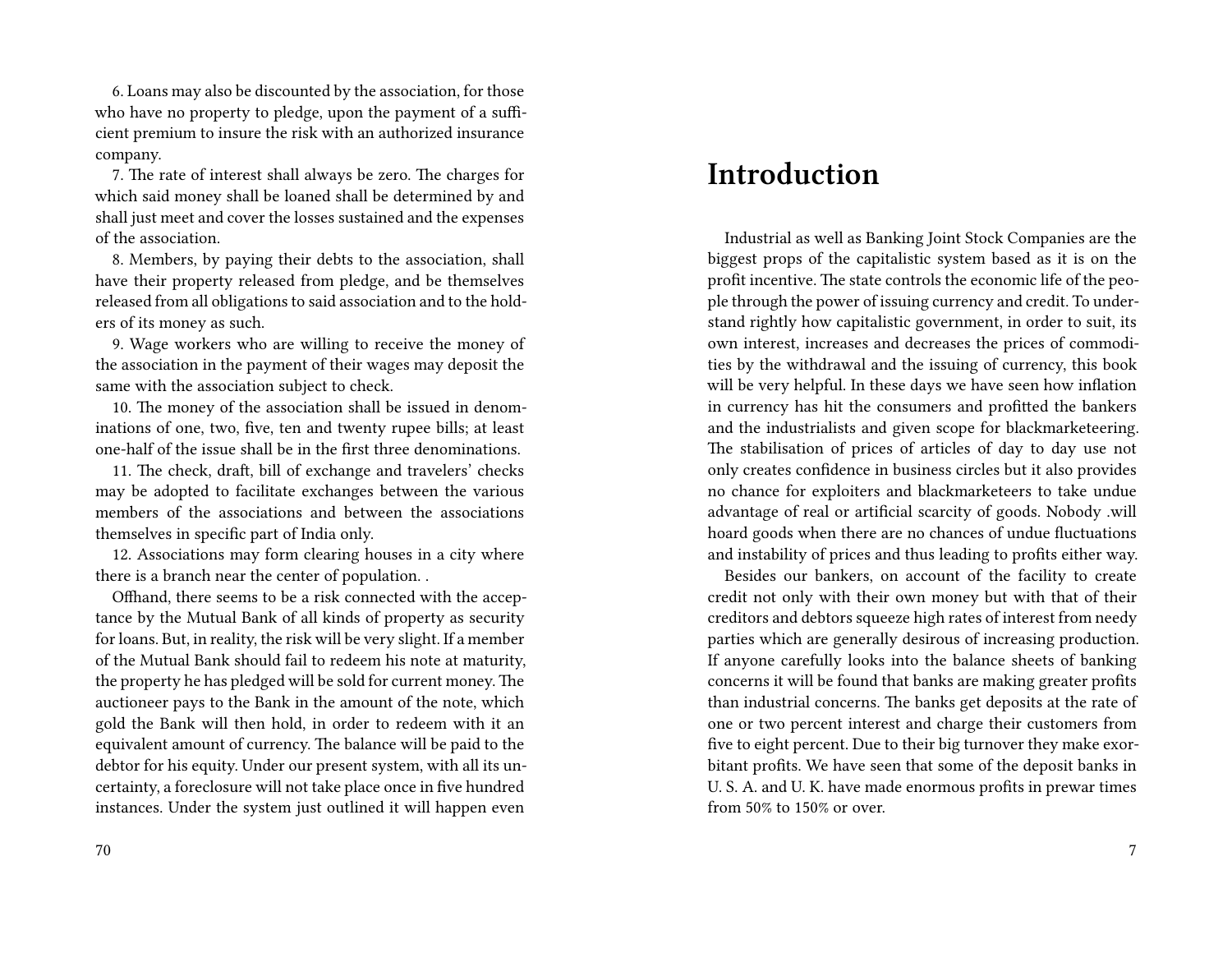The object of the mutualist bank is to advance money on sound personal guarantee on their future earning or production, even without the mortgage of property at the rate of one percent interest per annum. This amount of interest covers the whole expenditure of the establishment and leaves something to be carried forward to reserve funds. Besides, loans on low interest would give impetus to honest industry and it will also help to increase employment by creating efficient demand. It is very difficult in these days to borrow money from banks on high interest for honest and enterprising concerns; even on pawning the securities or estates and so what to talk of owners of small workshops and craftsmen, who have very little of fluid capital and hardly sufficient capital to pledge securities. In order to give some idea of how a mutualist bank, giving loans on nominal interest of one percent can be successfully run we have undertaken to publish this book. We hope that it will be widely read and we have priced it low, so that it will be within easy means of students of economics and small producers to purchase a copy.

## **IX. MUTUAL BANK**

### **The Mutual Bank.**

The essential features of a Mutual Bank may be outlined as follows:

1. Mutual Banking Associations shall be formed to do a general banking business and to issue Bank cheques for the use of their members,

2. Members of such associations shall, upon admission, bind themselves in due form to receive the cheques issued by the association from all persons, in all payments, at par.

3.The associations may issue their currency cheques as loans to their members to circulate as money among them and such other persons as are willing to receive it. These cheques will not be legal tender.

4. Any person may become a member of any association and may borrow the money issued by the association, by giving his promissory note therefor, and by pledging property or future production or pronotes to the association to secure the payment of said note, or by having his loan insured as hereinafter provided.

5. Loans may be made for an amount not exceeding onehalf the assessed value of the improvements situated upon the real estate pledged, or in an amount not exceeding one-half the value of goods, chattels, implements and machinery used in productive enterprises, or upon shares of stock of such enterprises, and upon warehouse receipts. The period for which loans shall run shall be determined by the marketability and possible depreciation of the security offered.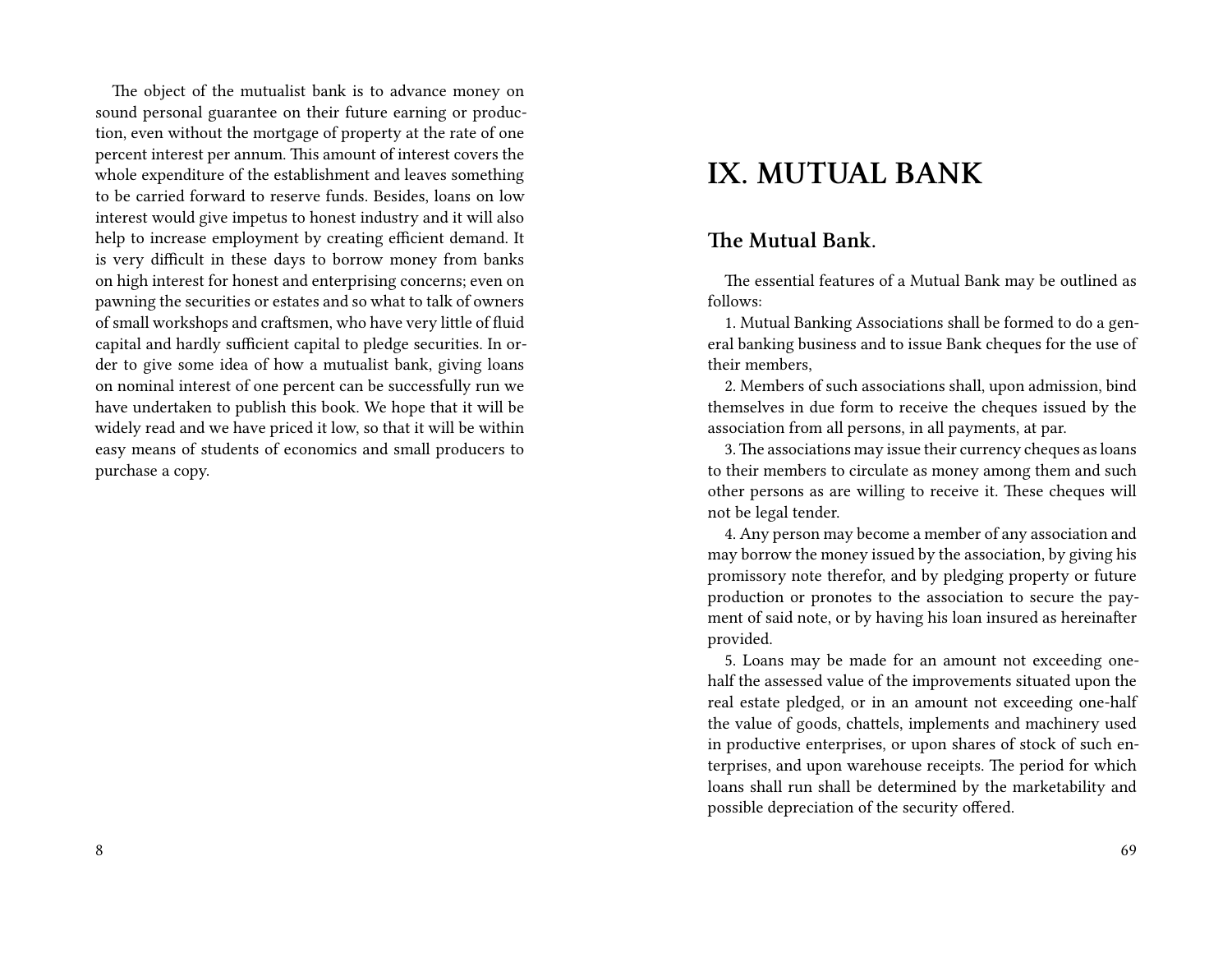fused credit, the Mutual Bank will obliterate it from the face of the earth. Money furnished under the existing system to individuals and corporations is principally applied to speculative purposes, advantageous, perhaps, to those individuals and corporations, if the speculations answer; but generally disadvantageous to the community, whether they answer or whether they fail. If they answer, they generally end in a monopoly of trade, great or small, and in consequent high prices; if they fail, the loss falls on the community. Under the existing system, there is little safety for the merchant. The utmost degree of caution practicable in business has never yet enabled a company or individual to proceed for any long time without incurring bad debts.

The existing organization of credit is the daughter of hard money, begotten upon it incestuously by that insufficiency of circulating medium which results from laws making specie the sole legal tender. The immediate consequences of confused credit are want of confidence, loss of time, commercial frauds, fruitless and repeated applications for payment, complicated with irregular and ruinous expenses. The ultimate consequences are compositions, bad debts, expensive accommodation-loans, lawsuits, insolvency, bankruptcy, seperation of classes, hostility, hunger, extravagence, distress, riots, civil war, and, finally, revolution. The natural consequences of mutual banking are, first of all, the creation of order, and the definite establishment of due organization in the social body; and ultimately, the cure of all the evils which flow from the present incoherence and disruption in the relations of production and commerce.

# **MUTUAL BANKING**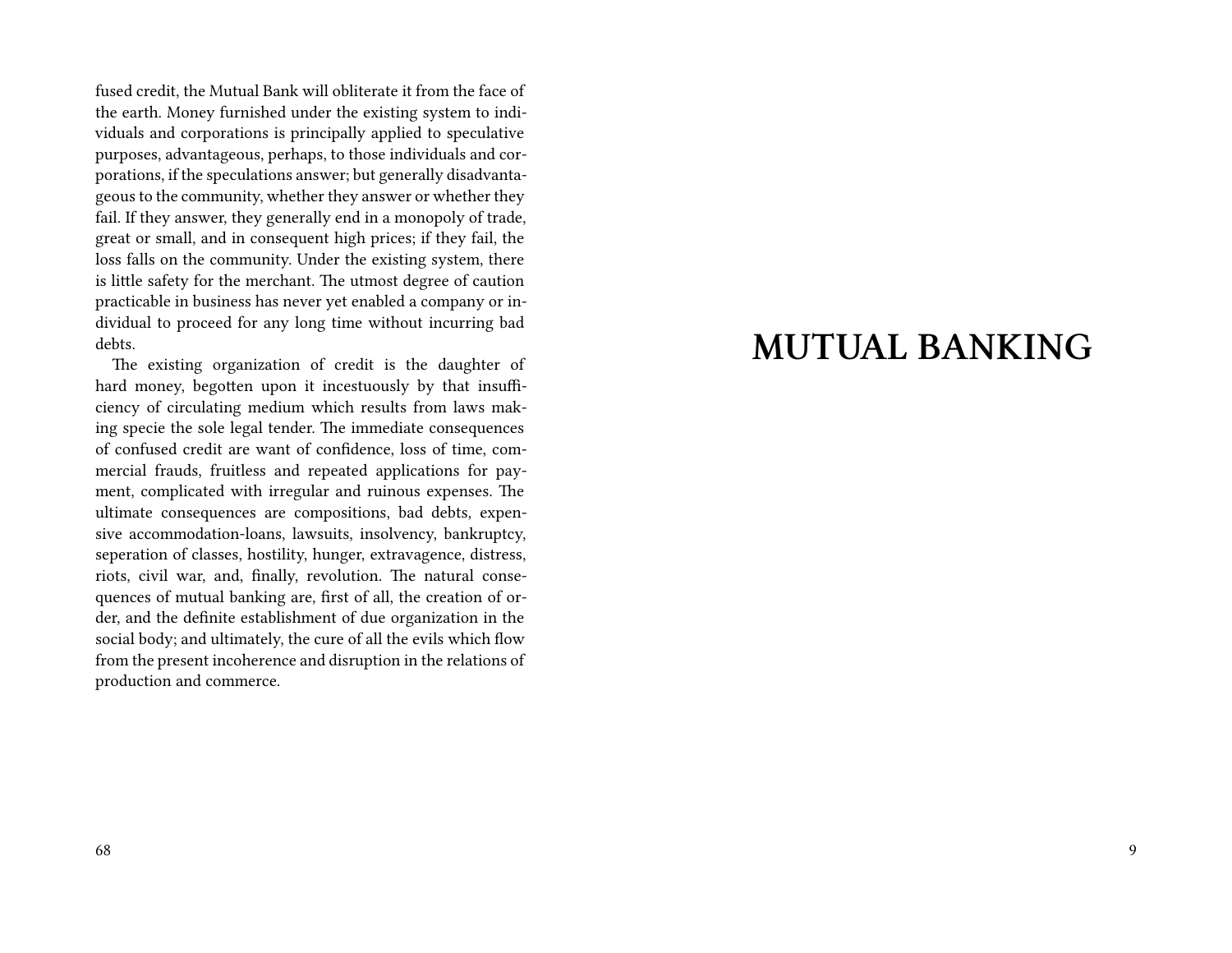## **I. VALUE**

Let us first explain the difference between legal value and actual value<sup>1</sup>. It is evident, that, if every bank-bill in the country should suddenly be destroyed, no actual value would be destroyed, except perhaps to the extent of the value of so much waste paper. The holders of the bills would lose their money, but the banks would gain the same amount, because they would no longer be liable to be called upon to redeem their bills in specie. Legal value is the legal claim which one man has upon property in the hands of another. No matter how much legal value you destroy, you cannot by that process banish a single dollar's worth of actual value, though you may do a great injustice to individuals. But if you destroy the silver dollars in the banks, you inflict a great loss on the community; for an importation of specie would have to be made to meet the exigencies of the currency, and this importation would have to be paid for in goods and commodities which are of actual value. When a ship goes down at sea with her cargo on board, so much actual value is lost. But, on the other hand, when an owner loses his ship in some unfortunate speculation, so that the ownership passes from his hands into the hands of some other person, there may be no loss of actual value, as in the case of shipwreck, for the loss may be a mere change of ownership.

The national debt of England exceeds \$4,000,000,000. If there were enough gold sovereigns in the world to pay this debt, and

of the money loaned, there being no such insurance required, as the risk is 0; since it covers, not the damage which is done the bank by keeping it out of its money, as that damage is also 0, the bank having always an unlimited supply remaining on hand, so long as it has a printing press and paper; since it covers, plainly and simply, the mere expenses of the institution clerk-hire, rent, paper, printing, etc. And it is fair that such expenses should be paid under the form of a rate of interest; for thus each one contributes to bear the expenses of the bank, and in the precise proportion to the benefits he individually experiences from it. Thus the interest, properly so called, is 0; and we venture to predict that the Mutual Bank will one day give all the real credit that will be given; for since this bank will give such at 0 percent interest per annum, it will be difficult for other institutions to compete with it for any length of time. The day is coming when everything that is bought will be paid for on the spot, and in mutual money; when all payments will be made, all wages settled on the spot. The Mutual Bank will never, of course, give personal credit; for it can issue bills only on real credit. It cannot enter into partnership with anybody; for, if it issues bills where there is no real guarantee furnished for their repayment, it vitiates the currency, and renders itself unstable. Personal credit will one day be given by individuals only; that is, capitalists will one day enter into partnership with enterprising and capable man who are without capital, and the profits will be divided between the parties according as their contract of partnership may run.

Whoever, in the times of Mutual Bank, has property, will have money also; and the laborer who has no property will find it very easy to get it; for every capitalist will seek to secure him as a partner. All services will then be paid for in ready money; and the demand for labor will be increased three, four, and fivefold.

As for credit of the kind that is idolized by the present generation, credit which organizes society on feudal principles, con-

 $1$ <sup>1</sup> The reader is requested to notice this distinction between actual and legal value, as we shall have occasion to refer to it again.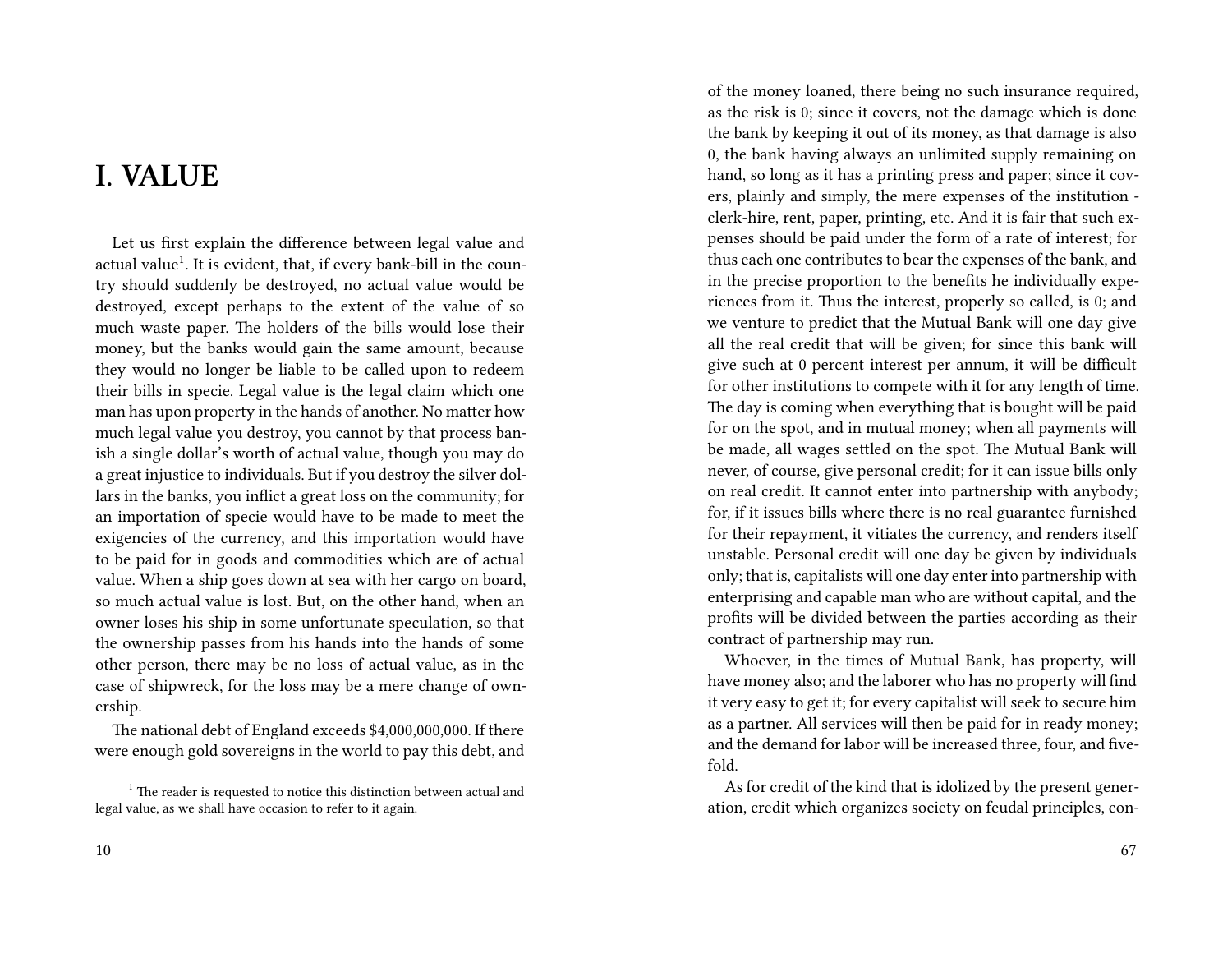who lends out money at interest, on perfect security, counts the total amount of interest as clear gain, and would much prefer letting the money at 1/2 per cent to permitting it to remain idle. The rate of interest upon money lent on perfect security is commensurate, not with the risk the creditor runs of losing his money - for that risk is 0; not to the inconvenience to which the creditor is put by letting the money go but of his hands for that inconvenience is also  $0<sup>1</sup>$ , since the creditor lends only such money as he himself does not wish to use; but it is commensurate with the distress of the borrower. One per cent per annum interest on money lent on perfect security is, therefore, too high a rate; and all levying of interest-money on perfect security is profoundly immoral<sup>2</sup>, since such interest-money is the fruit of the speculation of one man upon the misfortune of another. Yet the legislature permits one citizen to speculate upon the misfortune of another to the amount of six-hundredths per annum of the extent to which he gets, him into his power! This is the morality of the usury laws in their bearing on real credit.

#### **Legitimate Credit**

All the questions connected with credit, the usury laws, etc. may be forever set at rest by the establishment of Mutual Banks. Whoever goes to the mutual bank, and offers real property in pledge, may always obtain money for the Mutual Bank can issue money to any extent; and that money will always be good, since it is all of it based on actual property, that may be sold under the hammer. The interest will always be at a less rate than 1 percent per annum, since it covers, not the insurance

these sovereigns should be laid beside each other, touching each other, and in a straight line, the line thus formed would be much more than long enough to furnish a belt of gold extending around the earth. Yet all this debt is mere legal value. If all the obligations by which this debt is held were destroyed, the holders of the debt would become poorer by the amount of legal value destroyed; but those who are bound by the obligations (the tax-paying people of England) would gain to the same amount. Destroy all this legal value, and England would be as rich after the destruction as it' was' before; because no actual value would have been affected. The destruction of the legal value would merely cause a vast change in the ownership of property; making some classes richer, and, of course, others poorer to precisely the same extent; but if you should destroy actual value to the amount of this debt you would destroy about thirteen times as much actual value (machinery, houses, improvements, products, etc.) as exist at present in the state of Massachusetts. The sudden destruction of \$4,000,000,000 worth of actual value would turn the British Islands into a desert.

\*\*\*A Parasite City

Suppose 5,000 men to own \$30,000 each; suppose these men to move, with their families, to some desolate place in the state, where there is no opportunity for the profitable pursuit of the occupations either of commerce, agriculture, or manufacturing! The united capital of these 5,000 men would be \$150,000,000. Suppose, now, this capital to be safely invested in different parts of the state; suppose these men to be, each of them, heads of families, comprising, on an average, five persons each this would give us, in all, 25,000 individuals. A servant to each family would give us 5,000 persons more, and these added to the above number would give us 30,000 in all. Suppose, now, that 5,000 mechanics—shoemakers, bakers, butchers, etc.—should settle with their families in the neighborhood of these capitalists, in order to avail themselves of their custom. Allowing five to a family, as before, we have 25,000

 $1$  "If, however, the inconvenience is anything, the lender ought to be indemnified; but such indemnification is not properly interest.

 $2$  Perhaps, we ought rather to say, "would be profoundly immoral in a more perfect social order." We suppose that must be considered right, in our present chaotic state, which is best on the whole, or which - taking men's passions as they are - is unavoidable.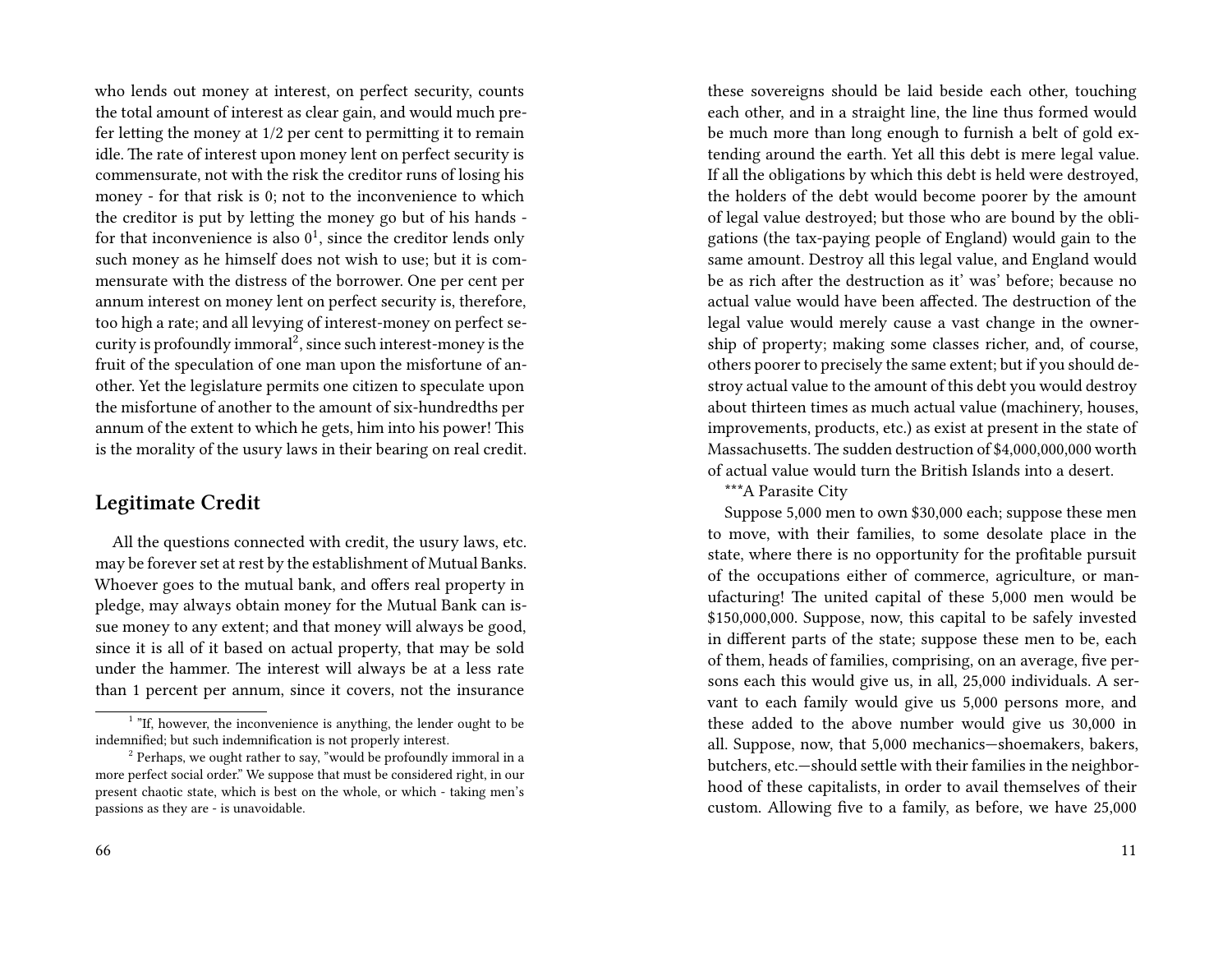to add to the above number. We have, therefore, in all, a city of 55,000 individuals, established in the most desolate part of the state. The people in the rest of the state would have to pay to the capitalists of this city six per cent on \$150,000,000 every year; for these capitalists have, by the supposition, this amount out at interest on bond and mortgage, or other wise. The yearly interest on \$150,000,000, at six per cent, is- \$9,000,000. These wealthy individuals may do no useful work whatever, and, nevertheless, they levy a tax of \$9,000,000 per annum on the industry of the state. The tax would be paid in this way. Some money would be brought to the new city, and much produce; the produce would be sold for money to the capitalists, and with the money thus obtained, added to the other, the debtors would pay the interest due the capitalists would have their choice of the best the state produces, and the mechanics of the city, who receive money from the capitalists, the next choice. Now, how would all this be looked upon by the people of the commonwealth? There would be a general rejoicing over the excellent market for produce which had grown up in so unexpected a place, and the people would suppose the existence of this city of financial horse-leeches to be one of the main pillars of the prosperity of the state.

Each of these capitalists would receive yearly \$1,800, the interest on \$ 30,000, on which to live. Suppose he lives on \$900, the half of his income, and lays the other half by to portion off his children as they come to marriageable age, that they may start also with \$30,000 capital, even as he did. This \$900 which he lays by every year would have to be invested. The men of business, the men of talent, in the state, would see it well invested for him. Some intelligent man would discover that a new railroad, canal, or other public work was needed; he would survey the ground, draw a plan' of the work, and make an estimate of the expenses; then he would go to this new city and interest the capitalists in the matter. The capitalists would furnish money, the people of the state would furnish labor; the peopay you as much as I offer; for, after all, there is a great risk in the business, and you do me a greater favor than I do you." The capitalist answers: "I cannot lend you money on such terms; for the transaction would be illegal; nevertheless, I am willing to help you all I can, if I can devise a way. What do you say to my buying such rooms and machinery as you require, and letting them to you on the terms you propose? For, though I cannot charge more than 6 per cent on money loaned, I can let buildings, whose total value is only \$100, at a rate of \$100 per annum, and violate no law. Or, again, as I shall be obliged to furnish you with the raw material consumed in your business, what do you say to our entering into a partnership, so arranging the terms of agreement that the profits will be divided in fact, as they would be in the case that I loaned you \$100 at 100 per cent interest per annum?" The young man will probably permit the capitalist to arrange the transaction in any form he pleases, provided the money is actually forthcoming. If the usury laws speak any intelligible language to the capitalist, it is this: "The legislature does not intend that you shall lend money to any young man to help in his business, where the insurance upon the money you trust in his hands, and which is subjected to the risk of his transactions, amounts to more than 6 per cent per annum on the amount loaned." And, in this speach, the deep wisdom of the legislature is manifested! Why six, rather than five or seven? Why any restriction at all?

Now for the other side (for we have thus far spoken of the usury laws as they bear on mere personal credit): lf a man borrows \$1,500 on the mortgage of a farm, worth, in the estimation of the creditor himself, \$2,000, why should he pay 6 per cent interest on the money borrowed? What does this interest cover? Insurance? Not at all; for the money is perfectly safe, as the security given is confessedly ample; the insurance is 0. Does the interest cover the damage which the creditor suffers by being kept but of his money for the time specified in the contract? This cannot be the fact - for the damage is also 0 - since a man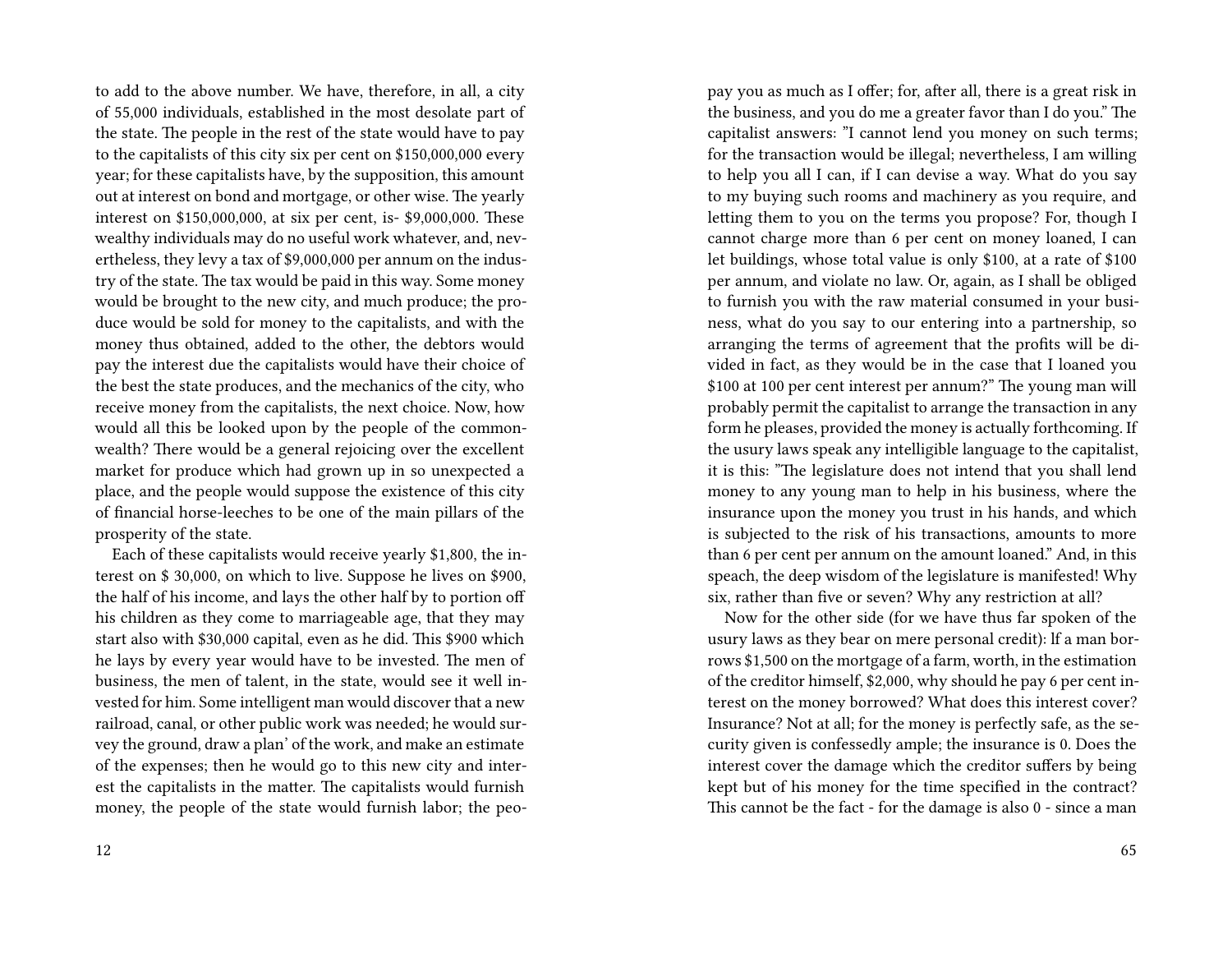### **VIII. CREDIT**

We are obliged to make a supposition by no means flattering to the individual presented to the reader. Let us suppose, therefore, that some miserable mortal, who is utterly devoid of any personal good quality to recommend him, makes his advent on the stage of action, and demands credit. Are there circumstances under which he can obtain it? Most certainly. Though he possesses neither energy, morality nor business capacity, yet if he owns a farm worth \$2,000, which he is willing to mortgage as security for \$1,500 that he desires to borrow, he will be considered as eminently deserving of credit. He is neither industrious, punctual, capable, nor virtuous; but he owns a farm clear of debt worth \$2,000 and verily he shall raise the \$1,500!

Personal credit is one .thing; real credit is another and a very different thing. In one case, it is the man who receives credit; in the other, it is the property, the thing. Personal credit is in the nature of partnership; real credit is in the nature of a sale, with a reserved right of repurchase under conditions. By personal credit, two men or more are brought into voluntary mutual relations; by real credit, a certain amount of fixed property is transformed, under certain conditions and for a certain time, into circulating medium; that is, a certain amount of engaged capital is temporarily transformed into disengaged capital.

A young man goes to a capitalist saying: "If you will lend me \$100, I will go into a certain business, and make \$1,500 in the course of the present year; and my profits will thus enable me to pay you back the money you lend me, and another \$100 for the use of it. Indeed it is nothing more than fair that I should ple would dig the dirt, hew the wood, and draw the water. The intelligent man who devised the plan would receive a salary for superintending the work, the people would receive day's wages, and the capitalists would own the whole; for did they not furnish the money that paid for the construction? Taking a scientific view of the matter, we may suppose the capitalists not to work at all; for the mere fact of their controlling the money would insure all the results. We suppose them, therefore, not to work at all; we suppose them to receive, each of them, \$1,800 a year; we suppose them to live on one-half of this, or \$900, and to lay up the other half for their children. We suppose new-married couples to spring up, in their proper season, out of these families, and that these new couples start, also, each with a capital of \$30,000. We ask now, is there no danger of this new city's absorbing unto itself the greater portion of the wealth of the state?

There is no city in this commonwealth that comes fully up to this ideal of a *fainéant* and parasite city; but there is no city in the state in which this ideal is not more or less completely embodied.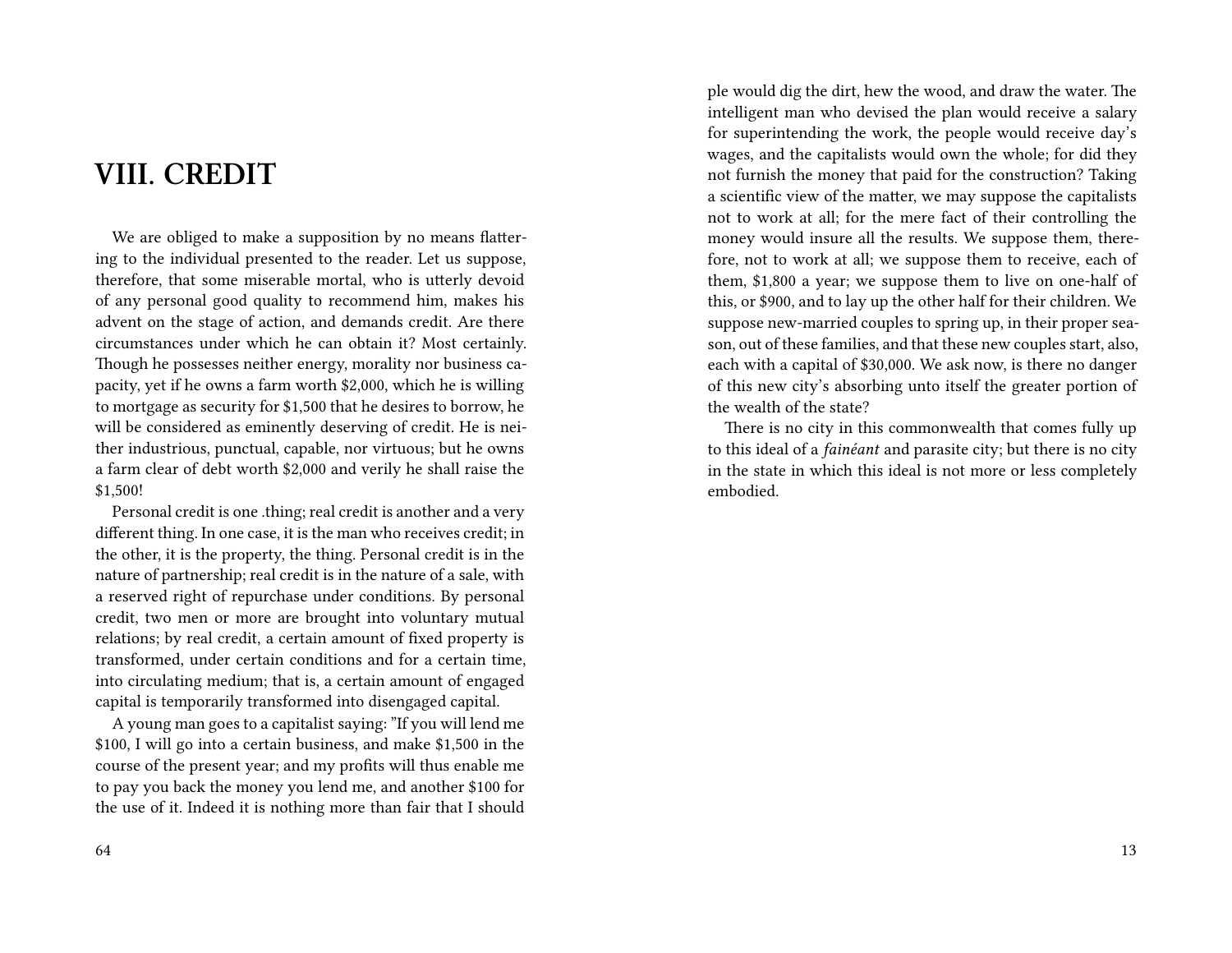## **II. THE CURRENCY**

Gold and silver are peculiarly adapted to act as a circulating medium. They are: 1. Admitted by common consent to serve for that purpose. 2. They contain within themselves actual intrinsic value, equivalent to the sum for which they circulate, as security against the withdrawal of this consent, or of the public estimation. 3. They lose less by the wear and tear and by the effect of time, than almost any other commodities; and, 4. They are divisible into all and any of the fractional parts into which value may be, or necessarily is, divided. There is no occasion to notice particularly in this place the many other advantages possessed by the precious metals. But we must remember that when we exchange any thing for specie we barter one commodity for another. By the adoption of a circulating medium we have facilitated barter, but we have not done away with it - we have not destroyed it. Specie is a valuable commodity and its adoption by society as a medium of exchange does not destroy its character as a purchasable and salable article. Let Peter own a horse; let James own a cow and a pig; let James's cow and pig, taken together, be worth precisely as much as Peter's horse; let Peter and James desire to make an exchange; now, what shall prevent them from making the exchange by direct barter? Again, let Peter own the horse; let James own the cow; and let John own the pig. Peter cannot exchange his horse for the cow, because he would lose by the transaction; neither - and for the same reason - can he exchange it for the pig. The division of the horse would result in the destruction of its value. The hide, it is true, possesses an intrinsic value; and a dead horse makes excellent manure for a grapevine; neverto all business intents and purposes, actual value) that enables bank-notes to depreciate the silver dollar. Substitute verity in the place of fiction, either by permitting the banks to issue no more paper than they have specie in their vaults, or by effecting an entire divorce between bank-paper and its pretended specie basis, and the power of paper to depreciate specie is at an end. So long as the fiction is kept up, the silver dollar is depreciated, and tends to emigrate for the purpose of traveling in foreign parts; but the moment the fiction is destroyed, the power of paper over metal ceases. By its intrinsic nature specie is merchandise, having its value determined, as such, by supply and demand; but on the contrary, paper-money is, by its intrinsic nature, not merchandise, but the means whereby merchandise is exchanged, and as such ought always to be commensurate in quantity with the amount of merchandise to be exchanged, be that amount great or small. Mutual money is measured by specie, but is in no way assimilated to it; and therefore its issue can have no effect whatever to cause a rise or fall in the price of the precious metals.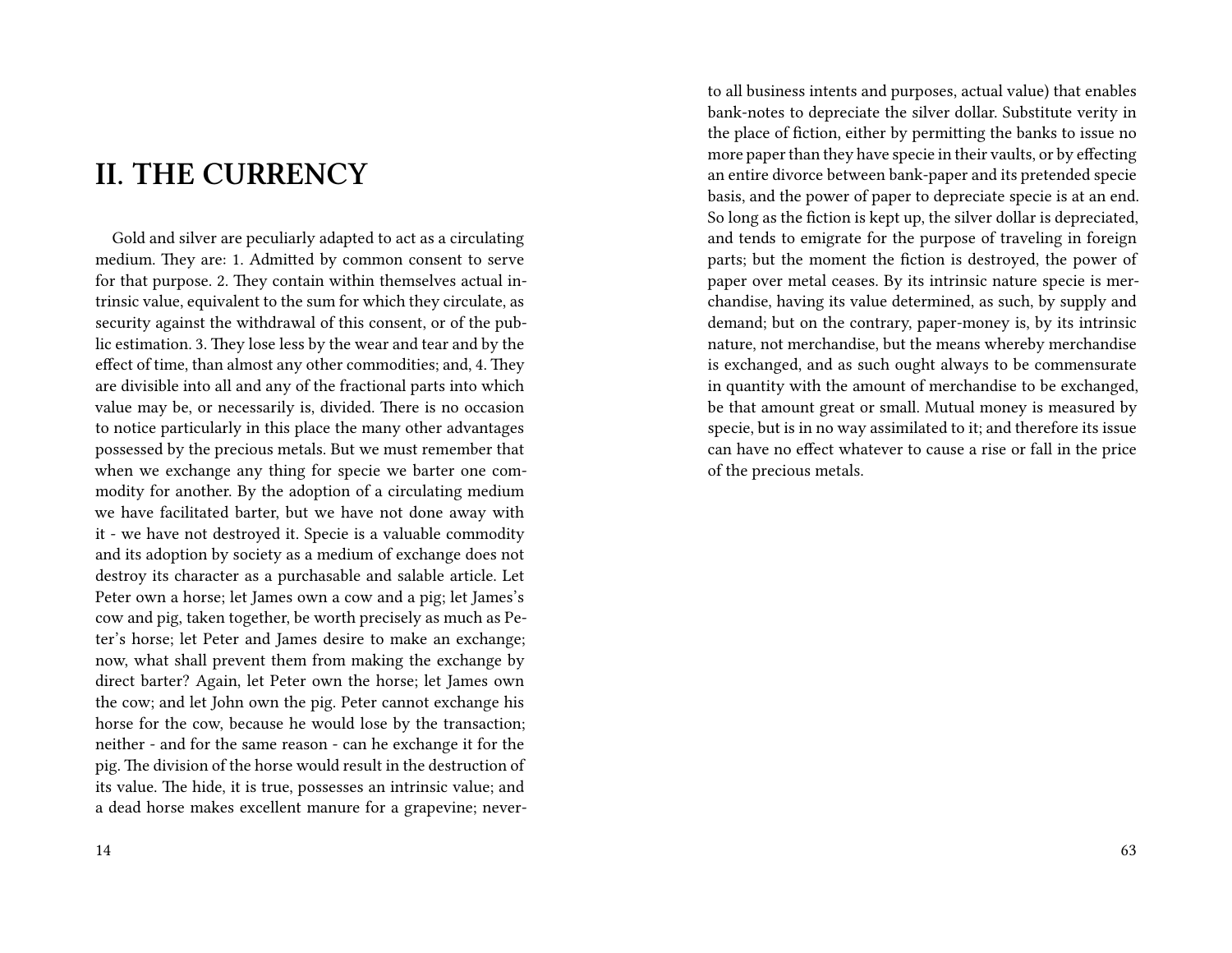but silver and gold form a more perfect standard, on account of their being less liable to variation; and they have accordingly been adopted, by the common consent of all nations, to serve as such. The dollar, as simple measure of value has - like the yard, which is a measure of length - an ideal existence only. In Naples, the ducat is the measure of value; but the Neapolitans have no specific coin of that denomination. Now, it is evident that the bill of a Mutual Bank is like a note of hand, or like an ordinary bank bill, neither a measure, nor a standard of value. It is (1) not a measure; for, unlike all measures, it has an actual, and not a merely ideal existence. The bill of a Mutual Bank, being receivable in lieu of a specified number of silver dollars, presupposes the existence of the silver dollar as a measure of value, and .acknowledges itself as amenable to that measure. The silver dollar differs from a bill of a Mutual Bank receivable in lieu of a silver dollar, as the measure differs from the thing measured. The bill of a Mutual Bank is (2) not a standard of value, because it has in itself no intrinsic value, like silver and gold; its value being legal, and not actual. A stick has actual length, and therefore may serve as a standard of length; silver has actual intrinsic value, and may therefore serve as a standard of value; but the bill of a Mutual Bank, having a legal value only, and not an actual one, cannot serve as a standard of value, but is referred, on the contrary, to silver and gold as that standard, without which it would itself be utterly unintelligible.

If ordinary bank bills represented specie actually existing in the vaults of the banks, no mere issue or withdrawal of them could effect a fall or rise in the value of money; for every issue of. a dollar-bill would correspond to the locking up of a specie dollar in the bank's vaults; and every canceling of a dollar-bill would correspond to the issue by the banks of a specie dollar. It is by the exercise of banking privileges - that is, by the issue of bills purporting to be, but which are not, convertible - that the banks effect a depreciation in the price of the silver dollar. It is this fiction (by which legal value is assimilated to, and becomes, theless, the division of the horse results in the destruction of its value as a living animal. But if Peter barters his horse with Paul for an equivalent in wheat, what shall prevent him from so dividing his wheat as to qualify himself to offer to James an equivalent for his cow and to John an equivalent for his pig? If peter trades thus with James and John the transaction is still barter, though the wheat serves as currency and obviates the difficulty in making change. Now, if Paul has gold and silver to dispose of instead of wheat, the gold and silver are still commodities possessing intrinsic value, and every exchange which Paul makes of these for other commodities is always a transaction in barter. There is a great deal of mystification connected with the subject of the currency; but if we remember that, when we sell anything for specie, *we buy* the specie, and that when we buy anything 'with specie, *we sell* the specie - our ideas will grow wonderfully clear.

### **The Disadvantages of a Specie Currency**

The governments of the different nations have made gold and .silver a legal tender in the payment of debts. Does this legislation change the nature of the transactions where gold and silver are exchanged for other desirable commodities? Not at all. Does it transform the exchange into something other than barter? By no means. But the exchangeable value of any article depends upon its utility, and the difficulty of obtaining it. Now, the legislatures, by making the precious metals a legal tender, enhance their utility in a remarkable manner. It is not their absolute utility, indeed, that is enhanced, but their relative utility in the transactions of trade. As soon as gold and silver are adopted as the legal tender, they are invested with an altogether new utility. By means of this new utility, whoever monopolizes the gold and silver of any country - and the currency, as we shall soon discover, is more easily monopolized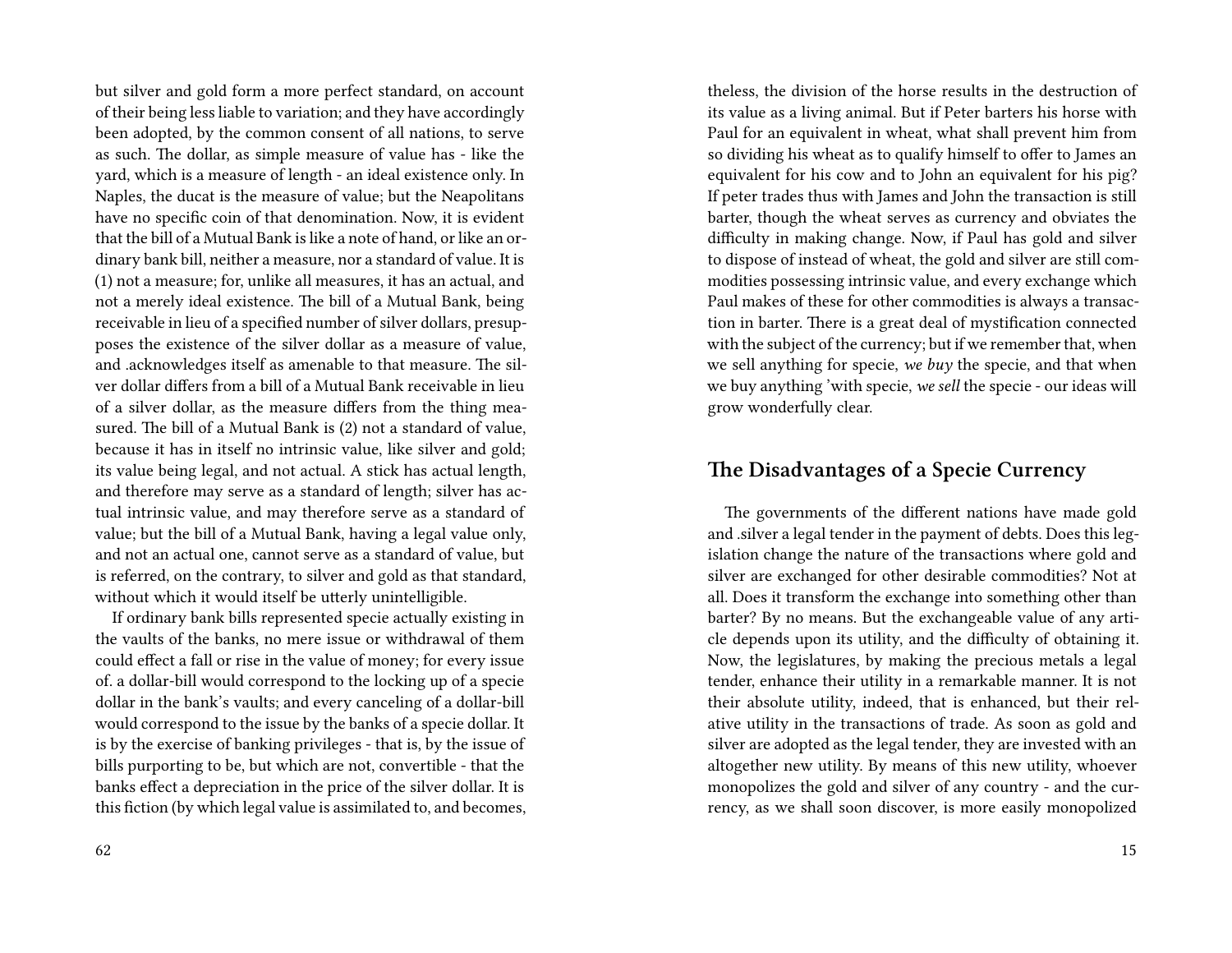than any other commodity - obtains control thenceforth over the business of that country; for no man can pay his debts without the permission of the party who monopolizes the article of legal tender. Thus, since the courts recognize nothing as money in the payment of debts except the article of legal tender, this party is enabled to levy a tax on all transactions except such as take place without the intervention of credit.

When a man is obliged to barter his commodity for money, in order to have money to barter for such other commodities as he may desire, he at once becomes subject to the impositions which moneyed men know how to practice on one who wants and must have money for the commodity he offers for sale. When a man is called upon suddenly to raise money to pay a debt, the case is still harder. Men - whose property far exceeds the amount of their debts in value - men who have much more owing to them than they owe to other - are daily distressed for the want of money; for the want of that intervening medium, which, even when it is obtained in sufficient quantity for the present purposes, acts only as a mere instrument of exchange.

By adopting the precious metals as the legal tender in the payment of debts, society confers a new value upon them, which new value is not inherent in the metals themselves. This new value becomes a marketable commodity. Thus gold and silver become a marketable commodity as *(quoad) a medium of exchange.* This ought not so to be. This new value has no natural measure, because it is not a natural, but a social value. This hew social value is inestimable, it is incommensurable with any . other known value whatever. Thus money, instead of retaining its proper relative position, becomes a superior species of commodity — superior not in degree, but in kind. Thus money becomes the absolute king and the demigod of commodities<sup>1</sup>. Hence follow great social and political evils. The medium of exbonds abroad, to mortgage the country, and the produce of its industry, to foreign holders of obligations against us, etc.

#### **Advantages of a Mutual Currency**

Mutual Banks would furnish an adequate currency; for whether money were hard or easy, all legitimate paper would be discounted by them. At present, banks draw in their issues when money is scarce (the very time when a large issue is desirable), because they are afraid there will be a run upon them for specie; but Mutual banks, having no fear of a run upon them - as they have no metallic capital, and never pretend to pay specie for their bills - can always discount good paper.

It may appear to some readers, notwithstanding the explanations already given $^3$ , that we go altogether farther than we are warranted when we affirm that the creation of an immense mass of mutual money would produce no depreciation in the price of the silver dollar. The difficulty experienced in understanding this matter results from incorrect notions respecting the standard of value, the measure of value, and the nature of money. This may be made evident by illustration. The yard is a measure of length; and a piece of wood, or a rod of glass or metal, is a corresponding standard of length. The yard, or measure, being ideal, is unvarying; but all the standards we have mentioned contract or expand by heat or cold, so that they vary (to an almost imperceptible degree, perhaps,) at every moment. It is almost impossible to measure off a yard, or any other given length, with mathematical accuracy. The measure of value is the dollar; the standard of value, as fixed by law, is silver or gold at a certain degree of fineness. Corn, land, or any other merchantable commodity might serve as a standard of value,

<sup>&</sup>lt;sup>1</sup> Money is merchandise just like any other merchandise, precisely as the *trump* is a card just like any other card.

<sup>&</sup>lt;sup>3</sup> Perhaps on account of those explanations. As heat melts wax and hardens clay, so the same general principles, as applied to merchandise money and to mutual money give opposite results.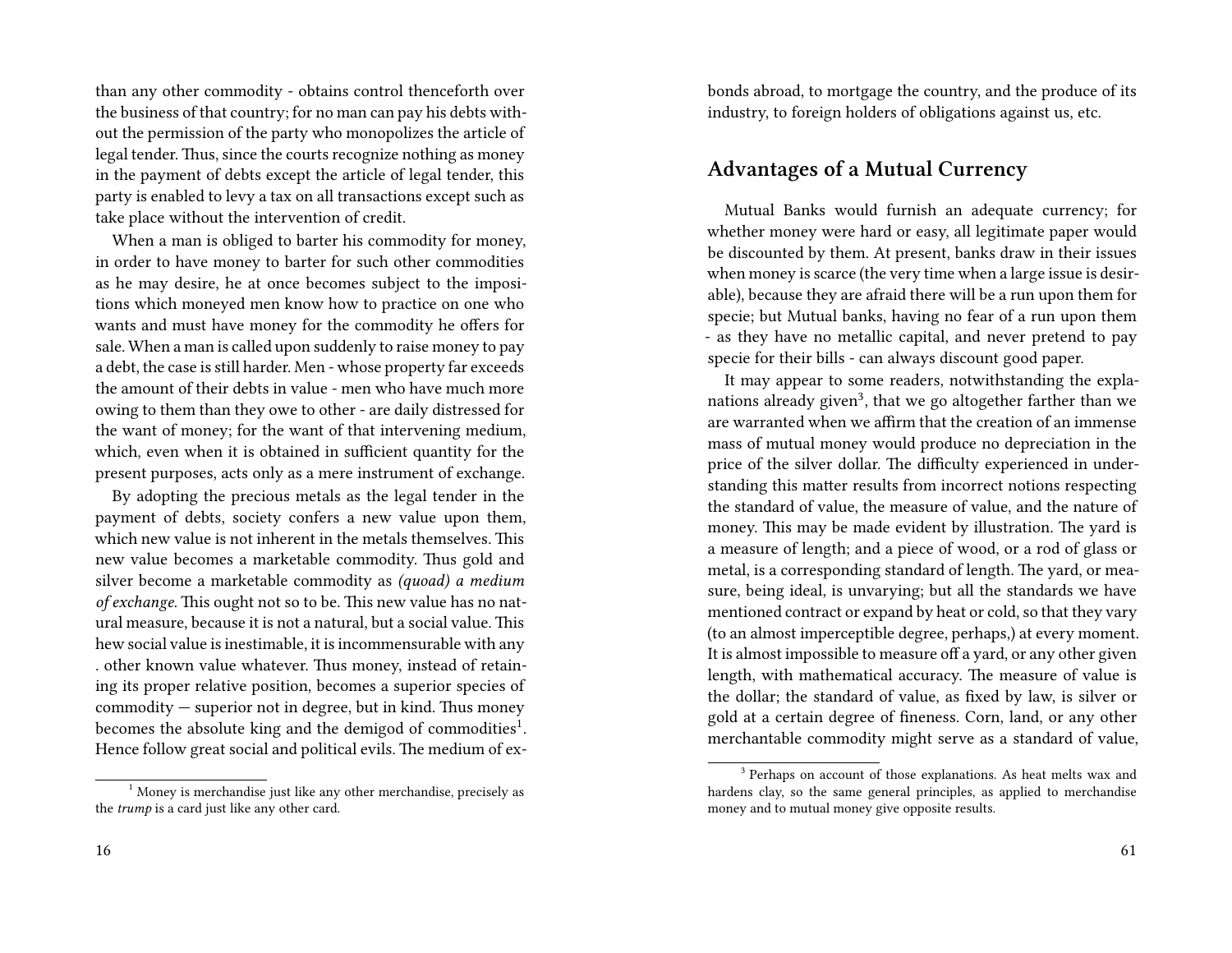ders profitable an undue exportation of gold and silver; thus occasioning a chronic drain of the precious metals.<sup>2</sup>

It increases the volume of the currency; and therefore decreases the value of the individual silver dollar; thus causing an enhancement in the price of all domestic commodities; giving an unnatural advantage in our own markets to foreign manufacturers, who live in the enjoyment of a more valuable currency and presenting irresistible inducements to our own merchants to purchase abroad rather than at home.

It operates to give control over the currency to certain organized bodies of men, enabling them to exercise partiality, and loan capital to their relatives and favorites; thus encouraging incapacity, and depressing merit; and therefore demoralizing the people who are led to believe that legitimate business, which should be founded altogether upon capital, industry and talent, partakes of the nature of court-favor and gambling.

It operates to encourage unwise speculation; and, by furnishing artificial facilities to rash, scheming and incompetent persons, induces the burying of immense masses of capital in unremunerative enterprises.

It reduces the value of our own currency below the level of the value of money throughout the world, rendering overimportation inevitable, causing our markets to be overstocked with foreign goods, and thus making the ordinary production of the country to present all the calamitous effects of overproduction.

It operates inevitably to involve the country and individuals doing business in the country, in foreign debts. It operates also, by blinding the people to the true nature of money, and encouraging them to raise funds for the commencement and completion of hazardous enterprises by the sale of scrip and

change was not established for the purpose of creating a new, inestimable, marketable commodity, but for the single end or purpose of facilitating exchanges. Society established gold and silver as an instrument to mediate between marketable commodities; but what new instrument shall it create to mediate between the old marketable commodities, and the new commodity which it has itself called into being? And if it succeed in creating such new instrument, what mediator can it find for this new instrument itself, etc.? Here the gulf yawns! No bridge save that of usury has been thrown, as yet, over this gulf. Our exposition is evidently on the brink of the infinite series; we are marching rapidly forward to the abyss of absurdity. The logicians know well what the sudden appearance of the infinite series in an investigation signifies; it signifies the recognition of a phenomenon and the assigning to it of a mere concomitant, to stand to it in the place of cause. The phenomenon we here recognize is circulation or exchange, and we ignore its cause, for we endeavor to account for it by the movement of specie; which movement is neither circulation nor the cause of circulation. But more of this hereafter; Let us return to the subject with which we are more immediately concerned; noting, meanwhile, that a specie currency is an absurdity.

### **The Evils of a Specie Currency - Usury**

Society established gold and silver as a circulating medium, in order that exchanges of commodities might be *facilitated;* but society made a mistake in so doing; for by this very act it gave to a certain class of men the power of saying what exchanges shall, and what exchanges shall not, be *facilitated* by means of this very circulating medium. The monopolizers of the precious metals have an undue power over the community; they can say whether money shall, or shall not, be permitted to exercise its legitimate functions. These men have a

when money is too plently, the stream to enrich foreign lands. And excessive supply of money causes a deceitful appearance of prosperity, and favors temporarily a few manufacturers; traders and mechanics; but it is always a source of unnumbered calamities to the whole country.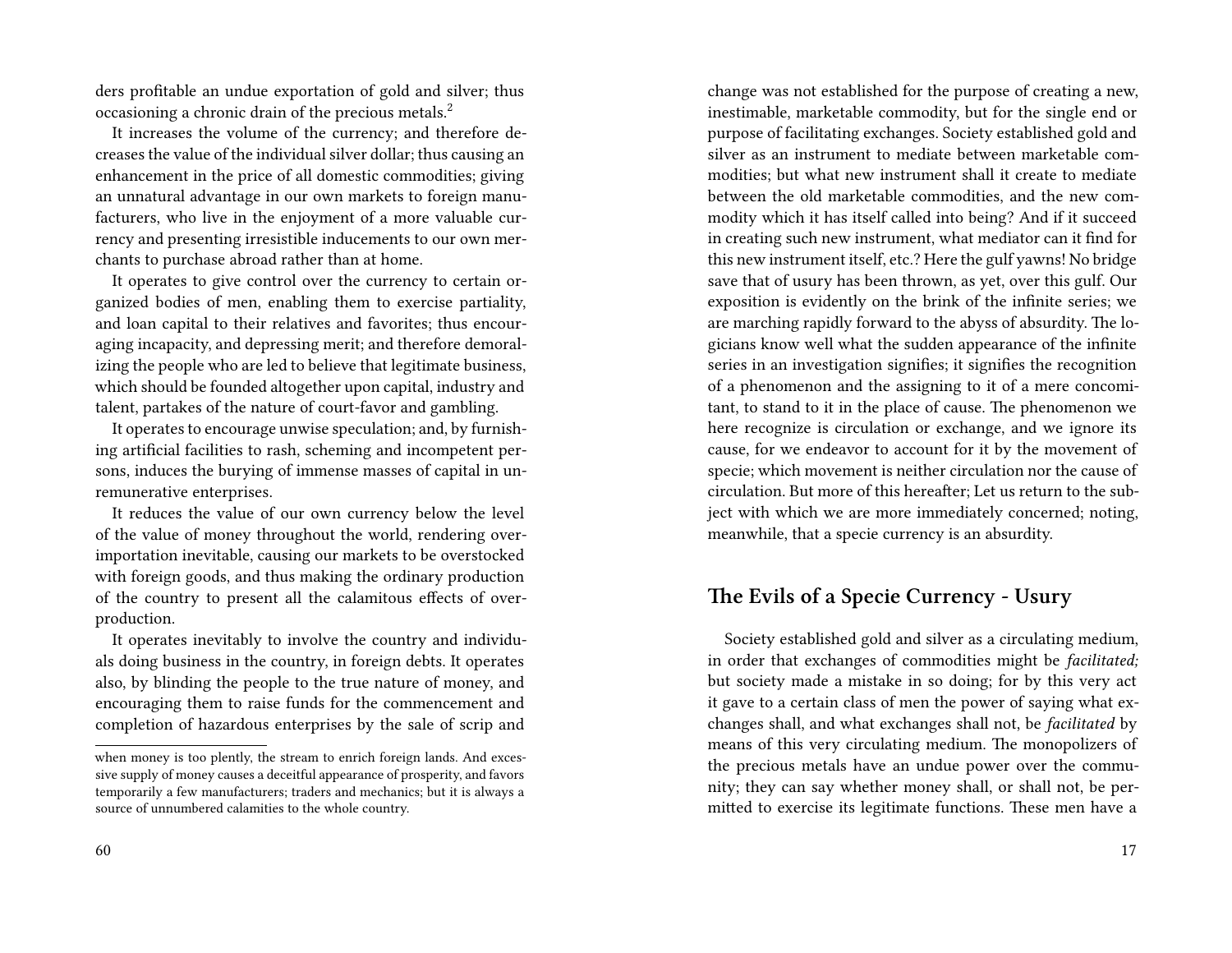*veto* on the action of money, and therefore on exchanges of commodity; and they will not take off their, veto until they have received usury, or, as it is more politely termed, interest on their money. Here is the great objection to the present currency. Behold the manner in which the absurdity inherent in a specie currency - or, what is still worse, in a currency of paper based upon specie - manifests itself in actual operation!The mediating value which society hoped would facilitate exchanges becomes an absolute marketable commodity, itself transcending all reach of mediation. The great natural difficulty which originally stood, in the way of exchanges is now the private property of a class, and this class cultivates this difficulty, and make money out of it, even as a farmer cultivates his farm and makes money by his labor. But there is a difference between the farmer and the usurer; for the farmer benefits the community as well as himself, while every dollar made by the usurer is a dollar taken from the pocket of some other individual, since the usurer cultivates nothing but an actual obstruction.

You cannot monopolize corn, iron and other commodities as you can money, for to do so you would be obliged to stipulate in your sales that payment shall be made to you in those commodities. What a commotion would exist in the community if a company of capitalists should attempt permanently to monopolize all the corn! But money, by the nature of the case, *since it is the only legal tender,* is *always* monopolized. This fact is the foundation of the right of society to; limit the rate of interest.

We conclude, therefore, that gold and silver do not furnish a perfect medium of circulation; that they do not furnish facilities for the exchange of *all* commodities. Gold and silver have a value as *money;* a value which is artificial, and created *unintentionally* by the act of society establishing the precious metals as a legal tender. This new artificial value overrides all intrinsic actual values, and suffers no mediation between itself and them. Now, money, so far forth as it is mere money, ought to have *no value;* and the objection to the use of the prethe price of commodities, and a rise in the price of the dollar being indicated by a fall in the price of commodities. "The value of money," says J. Stuart Mill, other things being the same, "varies inversely as its quantity; every increase of quantity lowering its value, and every diminution raising it in a ratio exactly equivalent. That an increase of the quantity of money raises prices, and a diminution lowers them, is the most elementary proposition in the theory of the currency; and, without it, we should have no key to any of the others."

Let us use this key for the purpose of unlocking the practical mysteries attached to variations in the volume of the existing currency. The Banks, since they exercise control over the volume of the currency by means of the power they possess of increasing or diminishing, at pleasure, the amount of paper money in circulation, exercise control also over the value of every individual dollar in every private man's pocket. They make great issues, and money becomes plenty; that is to say, every other commodity becomes dear. The capitalist sells what he has to sell while prices are high. The banks draw in their issues, and money becomes scarce; that is, all other commodities become cheap. The community is distressed for money. Individuals are forced to sell property to raise money to pay their debts, and to sell at a loss on account of the state of the market. Then the capitalist buys what he desires to buy while prices are low. These operations are the upper and the nether millstones, between which the hopes of the people are ground to powder.

### **The Evils of Convertible Paper Money**

Paper professing to be convertible into silver and gold, by overstocking the home-market with money, makes specie to be in less demand in this country than it is abroad, and ren-

<sup>&</sup>lt;sup>2</sup> Persons of little foresight rejoice in the high price of commodities - that is, in the low price of plentifulnese of money - not reflecting that,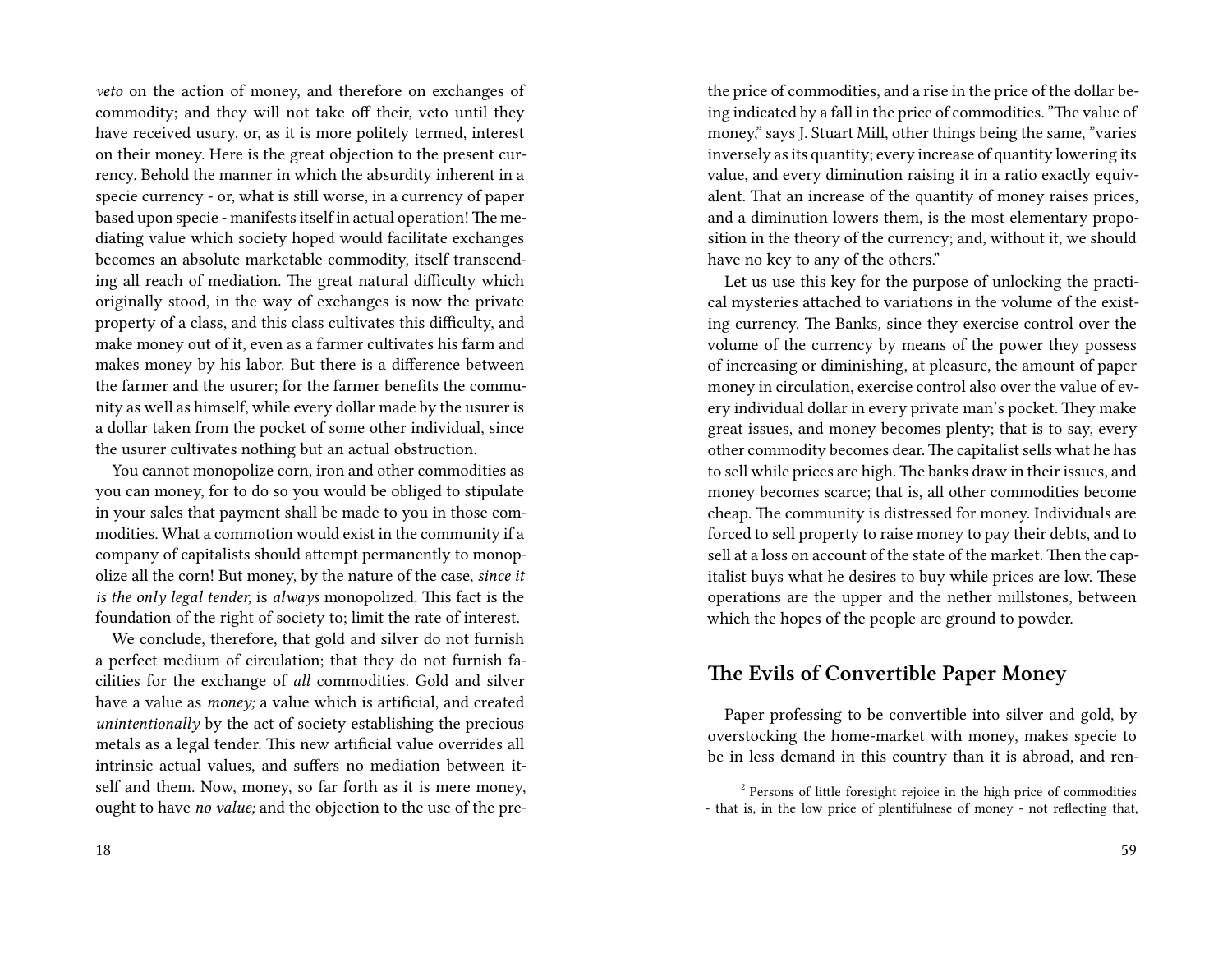fore, each individual dollar to fall to one-half its former value; and this for the simple reason that the price of silver dollars, or their equivalents in convertible paper, depends upon the ratio of the supply of such dollars to the demand for them, and that every increase in the supply causes therefore a proportionate decrease in the price. The variation in the volume does not cause a variation .in the value of the volume, but causes a variation in the price of the individual dollar. Again, if one-half the money in circulation be suddenly withdrawn, so that the whole volume shall, equal 1/2Y, the value of the new volume will be exactly equal to x, for the reason that the difficulty in procuring money, will be doubled, since, the supply will be; diminished one-half, causing each individual dollar to rise to double its former value. The value of the whole mass in circulation is independent of the variations of the volume; for every increase in the volume causes a proportionate decrease in the value, of the individual dollar, and every decrease in. the volume causes proportionate increase in the value of the individual dollar. If the mass of our existing circulating medium were increased a hundred-fold, the multiplication would have no effect other than that of reducing the value of the individual dollar to that of the existing individual cent. If gold were as plenty as iron, it would command no higher price than iron. If our money were composed of iron, we should be obliged to hire an oxcart for the transportation of \$100; and it would be as difficult, under such conditions, to obtain a cartload of iron, as it is now to obtain its value in our present currency.

A fall or rise in the price of money, and a rise or fall in the price of all other commodities besides money, are precisely the same economical phenomenon.

The effect of a change in the volume of the currency is therefore not a change in the value of the whole volume, but. a change in the value of the individual silver dollar, this change being indicated by a variation in the price of commodities; a fall in the price of the silver dollar being indicated by a rise in

cious metals as currency is that, as soon as they are adopted by society as a legal tender, there is superadded to their natural value this new, artificial and unnatural value. Gold and silver cannot facilitate the purchase of his new value which is added to themselves; "a mediator is not a mediator of one." *Usury* is the characteristic fact of the present system of civilization; and usury depends for its existence upon this super-added, social, unnatural value, which is given artificially to the material of the circulating medium. Destroy the value of this material as *money* (not its utility or availability in exchange) and you destroy the possibility of usury. Can this be done so long as this material is gold or silver? No.

Whatever is adopted as the medium of exchange should be free from the above-named objections. It should serve the: purpose of facilitating *all* exchanges; it should have no value as *money*; it should be of such a nature as to permit nothing marketable, nothing that can be bought or sold, to transcend the sphere of its mediation. It should exist in such quantity as to effect all exchanges which may be desirable. It should be coexistent in time and place with such property as is destined for the market. It should be sufficiently abundant and easy of acquirement to answer all the legitimate purposes of money. It should be capable of being expanded to any extent that may be demanded by the wants of the community; for if the currency be not sufficiently abundant it retards instead of facilitating exchanges. On the other hand, this medium of exchange should be sufficiently difficult of acquirement to keep it within just limits.

Can a currency be devised which shall fulfill all these conditions? Can a currency be adopted which shall keep money always just plenty enough, without suffering it ever to become too plenty? Can such a currency be established on a firm, scientific foundation, so that we may know beforehand that it will work well from the very first moment of its establishment? Can a species of money be found which shall possess *every* quality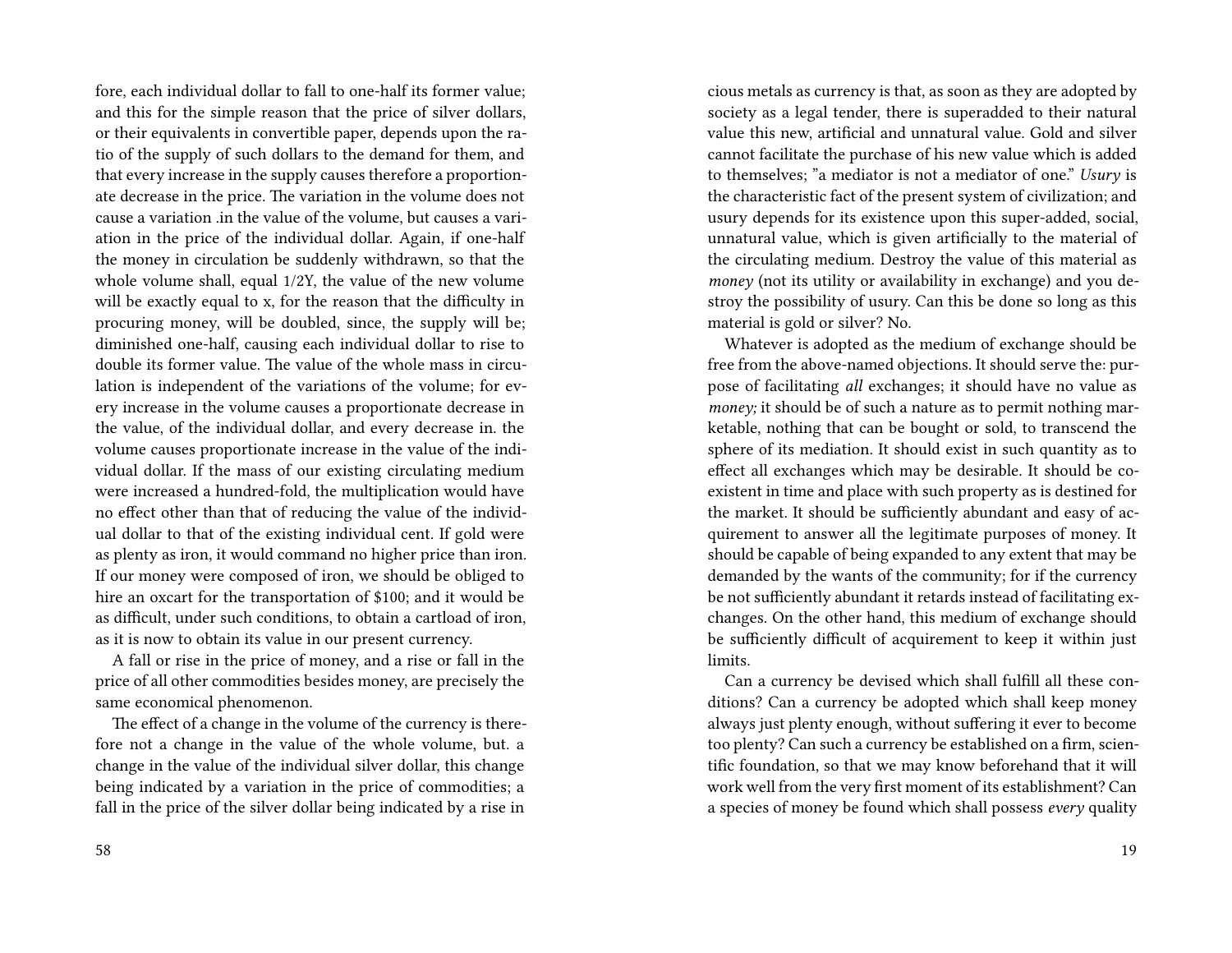which it is desirable that money should have, while it possesses no quality which it is desirable that money should not have? To all these questions we answer, emphatically, Yes!

Bank can destroy it. Usury is a result of the legislation which establishes a particular commodity as the sole article of legal tender; and, when all commodities are made to be ready money through the operation of Mutual Banking, usury will vanish.

### **Convertible Paper Money Renders the Standard of Value Uncertain**

To show the effect of variations in the volume of the existing circulating medium, not only on a foreign commerce, but also on the private interests of each individual member of the community, we will, at the risk of being tedious, have recourse to an illustration. Let us suppose that the whole number of dollars (either in specie or convertible paper) in circulation, at a particular time, is equal to Y; and that the sum of all these dollars will buy a certain determinate quantity of land, means of transportation, merchandise, etc., which may be represented by x; for, if money may be taken as the measure and standard of value for commodities, then conversely, commodities may be taken as the standard and measure of value for money. Let us say, therefore, that the whole mass of the circulating medium is equal to Y; and that its value, estimated in terms of land, ships, houses, merchandise, etc., is equal to x. If, now, the quantity of specie and convertible paper we have supposed to be in circulation be suddenly doubled, so that the whole mass becomes equal in volume to 2Y, the value of the whole mass will undergo no change, but will still be equal to x, neither more nor less. This is truly wonderful! Some young mathematician, fresh from his algebra, will hasten to contradict us," and say that the value of the whole mass will be equal to 2x, or perhaps to x divided by 2, but it is the young mathematician who is in error, as may easily be made manifest. The multiplication of the whole number of dollars by 2 causes money to be twice as easy to be obtained as it was before. Such multiplication causes, there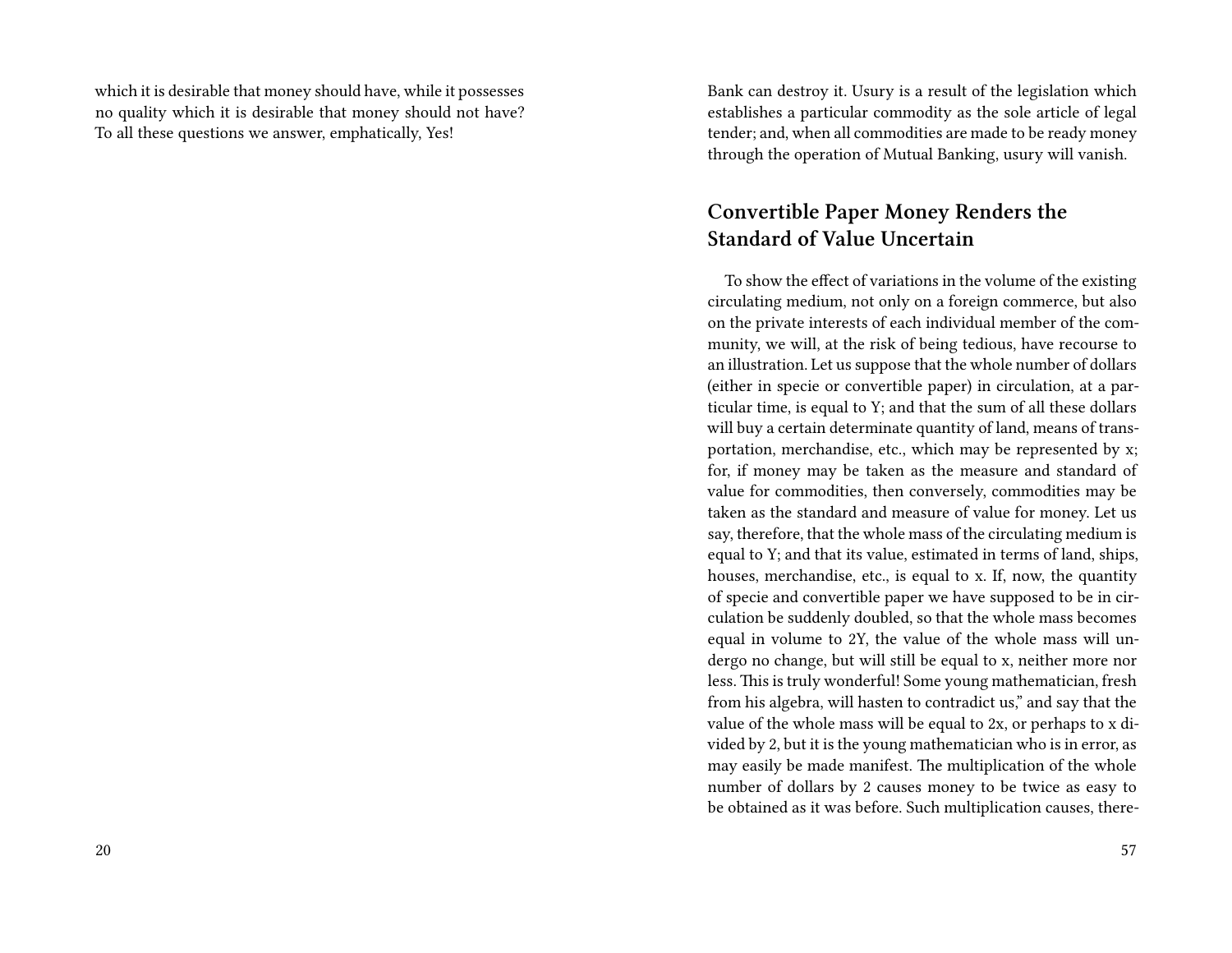another of paper: and there is a difference in the glory of these different kinds of money. There is one money that is a commodity, having its exchangeable value determined by .the law of supply and demand, which money may be called (though somewhat barbarously) merchandise-money; as for instance, gold, silver, brass, bank-bills, etc.; there is another money, which is not a commodity, whose exchangeable value is altogether independent of the law of supply and demand, and which may be called mutual money.

Mr. Edward Kellogg says: "Money becomes worthless whenever it ceases to be capable of accumulating an income which can be exchanged for articles of actual value. The value of money as much depends upon its power of being loaned for an income, as the value of a farm depends upon its natural power to produce." And again: "Money is valuable in proportion to its power to accumulate value by interest $^{1}$ ." Mr. Kellogg is mistaken. Money is a commodity in a twofold way, and has therefore a twofold value and a twofold price - one value as an article that can be exchanged for other commodities, and another value as an article that can be loaned out at interest; one price which is determined by the supply and demand of the precious metals, and another price (the rate of interest) which is determined by the distress of the borrowing community. Mr. Kellogg speaks as though this last value and last price were the only ones deserving consideration; but this is by no means the case, for this last value and price are so far from being essential to the nature of money, that the Mutual Bank will one day utterly abolish them. The natural value of the silver dollar depends upon the demand and supply of the metal of which it is composed and not upon its artificial power to accumulate value by interest. Legislation has created usury; and the Mutual

## **III. THE CURRENCY: ITS EVILS AND THEIR REMEDY**

*Bank-bills are* doubly guaranteed. On one side, there is the capital of the bank, which is liable for the redemption of the bills in circulation; on the other side are the notes of the debtors of the bank, which notes are (or ought to be, if the bank officers exercise due caution and discretion) a sufficient guaranty for all the bills; for no bills are issued by any bank, except upon notes whereby some responsible person is bound to restore to the bank, after a certain lapse of time, money to the amount borne on the face of the bills. If the notes given by the receivers of the bills are good, than the bills themselves are also good. If we reflect a moment upon these facts, we shall see that a bank of discount and circulation is in reality, two banks in one. There is one bank which does business on the specie capital really paid in; there is another and a very different bank, which does business by issuing bills in exchange for "notes whereby the receivers of the bills give security that there shall be paid back, by a certain time, money to the amount of the bills issued. Let us now investigate the nature of' these two different banks.

### **The Business of Banking**

Peter goes into the banking business with one dollar capital, and immediately issues bills to the amount of one dollar and twenty-five cents. Let us say that he issues five bills, each of which is to circulate for the amount of twenty-five cents. lames comes to the bank with four of Peter's bills, and says: "Here are

<sup>&</sup>lt;sup>1</sup> People who raise the cry of "cheap -money" fall into the same error; money that circulates freely at par, whether interest-bearing or not, is neither cheap or dear. - Editor.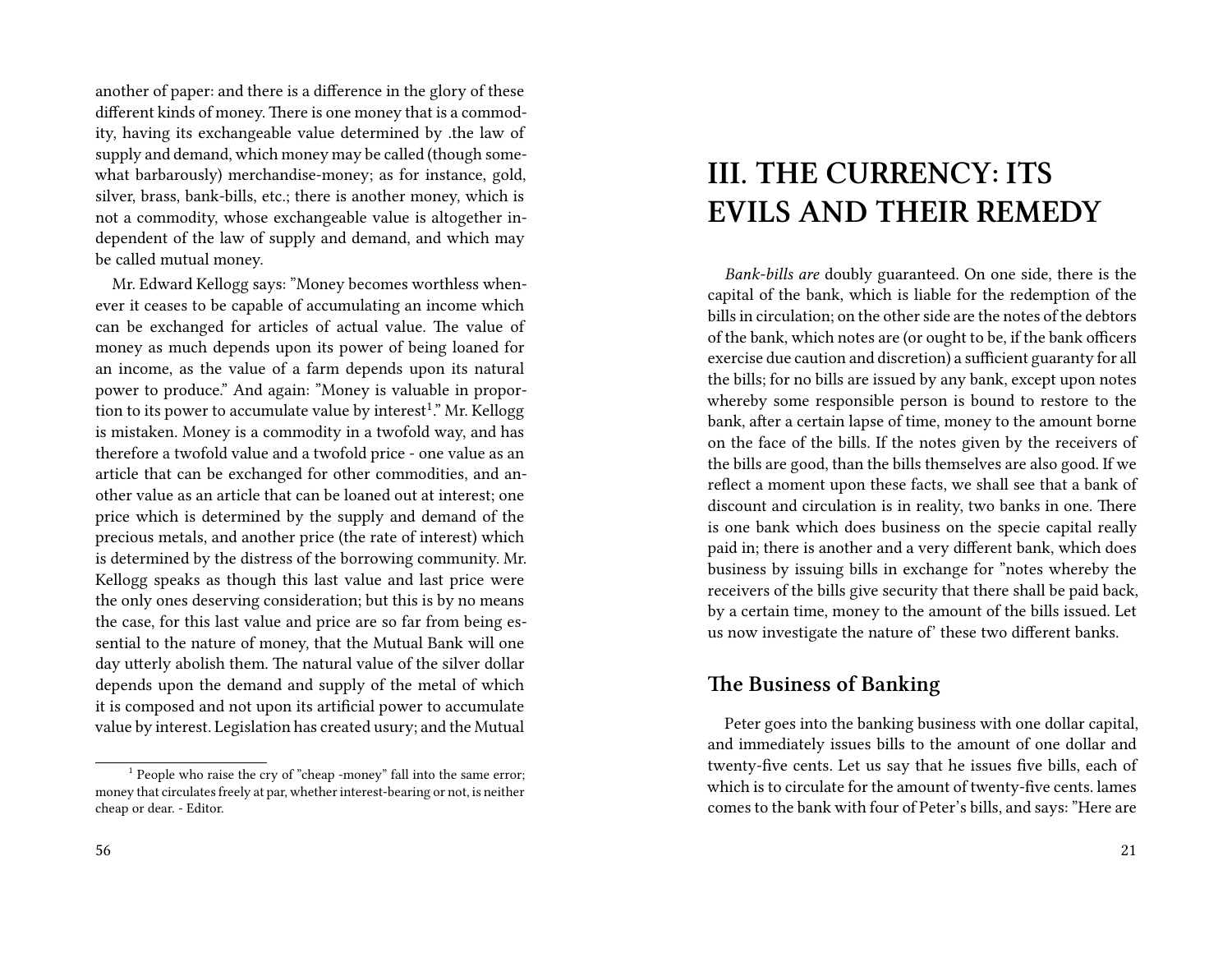four, of your new twenty-five cent notes which purport to be payable on demand, and I will thank you to give me a silver dollar for them" Peter redeems the bills and in so doing pays out his whole capital. Afterward comes John, with the fifth note, and makes a demand similar to that lately made by James. Peter answers, slowly and hesitatingly: "I regret - exceedingly the force of present circumstances; but - I - just paid - out my whole capital - to James. I am - under - the painful necessity of requesting you - to wait a little longer for your money." John at once becomes indignant and says: "Your bills state on their face that you will pay twenty-five cents upon each one of them whenever they are presented. I present one *now.* Give me the money, therefore, without more words, for my business is urgent this morning." Peter answers: "I shall be in a condition to redeem my bills by the day after tomorrow; but for the meanwhile, my regard for the interest of the public forces me unwillingly to suspend specie payments." "Suspend *specie* payments!" says John. "What other kind of payment, under Heaven, could you suspend? You agree to pay *specie;* for specie is the only legal tender and when you don't pay that, you don't pay anything. When you don't pay that you *break.* Why don't you own up at once? But while I am about it I will give you a piece of my mind; this extra note which you have issued beyond your capital is a vain phantom, a hollow humbug and a fraud. And as for your bank, you would better take in your sign; for you have broken." "These be very bitter words," as said the hostess of the Boar's Head Tavern at Eastcheap.

John is right. Peter's capital is all gone and the note for twenty-five cents, which professes to represent specie in Peter's vaults, represent the tangibility of an empty vision, the shadow of a vacuum. But which bank is it that is broken? Is it the bank that does business on a specie capital, or the bank which does business on the notes of the debtors to the bank? Evidently it is the bank that does business on the specie capital

various forms; first it is disengaged capital, then it becomes engaged capital, then it becomes product, afterwards it is transformed again into disengaged capital, thus recommencing its circular progress.

The community is happy and prosperous when all professions of men easily exchange with each other the products of their labor; that is, the community is happy and prosperous when money circulates freely, and each man is able with facility to transform his product into disengaged capital, for with disengaged capital, or money, men may command such of the products of labor as they desire, to the extent, at least, of the purchasing power of their money.

The community is unhappy, unprosperous, miserable, when money is scarce, when exchanges are effected with difficulty. For notice, that, in the present state of the world, there is never real over-production to any appreciable extent; for, whenever the baker has too much bread, there are always laborers who could produce that of which the baker has too little, and who are themselves in want of bread. It is when the tailor and baker cannot exchange, that there is want and over-production on both sides. Whatever, therefore, has power to withdraw the currency from circulation, has power, also, to cause trade to stagnate; power to overwhelm the community with misery; power to carry want, and its correlative, over-production into every artisan's house and workshop. For the transformation of product into disengaged capital is one of the regular steps of production, and whatever withdraws the disengaged capital, or money, from circulation, at once renders this step impossible, and thus puts a drag on all production.

#### **There Are Various Kinds of Money**

But all money is not the same money. There is one money of gold, another of silver, another of brass, another of leather, and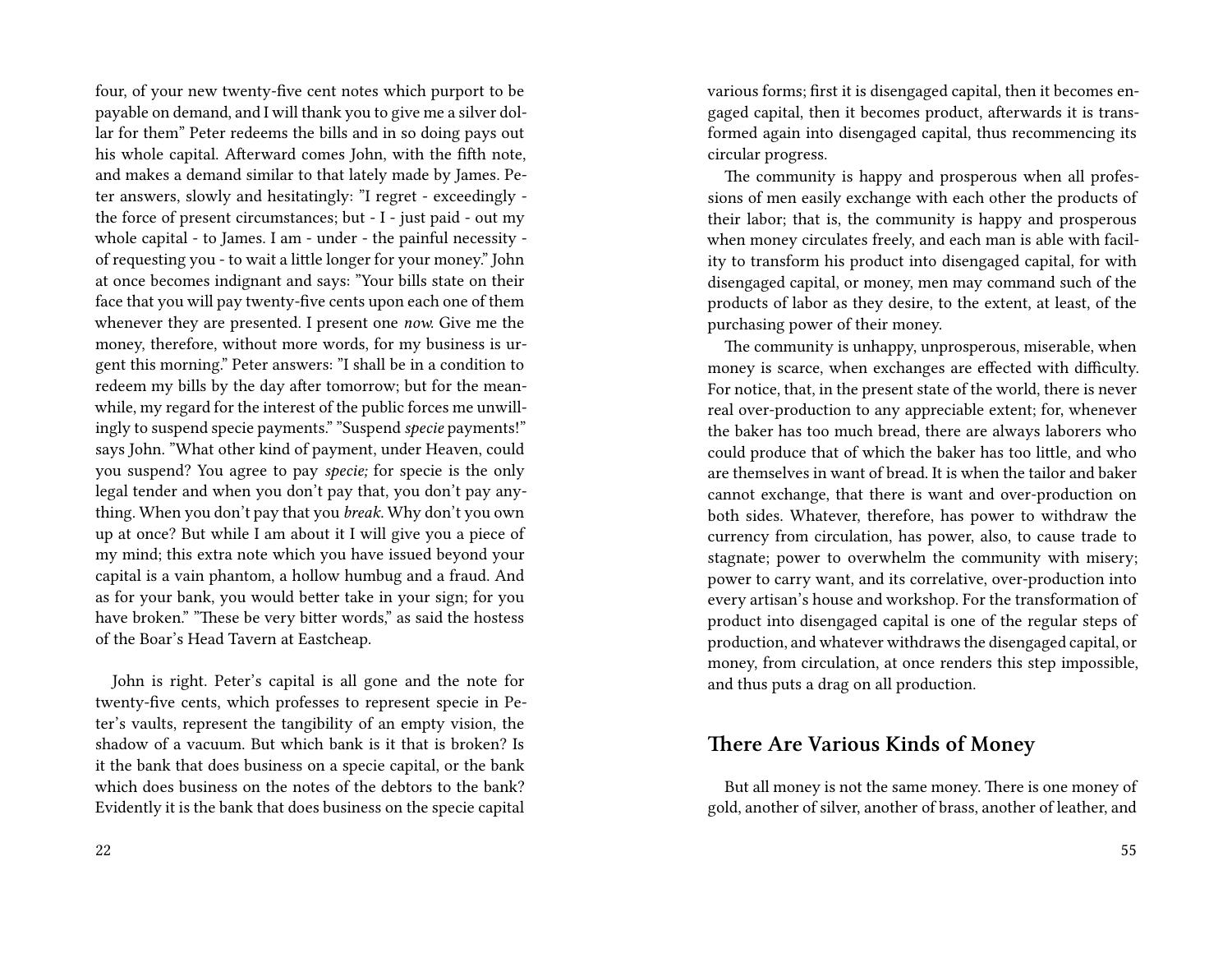### **VI. MONEY**

The most concise and expressive definition of the term "capital," which we have seen in the writings of the political economists, is the one furnished by J. Stuart Mill, in his table of contents. He Says: "Capital is wealth appropriated to reproductive employment." There is, indeed, a certain ambiguity attached to the word wealth; but let that pass; we accept the definition. A tailor has \$5 in money, which he proposes to employ in his business. This money is unquestionably capital, since it is wealth appropriated to reproductive employment: but it may be expended in the purchase of cloth, in the payment of journeymen's wages, or in a hundred other ways; what kind of capital, then, is it? It is evidently, disengaged capital. Let us say that the tailor takes his money and expends it for cloth; this cloth is also devoted to reproductive employment, and is therefore still capital; but what kind of capital? Evidently, engaged capital. He makes this cloth into a coat; which coat is more valuable than the cloth, since it is the result of human labor bestowed upon the cloth. But the coat is no longer capital; for it is no longer (so far, at least, as the occupation of the tailor is concerned) capable of being appropriated to reproductive employment; what is it, then? It is that for the creation of which the capital was originally appropriated; it is product. The tailor takes this coat and sells it in the market for \$8; which dollars become to him a new disengaged capital. The circle is complete; the coat becomes engaged capital to the purchaser; and the money is disengaged capital, with which the tailor may commence" another operation. Money is disengaged capital, and disengaged capital is money. Capital passes, therefore, through

that is broken; it is the specie-paying bank that has ceased to exist.

John understands this very well notwithstanding his violent language a moment since, he knows that his is the only bill which Peter has in circulation, and that Peter owes, consequently, only twenty-five cents; he knows also that the bank has owing to it one dollar and twenty-five cents. Peter owes twenty-five cents and has owing to him a dollar and twentyfive cents. John feels, therefore, perfectly safe. What is John's security? Is it the specie capital? Not at all. James has taken the whole of that He has for his security the; debts which are owing to the bank. Peter's bank begins now to be placed in sound, philosophical condition. At first he promised to pay one dollar and twenty-five cents in specie, while he actually possessed only one dollar with which to; meet the demands that might be, made upon him. How could he have made a more unreasonable promise, even if he had tried? Now that he has suspended specie payments, he has escaped from the unphilosophical situation in which he so rashly placed himself. Peter's bank is still in operation - it is by no means broken; his bills are good, guaranteed, and worthy of considerable confidence; only his bank is now a simple and not a complex bank, being no longer two banks in one, for the specie-paying element has vanished in infinite darkness.

#### **Currency**

And here we may notice that Peter has solved, after a rough manner indeed, one of the most difficult questions in political economy. His bill for twenty-five cents is *currency,* and yet it is not based upon specie, nor directly connected in any way with specie. We would request the reader to be patient with us and not make up his mind in regard to our statement until he has read to the end of the chapter; it shall not be very long. Light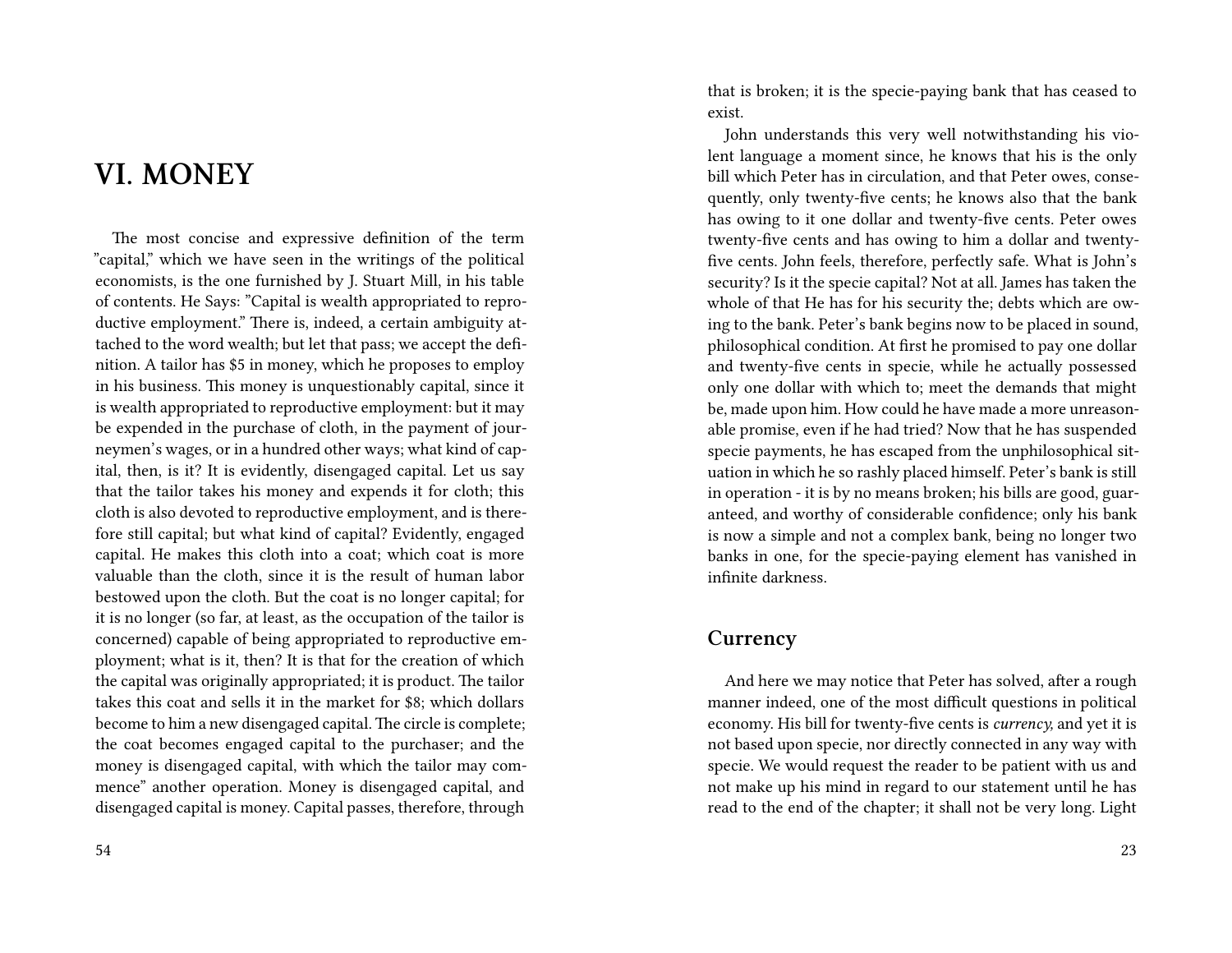breaks on us here, which we would endeavor to impart to the reader. The security for the bill is legal value, the security in actual value having been carried away by James - that is, the security for the bill is the legal claim which the bank has upon the property of its debtors. We see, therefore, that *legal value* maybe made a basis for the issue of notes to serve as currency; we see, therefore, the faint indication of a means whereby we may perhaps emancipate ourselves from the bondage of hard money, and the worse bondage of paper which pretends to be a representative of hard money.

Let the reader not be alarmed. We abominate banks that suspend specie payment as much as he does. The run of our argument leads us through this desolate valley; but we shall soon emerge into the clear day.

We may notice in considering a bank that has suspended specie payments: 1. *The bank officers,* who are servants of the *stockholders;* 2. The *bills* which are issued by the bank officers, and which circulate in the community as money; and 3. The *notes* of the debtors of the bank, binding these debtors, which notes, deposited in the safe, are security for the bills issued. Let us now take for illustration, a non-specie paying bank that shall be "perfect alter its kind;" that is a bank, whose capital shall be, in *actual* value, literally=0. Suppose there are 100 stockholders; suppose \$100,000 worth of bills to be in circulation and that \$100,000 *legal* value is secured to the bank by notes given by the bank's debtors. These stockholders will be remarkable individuals, doing business after a very singular fashion. For example: The stockholders own stock in this bank; but as the whole joint stock equals zero, each stockholder" evidently owns only the one hundredth part of nothing a species of property that counts much or little, according to the skillfulness with which it is administered. The stockholders, through the agency of the bank officers, issue their paper, *bearing no interest;* exchanging; it for other paper, furnished by those who receive the bills, *bearing interest at the rate of six per cent per annum.* The patherefore, against mutual money, derived from the colonial currency, are foreign to the purpose.

The main objections against mutual banking are as follows: 1. It is a novelty, and therefore a chimera of the inventor's brain; 2. It is an old story, borrowed from provincial history, and therefore of no account!

How would you have us answer objections like these? Things new or old may be either good or evil. Every financial scheme should stand or fall by its own intrinsic merits, and not be judged from extraneous considerations.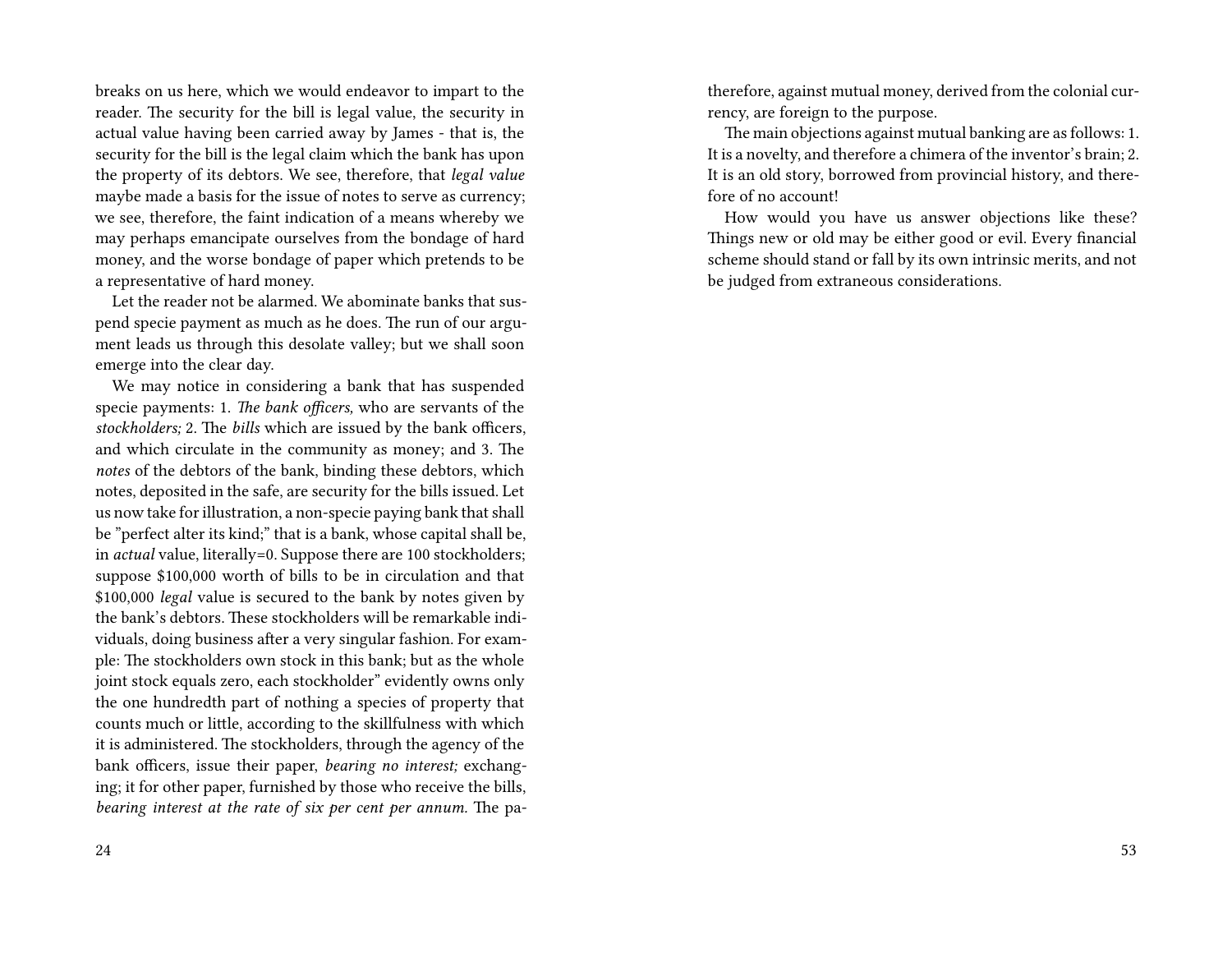it not been for the exertion of "the transcendent power of Parliament." Where is the bank of these degenerate days that has shown anything like the same power of endurance? Some of the existing banks find it difficult to live with the power of government exerted in their favor!

The attempt of the Land-Bank Company to republicanize gold and silver, and to make all commodities circulate as ready money was, without question, premature. But our author misapprehends the matter, mistaking a transformation of the circulating medium for a mercantile scheme. The "Vote of the company whereby the directors became traders," was an act for transforming the currency. We do not justify it altogether; for it put the welfare of the cause at too great hazard; but it was, nevertheless, not totally out of harmony with the general system. We remark in conclusion, that the depreciation in the provincial currency was occasioned, not by "land-bank," that is, by mutual paper - which the Parliament forced the issuers, by an arbitrary, vindictive, and tyrannical law, to redeem *with interest -* but it was occasioned by government paper, "professing to be ultimately redeemable in gold and silver."<sup>4</sup> All arguments,

per received by the bank binds the debtor to the bank to pay interest; while the paper issued by the bank puts it under ho obligation to pay any interest at all. Thus the stockholders doing business with no capital whatever, make six per cent per annum on a pretended \$100,000 of actual value which does not exist! Yet, meanwhile, these stockholders' furnish the community with an available currency. This fact ought always to be borne in mind. Non-specie-paying banks, of course make dividends. During the suspension of 1837 and 1838, all the banks of Pennsylvania made dividends, although it was prohibited in the charters of most of them. After the suspension which took place in Philadelphia in October, 1839, most of the banks of that city resolved not to declare dividends until the pleasure of the legislature could be known. By an act authorizing the continuance of the suspension until the 15th of January, 1841, permission was granted to make dividends, contrary to every principle of justice and equity. We do not know why we speak especially of the Pennsylvania banks in this connection; as we have yet to hear of the first bank, either in Pennsylvania or in any other State that has had the delicacy to suspend the declaration of dividends merely because it suspended specie payments.

### **The Mutual Bank**

Our non-specie-paying bank being in the interesting position described, let us inquire whether it is not in the process of bringing forth something which shall, be entirely different from itself. We ask first, why a non-specie-paying bank should be permitted to make dividends. Its bills are perfectly good, whether the bank, have any capital or not, provided the officers exercise due discretion in discounting notes; and it is evident that the stockholders have no right to ask to be paid for the use of their capital, since the capital in question ought to be specie,

<sup>&</sup>lt;sup>4</sup> "We are told that there is no instance of a government paper that did not depreciate. In reply I affirm that there is none assuming the form I propose (notes receivable by government in payment of dues) that ever did depreciate. Whenever a paper receivable in the dues of government had anything like a fair trial, it has succeeded. Instance the case of North Carolina referred to in my opening remarks. The drafts of the treasury at this moment with all their incumbrance, are nearly at par with gold and silver; and I might add the instance alluded to by the distinguished senator from Kentucky, in which he admits, that as soon as the excess of the issues of the Commonwealth Bank of Kentucky were reduced to the proper point, its notes rose to par. The case of Russia might also be mentioned. In 1827 she had a fixed paper-circulation in the form of bank-notes, but which were inconvertible, of upward of \$ 120,000,000, estimated in the metallic ruble, and which had for years remained "without fluctuation; having nothing to sustain it but that it was received in the dues of government, and that, too, with a revenue of only about \$ 90,000,000 annually," - John C. Calhoun: Speech on his amendment to separate the government from the banks, Oct. 3, 1837.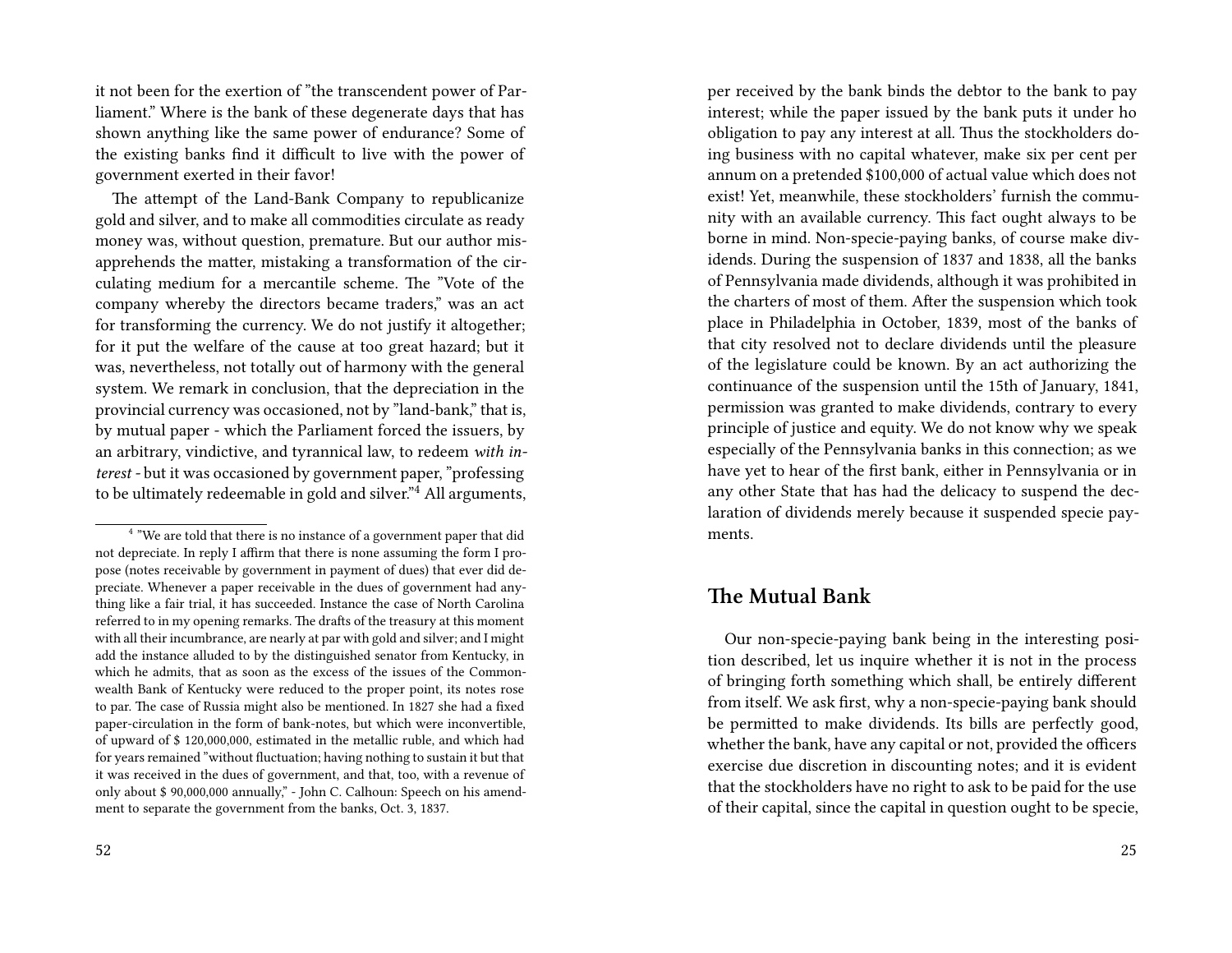which they confess, by suspending specie payments, that they do not furnish. But if no dividends are to be declared, what are we to do with the immense amount of interest-money that: will accumulate in the bank. Our answer to this question is so simple that we are almost ashamed to state it. Justice requires that all the interest-money accumulated - so much only excepted as is required to pay the expenses of the institution and the average of loss by bad debts - should be paid back to the borrowers in the proportion of the business which they have individually done with the bank. But since it would be by no means easy, practically, to thus pay the extra interest-money back, it would be better for the bank to turn the difficulty by lending its money at precisely that rate of interest and no more, say one per cent per annum, which would suffice to pay the expenses of the institution, Including the average loss by bad debts. A bank of this character would be a *Mutual Bank.* This is not the institution we advocate and of which we propose to submit a plan to the reader; but it will serve in this place for the purposes of illustration. A bank that suspends specie payments may present two evident advantages to the community - first, it may furnish a currency; second, it may loan out its bills at one per cent interest per annum. That such a bank may furnish currency is proved by abundant experience, for suspending banks go right on with their business, and that their money circulates well is proved by the fact that such banks have hitherto seldom failed to declare good dividends. That they may loan their money at one per cent interest per annum is shown by the fact that the old banks do not pay more than one per cent per annum for their expenses, including losses by bad debts, and that the guaranty of the new bills consists in the excellence of the notes furnished by the borrower, so that, if there is anything to be paid for this guaranty it ought to be paid to the borrower himself, and not to any other person. We will not prolong this exposition, since a multiplicity of words would serve only to darken the subject. We invite the reader to reflect for himself upon the

not be done; and, so far as respected the company, perhaps, the Parliament was not very anxious; the loss they sustained being but a just penalty for their unwarrantable undertaking, if it had been properly applied. Had not the Parliament interposed, the Province would have been in the utmost confusion, and the authority of government entirely in the Land-Bank Company." - (p.353)

The "mischiefs"' occasioned by this land-bank seems to have been political, rather than economic, for our author nowhere affirms that the bill-holders, not members of the company, lost anything, by the institution. We would remark that there are certain "mischiefs" which are regarded not without indulgence by posterity. Governor Hutchinson ought to have explained more in detail the nature of the evils he complains of; and also to have told us why he, a declared enemy of popular institutions, opposed the advocates of the bank so uncompromisingly. Mutualism operates, by its very nature, to render political government founded on arbitrary force, superfluous; that is, it operates to the decentralization of the political power, and to the transformation of the state, by substituting self-government in the, stead of government *ab extra.* The Land-Bank of 1740, which embodied the mutual principle, operated vigorously in opposition to the government. Can we wonder that it had to be killed by an arbitrary stretch "of the supreme power of Parliament," and by an *ex post facto* law bearing outrageously on the individual members of the company? For our part, we admire the energy - the confidence in the principle of mutualism - of those members who proposed to go on in spite of Parliament "although the act subjected them to. a *proemunire."* If they had gone on, they would simply have anticipated the American Revolution by some thirty years.

But where is the warning to future ages? According to Governor Hutchinson's own statement, the fault of the bank was, that it would have succeeded *too well* if it had had a fair trial; nay, that it would have succeeded in spite of all obstacles had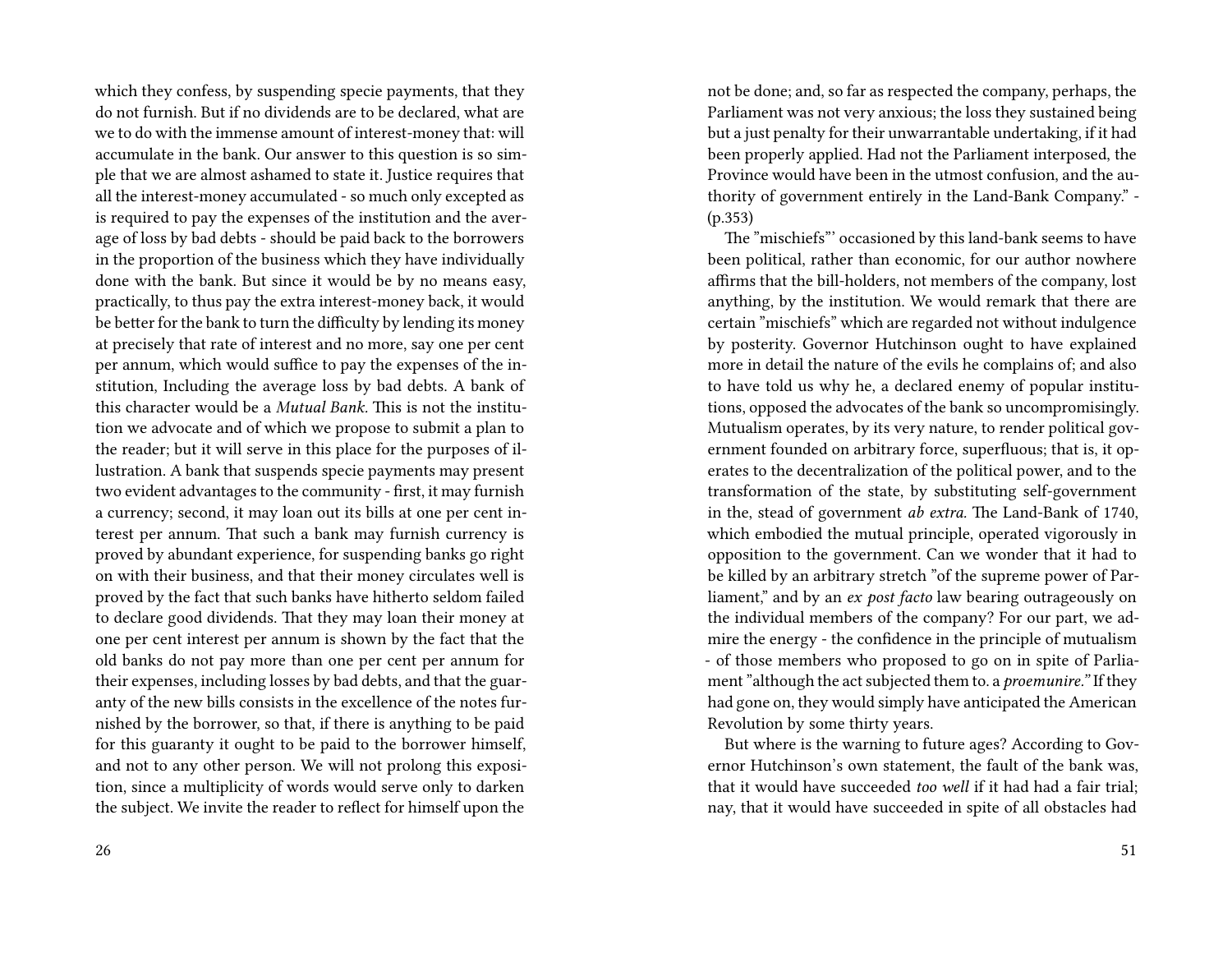well-wishers of it. One of the directors afterwards acknowledged to me that, although he entered into the company with a view to the public interest, yet, when he found what power and influence they had in all public concerns, he was convinced it was more than belonged to them, more than they could make a good use of, and therefore unwarrantable. Many of the more sensible, discreet persons of the Province saw a general confusion at hand. The authority of the Parliament to control all public and private persons and proceedings in the Colonies was at that day questioned by nobody. Application was therefore made to Parliament for an act to suppress the company; which, notwithstanding the opposition made by their agent, was very easily obtained, and therein it was declared that the act of the Sixth of King George I, chapter xviii, did, does and shall extend to the Colonies and plantations of America. It was said the act of George I, when it was passed, had no relation to America; but another act, twenty years after, gave it force, even from the passing it, which it never could have had without. This was said to be an instance of the transcendent power of Parliament. Although the company was dissolved, yet the act of Parliament gave the possessors of the bills a right of action against every partner or director for the sums expressed, *with interest.* The company was in a maze. At a general meeting, some, it is said, were for running all hazards, although the act subjected them to a *proemunire;* but the directors had more prudence, and advised them to declare that they considered themselves dissolved, and meet only to consult upon some method of redeeming their bills of the possessors, which every man engaged to endeavor in proportion to his interest, and to pay in to the directors, or some of them, to burn or destroy. Had the company issued their bills at the value expressed on the face of them, they would have had no reason to complain at being obliged to redeem them at the same rate, but as this was not the case in general, and many of the possessors of the bills had acquired them for half their value, as expressed, equity could

matter and to form his own conclusions. We repeat that we do not advocate a bank of the nature here described, since we conceive that such an institution would be eminently unsafe and dangerous, and for a hundred reasons among which may be conferred the inordinate power that would be conferred on the bank's officers; but, as we said before, it may serve for illustration. Neither do we propose this plan as a theoretical solution of the difficulties noticed in the preceding chapters as inseparable from the existing currency. We reserve our own plan, and shall submit it to the reader in Chapter V.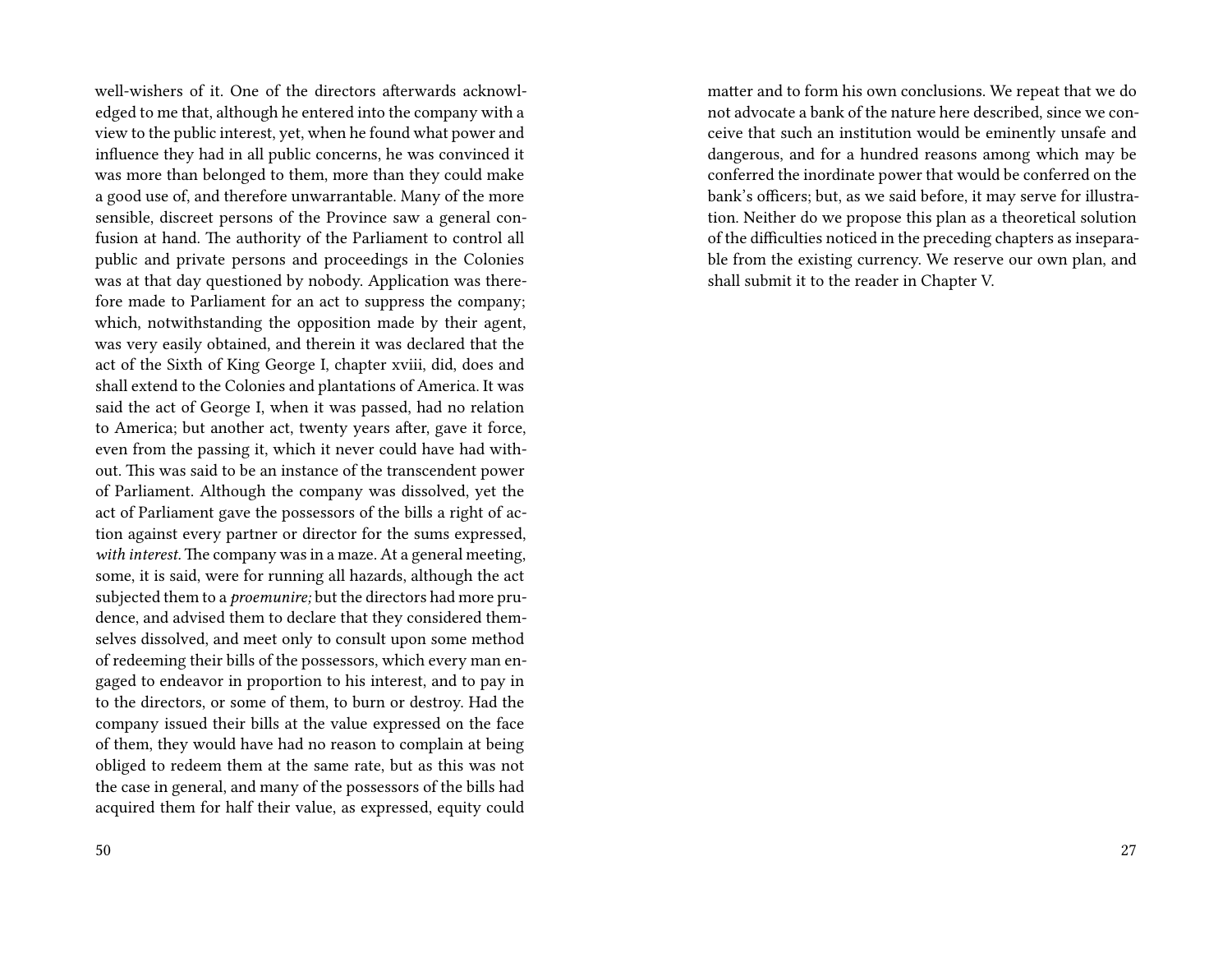# **IV. MUTUAL CREDIT**

In the title-page of a book *on money and Banking*<sup>1</sup> , published at Cincinnati, the name of William Beck appears, not as author, but as publisher; yet there is internal evidence in the book sufficient to prove that Mr. Beck is the author.

### **Mr. Beck's Bank**

Mr. Beck's plan for a Mutual Bank consists in a simple generalization of the system of credit in account that is well described in the following extract from J. Stuart Mill's *Political Economy:*

"A mode of making credit answer the purposes of money, by which, when carried far enough, money may be very completely superseded, consists in making payments by checks. The custom of keeping the spare cash reserved for immediate use or against contingent demands, in the hands of a banker and making all payments, except small ones, by orders on bankers, is in this country spreading to a continually larger portion of the public. If the person making the payment and the person receiving it kept their money with the same banker, the payment, would take place without any intervention of money, by the mere transfer of its amount in the bankers books from the credit of the payer to that of the receiver. If all persons in London kept their cash at the same banker's and made all their

general court should form of it. It was necessary, therefore, to have a house of representatives well disposed. Besides the 800 persons subscribers, the needy part of the Province in general favored the scheme. One of their votes will go as far in elections as one of the most opulent. The former are most numerous; and it appeared that by far the majority of representatives for 1740 were subscribers to or favorers of the scheme, and they have ever since been distinguished by the name of the Land-Bank House.

"Men of estates and the principal merchants of the Province abhorred: the project, and refused to receive the bills; but great numbers of shopkeepers who had lived for a long time on the fraud of a depreciating currency, and many small traders, gave credit to the bills. The directors, it was said, by a vote of the company, became traders<sup>3</sup>, and issued just such bills as they thought proper without any fund or security for their ever being redeemed. They purchased every sort of commodity, ever so much a drug, for the sake of pushing off their bills; and, by one means or other, a large sum - perhaps fifty or sixty thousand pounds - was floated. To lessen the temptation to receive the bills, a company of merchants agreed to issue their notes, or bills, redeemable in silver and gold at distant periods, much like the scheme in 1733, and attended with no better effect. The governor exerted himself to blast this fraudulent undertaking the land-bank. Not only such civil and military officers as were directors or partners, but all who received or paid any of the bills were displaced. The governor negatived the person chosen speaker of the House, being a director of the bank; and afterwards negatived thirteen of the newly elected counsellors, who were directors or partners in, or favorers of the scheme. But all was insufficient to suppress it. Perhaps the major part in number of the inhabitants of the Province openly or secretly, were

<sup>1</sup> *Money and Banking, or Their Nature and Effects Considered; Together With a Plan for the Universal Diffusion of Their Legitimate Benefits Without Their Evils.* By a Citizen of Ohio Cincinnati: Published by William Beck, 1839;

 $3$  See foregoing paragraph where it, is said that debts to the bank might be paid in manufactures and produce.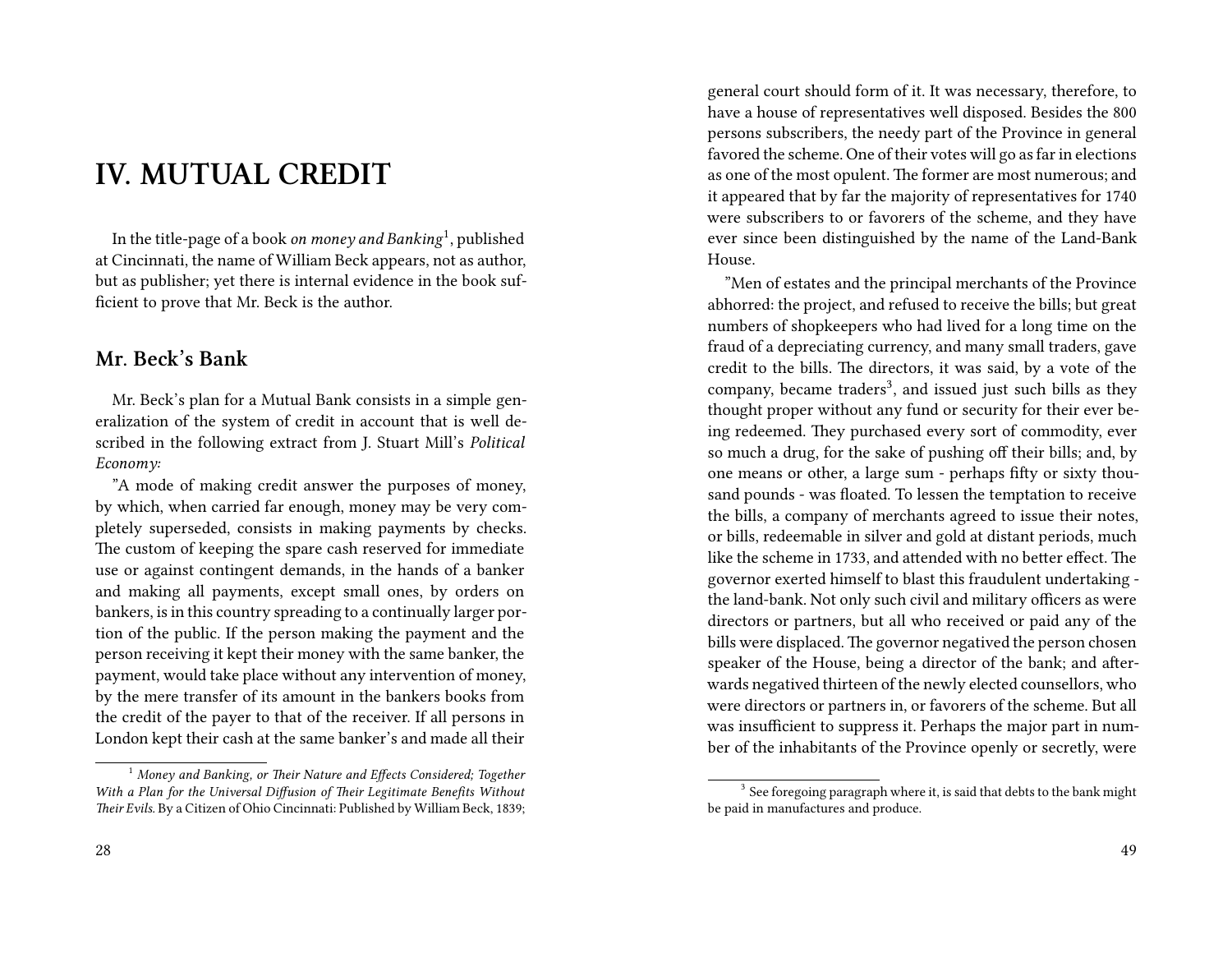"In 1739, a great part of the Province was disposed to favor what was called the land bank or manufactory scheme; which was begun, or rather revived, in this year, and produced such great and lasting mischiefs, that a particular relation of the rise, progress and overthrow of it may be of use to discourage any attempts of the like nature in future ages." - *(History of Massachusetts,* vol. ii., p. 352)

It appears that after an interval of twenty-five years, the land-bank scheme rose once again above the surface of the political and financial waters. Governor Hutchinson says that this scheme produced "great and lasting mischiefs" Let us see what these "mischiefs" were:

"The project of the bank of 1714 was revived. The projector of that bank now put himself at the head of seven or eight hundred persons, some few of rank and good estate, but generally of low condition among the plebeians, and of small estate, and many of them perhaps insolvent. This notable company were to give credit to £150,000 lawful money, to be issued in bills; each person to mortgage a real estate in proportion to the sums he subscribed and took out, or to give bond with two sureties; but personal security was not to be taken for more than £100 from any one person. Ten directors and a treasurer were to be chosen by the company. Every subscriber or partner was to pay 3 per cent interest (per annum) for the sum taken out, and 5 per cent of the principal<sup>2</sup>; and he that did not pay bills might pay in the produce and manufacture of the Province at such rates as the directors from time to time should set: and they (the bills) should commonly pass in lawful money.The pretense was, that, by thus furnishing a medium and instrument of trade, not only the inhabitants in general would be better able to procure the Province bills of credit for their taxes, but trade, foreign and inland, would revive and flourish. The fate of the project was thought to depend on the opinion which the

 $2$  Thus the whole principal would be paid up in twenty years.

payments by means of checks, no money would be required or used for. any transactions, beginning .and terminating in London. This ideal limit is almost, attained in fact, so far as regards transactions between dealers. It is chiefly in the retail transactions between dealers and consumers, and in the payment of wages, that money, or bank-notes now pass, and then only when the amounts are small."

"Money," says Mr. Beck, "follows in the track of claim. Its progress is the discharge and satisfaction of claim. The payment of money is effectually the discharge of the debtor; but it is not equally effectual in satisfaction of the creditor. Though it releases the debtor, it still leaves the creditor to seek the real object of his desire. It does not put him in possession of it, but of something which enables him to obtain it. He must exchange this money by purchase for the article he wants before that object is attained. In payment of debts, it passes from, claimant to claimant, discharging and paying claims as it goes. Money follows claim; both continually revolving through all classes of society in repeated and perpetual circles, constantly returning to .their several stations, drawn thither by operations of industry or business.

"In this possession of money every one has his turn. It comes to him in the shape of payment for his sales or his industry and passes from him in the shape of payment or expenditure, again to return at its proper time and on a .proper occasion to serve the same purposes as before.

"Now, I contend, that as the progress of money lies in a circular route, a certain system of account may be made to supply its place, where its track and extent, can, in that circle, be included and distinguished.

"By a *circle*, I mean that range of society which includes the whole circulating movement of money, with the accompanying causes and effects of its progress; viz, claims, debts and pay-

<sup>16</sup>mo, 212pp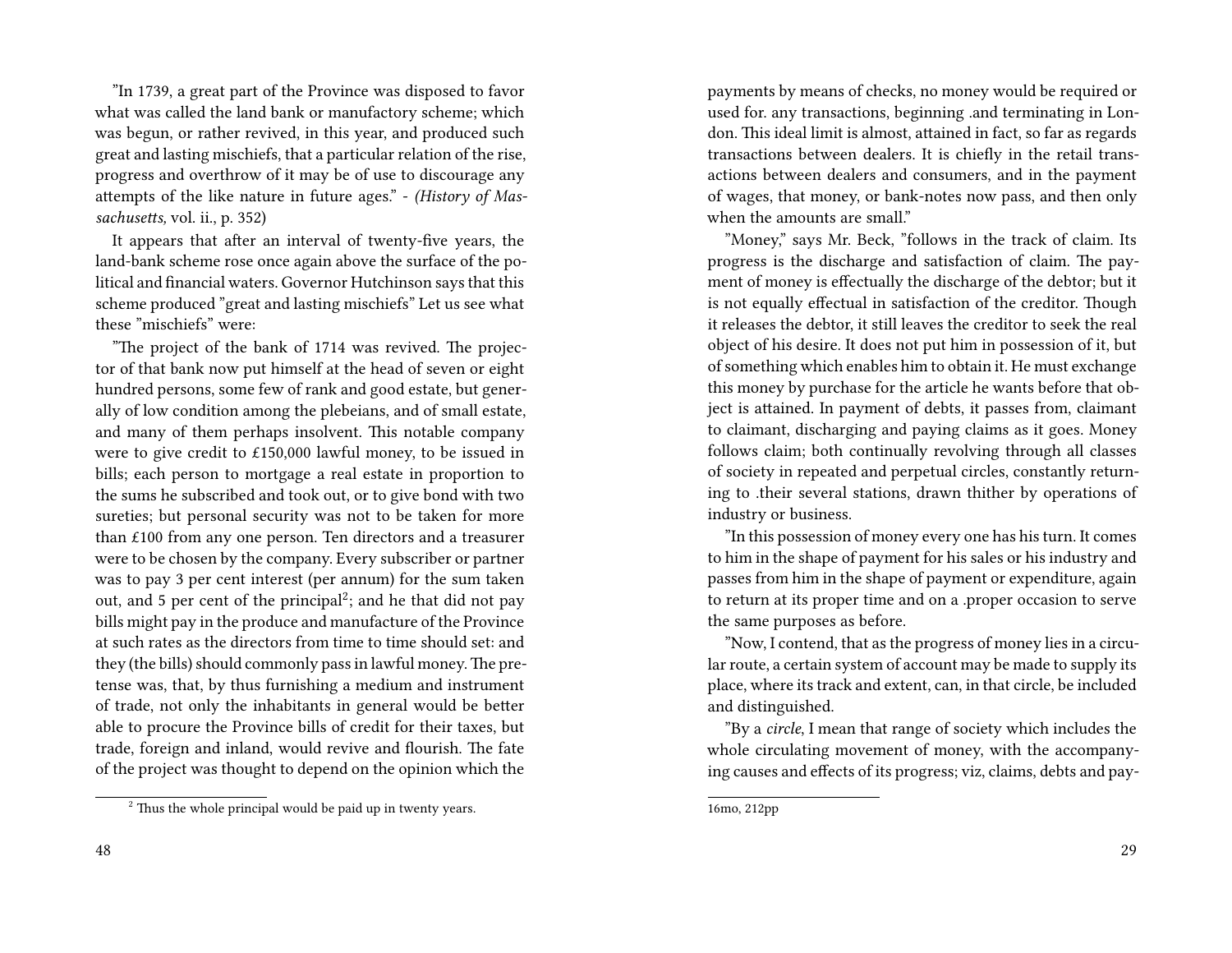ments; so that, if we wish to trace its path, every point of that path will be contained within it. Such is the great circle of society. This contains the whole body of debtors and the whole body of creditors. It contains all the debtors to the creditors and all the creditors to the debtors. All would be included in the jurisdiction of a power that by any possibility could preside over the whole. Creditors are sellers; debtors are buyers. But no man continually sells without sometimes buying, nor does any man continually buy without sometimes selling. The creditor who receives money from his debtor, again expends this money upon others, who thereby, in their turns, become creditors and receive their money back again. All these movements are within the range of the one circle of society. Now, it is evident that if an account were kept by a presiding power, the goods which any person receives, being of equal value, would pay for those which he had previously delivered; would replace him in his original assets and cancel the obligation to him without the aid of money. Hence, after the whole process, it would seem that the intermediate passage and return of money were superfluous. If the dealings are not directly backward and forward - that is, between one creditor and his debtor and back again from the same debtor to the same creditor - the effect will be the same; for as this whole circle includes every creditor, every debtor and in fact every individual in that society, so it contains every account to which the claims of any creditor would apply, and every account to which the same creditor would be indebted. The agency of the presiding power would render it *pro forma,* the representative to every creditor of his individual debtor; and to every debtor, the representative of his individual creditor. It would form a common center for all claims by every creditor on his debtor. It would form the channel for the discharge of his debts and the receipt of his claims. It would show the state of his account with society, and the balance, if in his favor, would be available as so much cash.

gold and silver have a determinate value as compared with exchangeable commodities, all paper money that may be estimated in terms of marketable commodities, may be estimated in terms of silver and gold. Our author will permit us to suspect that his uncompromising hostility, not only to the land-bank, but also to everything else of a democratic tendency, blinded his eyes to the true nature of the institution he describes. Our suspicion is strengthened when we read that the paper money in question was to have a determinate value, since it was to have been secured by a pledge of "real estate to a sufficient value." The projectors of the scheme probably intended that the members of the company should redeem their bills from the bill-holders by receiving them, in all payments, in lieu of determinate and specified amounts of gold and silver; and such a method of redemption would have given the bills "a certain value as compared with silver and gold."<sup>1</sup>

In view of this extract from Governor Hutchinson's history, we abandon all claims to novelty or originality as regards our own scheme for a Mutual Bank. We think it very probable that our theory dates back to "the project published in London in the year 1684:" but we affirm nothing positively on this head, since we are altogether ignorant of the details, not only of the provincial project, but also of the original London plan. We have no information in regard; to these matters, except that which is now submitted to the reader.

Our author says, on a subsequent page:

<sup>&</sup>lt;sup>1</sup> "North Carolina, just after the Revolution, issued a large amount of paper, which was made receivable in dues to her. It was also made a legal tender; which, of course, was not obligatory after the adoption of the Federal Constitution. A large amount, say between four and five hundred thousand dollars, remained in circulation after that period, and continued to circulate for more than twenty years, at par with gold and silver during the whole time, with no other advantage than being received in the revenue of the State, which was much less than one hundred thousand dollars per annum." - John C. Calhoun: Speech on the bill authorizing an issue of treasury notes, Sept. 19, 1837.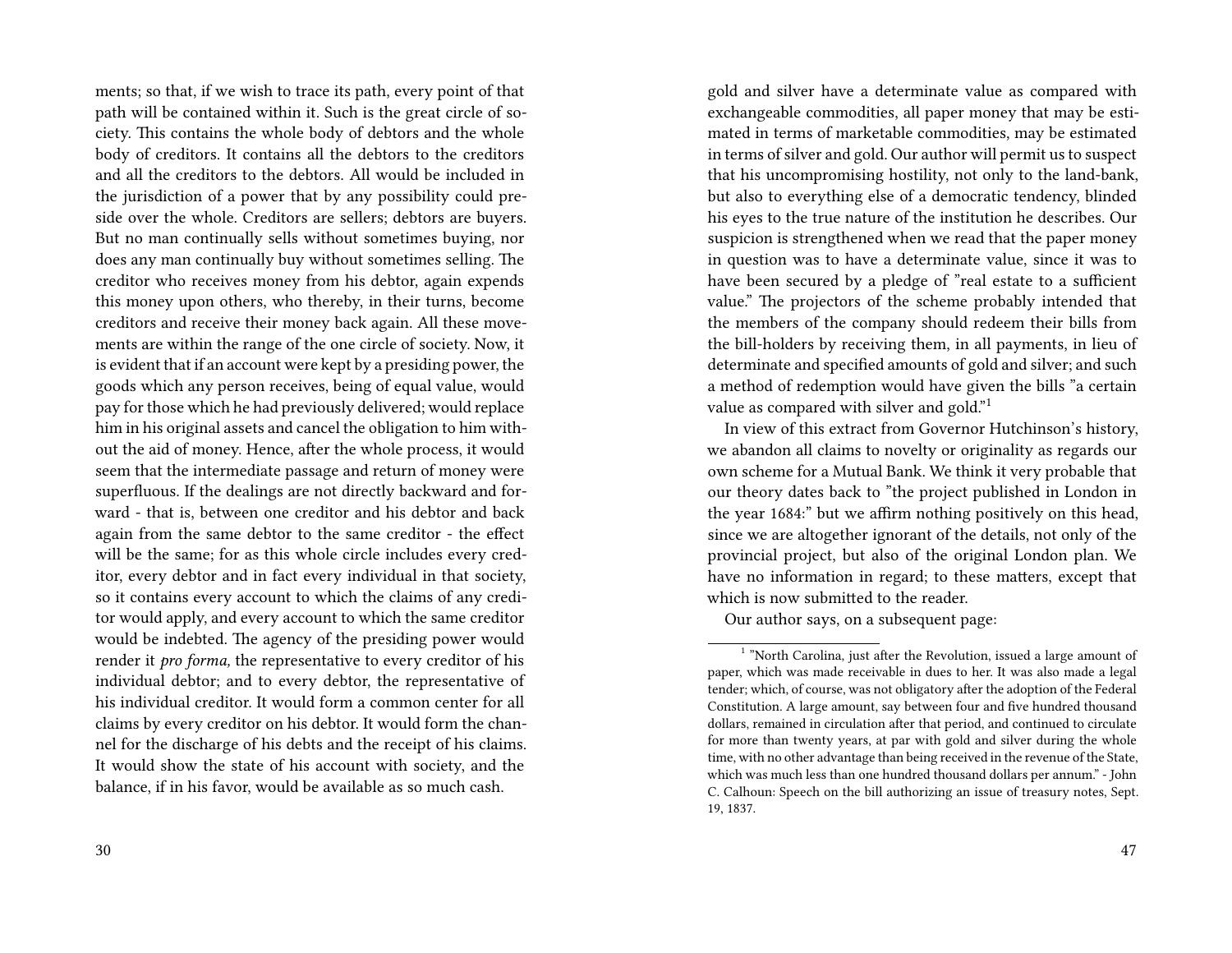a gentleman of no great fortune, and whose stipend from the government was trifling - engaged in the cause with great zeal.

"A third party, though very opposite to the private bank, yet were no enemies to bills of credit. They were in favor of loan bills from the government to any of the inhabitants who would mortgage their estates as a security for the repayment of the bills with interest in a term of years: the interest to be paid annually, and applied to the support of government. This was an easy way of paying public charges, which, no doubt, they wondered that in so many ages the wisdom of other governments had never discovered. The principal men of the Council were in favor of it; and, it being thought by the first party the least of two evils, they fell in with the scheme; and, after that, the country was divided between the public and private bank. The House of Representatives was nearly equally divided, but rather favorers of the private bank, from the great influence of the Boston members in the House, and a great number of persons of the town out of it. The controversy had a universal spread, and divided towns, parishes, and particular families.

"At length, after a long struggle, the party for the public bank prevailed in the general court for a loan of £50, 000 in bills of credit, which were put into the hands of trustees, and lent for five years only, to any of the inhabitants, at five per cent interest, one-fifth part of the principal to be paid annually. This lessened the number of the party for the private bank; but it increased the zeal, and raised a strong resentment in those that remained." - (Thomas Hutchinson: *History of Massachusetts,* vol. ii., p. 188.)

It is utterly inconceivable that any company of sane men should have seriously proposed to issue paper money destitute of all fixed and determinate value as compared with gold and silver, imagining that such money would circulate as currency. If paper money has "no certain value compared with silver and gold," it has no certain value compared with any commodity whatever; that is, it has no certain value at all: for, since

"This is what is meant by a *circle.* Such is the great circle of society, the only one which is complete and perfect, and such are the advantages contained in it.

"Hence the plan I propose is adapted to this circle, to exhibit the revolving track of money within it; to contain the several points of its progress; and, at each of these points, to perform its duty and supply its place by the revolution of debits and credits in account, instead of the revolutions of the actual material money."

There are many practical processes by which the businessworld make credit perform the functions of money, among which may be especially noticed - first, that by credit in account; and second, that by bills of exchange. Mr. Beck thought out a Mutual Bank" by generalizing credit in account; Proudhon, by generalizing the bill of exchange.

#### **Bills of Exchange**

Let it be supposed that there are ten shoe-manufacturers in Lynn, who sell their shoes to ten shopkeepers in Boston; let it be supposed, also, that there are ten wholesale grocers in Boston who furnish goods to ten retail grocers in Lynn. If the value of the shoes equals the value of the groceries, the ten retail grocers in Lynn would have no occasion to send money to Boston to pay their indebtedness to the wholesale grocers; neither would the ten shopkeepers in Boston have occasion to send money to Lynn to discharge their debt to the ten shoe manufacturers; for the Lynn retail grocers might pay the money to the Lynn shoe-manufacturers; these shoemanufacturers writing to the Boston shopkeepers, who are their debtors, requesting them to pay the Boston wholesale grocers, who are the creditors of the Lynn retail grocers. It is very possible that the transactions of all these persons with each other might be settled in this way without the transmission of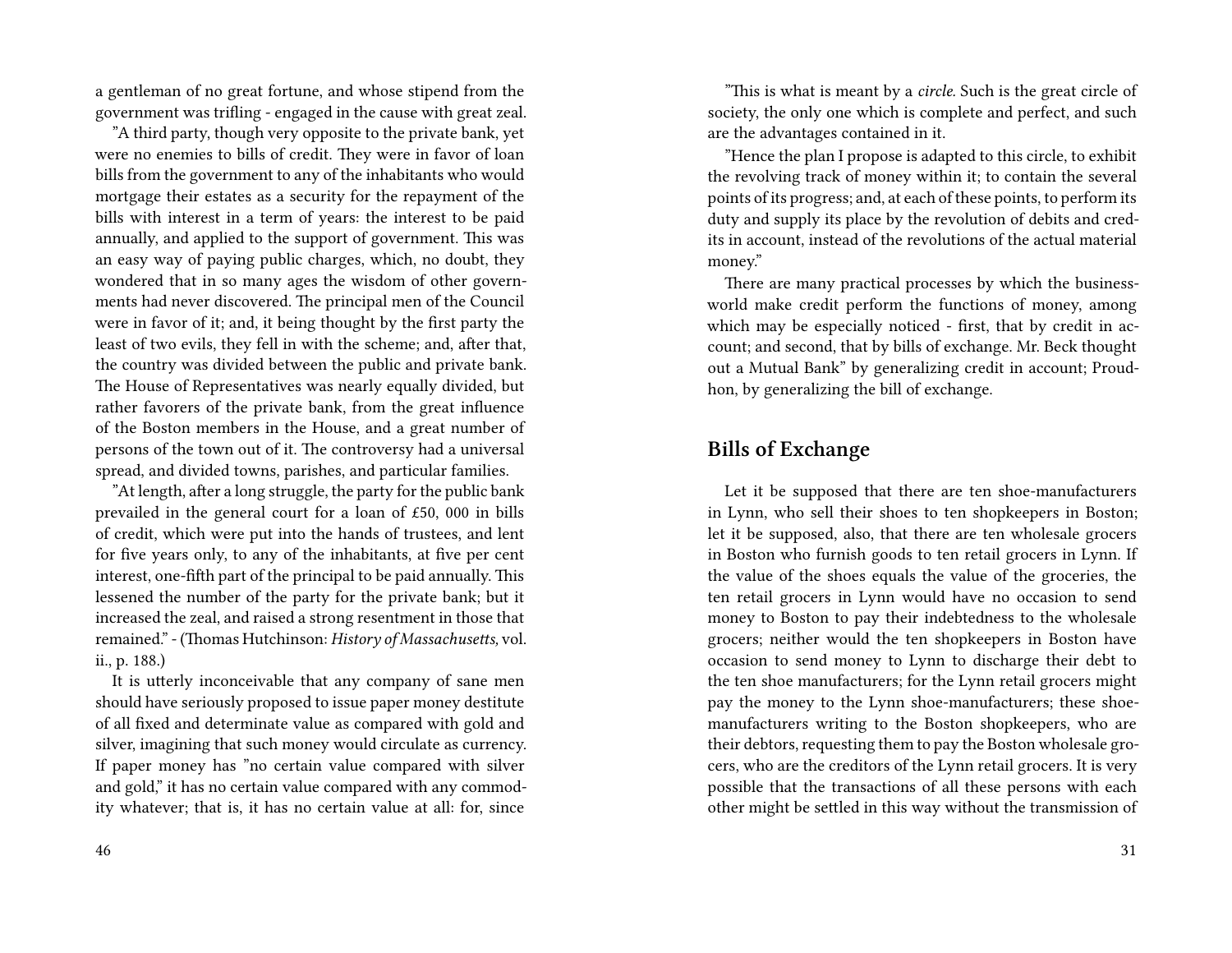any money either from Boston to Lynn, or from Lynn to Boston. The transfer of debts in the process here indicated gives rise to what are called, in mercantile language, drafts, or bills of exchange; though regular bills of exchange are seldom) drawn in this country, except against foreign account. A bill of Exchange reads generally somewhat as follows:

"To Mr. E.F. - days after sight, on this, my *first* bill of exchange (second and third of the same date and tenor not paid), pay to A, B., without further advice from me; - dollars, value received, and charge the same to account of your obedient servant, C. D,"

This form evidently implies that the bill is made out in triplicates. The bill must also, of course, be dated, A. *draft* is a bill, of exchange drawn up with the omission of some of the solemnity and particularity of the regular bill.

Bills of exchange are useful not only for the payment of debts at distant places without transportation of the precious metals, but also as a means by which a debt due from one person may be made available for *obtaining credit* from another. It is usual in every trade to give a certain length of credit for goods bought - ninety days, six months, eight months; or a longer time, as may be determined by the convenience of the parties, or by the custom of the particular trade and place. If a man has sold goods to another on six months' credit, he may draw a bill upon his debtor, payable in six months, get his bill discounted at the bank and thus qualify himself to purchase such things as he may require in his business, without waiting for the six months to expire. But bills of exchange do more than this. They not only obviate, upon occasions, the necessity for ready money; they not only enable a man to command ready money before the debts due to him arrive at maturity; they often actually take place and perform the functions of money itself.

# **VI. THE PROVINCIAL LAND BANK**

In the year 1714," says Governor Hutchinson, in his *History of Massachusetts,* a certain "party had projected a private bank; or, rather, had taken up a project published in London in the year 1684; but this not being generally known in America, a merchant of Boston was the reputed father of it. There was nothing more in it than issuing bills of credit, which all the members of the company promised to receive as money, but at no certain value compared with silver and gold; and real estate to a sufficient value was to be bound as a security that the company should perform their engagements. They were soliciting the sanction of the general court, and an act of government to incorporate them. This party generally consisted of persons in difficult or involved circumstances in trade; or such as were possessed of real estate, but had little or no ready money at command; or men of no substance at all; and we may well enough suppose the party to be very numerous. Some, no doubt, joined them from mistaken principles, and an apprehension that it was a scheme beneficial to the public; and some for party's sake and public applause.

"Three of the representatives from Boston - Mr. Cooke; Mr. Noyes, a gentleman in great esteem with the inhabitants in general; and Mr. Payne - were the supporters of the party. Mr. Hutchinson, the other (an attempt to leave him out of the house not succeeding), was sent from the House to the council, where his opposition would be of less consequence. The Governor was no favorer of the scheme; but the lieutenant-governor -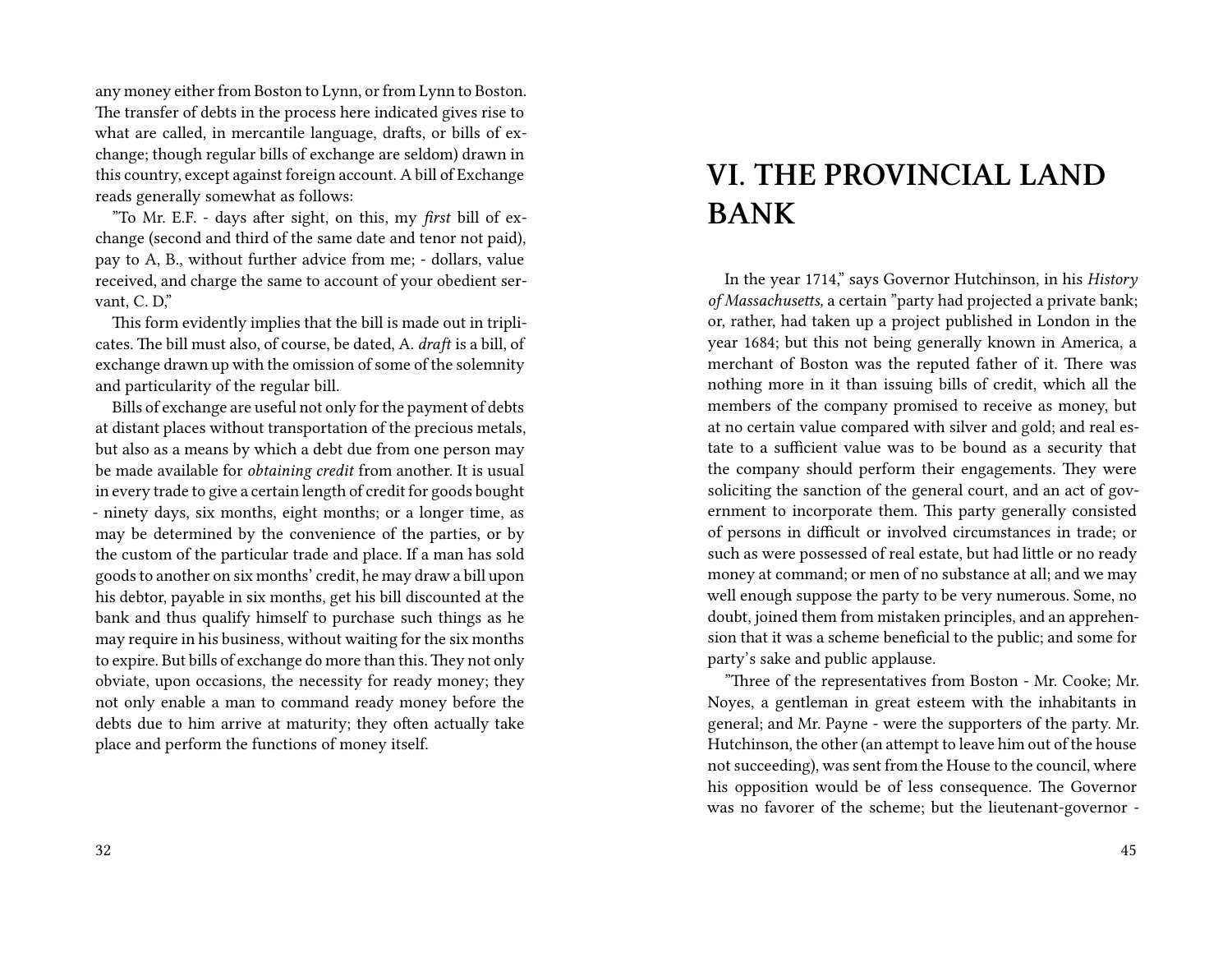is said to be value, not because it is itself merchandise, but because of the values it contains, as it were, in solution, or, to use the correct metaphysical term, *in potentia.* The value of labor is a figurative expression, and a fiction, like the productiveness of capital. Labor, like liberty, love, ambition, genius, is something vague and indeterminate in its nature, and is rendered definite by its object only; misdirected labor produces no value. Labor is said to be valuable, not because it can itself be valued, but because the products of labor may be truly valuable. When we say, "John's labor is worth a dollar a day," it is as though we said, "The daily product of John's labor is worth a dollar." To speak of labor as merchandise is treason; for such speech denies the true dignity of man, "who is the king of the earth. Where labor is merchandise in fact (not by a mere inaccuracy of language), there man is merchandise also, whether it be in England or South Carolina.

# **V. THE CIRCULATION OF MUTUAL MONEY**

### **Petition for a General Mutual Banking Law**

To the Honorable the Senate and House of Representatives of the Commonwealth of Massachusetts:

This prayer of your petitioners humbly showeth that the farmers, mechanics and other actual producers, whose names are hereunto subscribed, believe the present organization of the currency to be unjust and oppressive. They, therefore, respectfully request your honorable body to republicanize gold, silver and bank-bills, by the enactment of a *General Mutual Banking Law.*

A law, embracing the, following provisions, would be eminently satisfactory to your petitioners:

1. The inhabitants or any portion of the inhabitants, of any town or city in the Commonwealth, may organize themselves into a Mutual Banking Company.

2. Any person may become a member of the Mutual Banking Company of any particular town, by pledging real estate situated in that town, or in its immediate neighborhood; to the Mutual Bank of that town.

3. The Mutual. Bank of any town may issue *paper-*money to circulate as currency among persons willing to employ it as such.

4. Every member of a Mutual Banking Company shall bind himself, and be bound, in due legal form, on admission, to receive in payment of debts, at par, and from all persons, the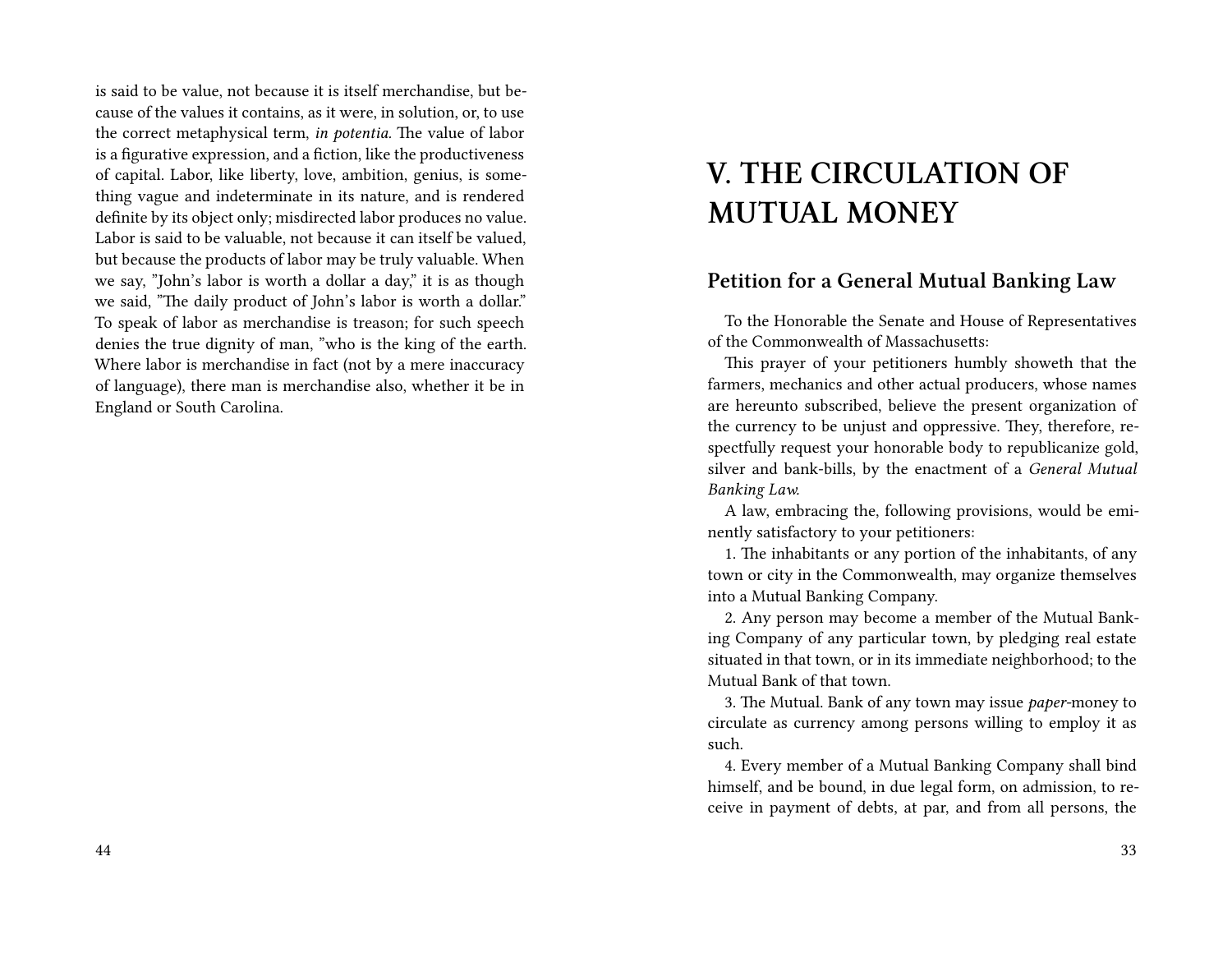bills issued, and to be issued, by the particular Mutual Bank to which he may belong; but no member shall be obliged to recieve, or have in possession, bills of said Mutual Bank to an amount exceeding the whole value of .the property pledged by him.

5. Any member may borrow the paper money of the bank to which he belongs, on his own note running to maturity (without indorsement), to an amount not to exceed one-half of the value of the property pledged by him.

6. The rate of interest at which said money shall be loaned by the bank, shall be determined by, and shall, if possible, just meet and cover the bare expenses of the institution.

7. No money shall be loaned by the bank to persons who do not become members of the company by pledging real estate to the bank.

8. Any member, by paying his debts to the Mutual Bank to which he belongs, may have his property released from pledge, and be himself released from all obligations to said Mutual Bank, and to holders of the Mutual-Bank money, as such.

9. No Mutual Bank shall receive other than Mutual-Bank paper money in payment of debts due to it, except at a discount of one-half of one per cent.

10. The Mutual Banks of the several counties in the Commonwealth shall be authorized to enter into such arrangements with each other as. shall enable them to recieve each other's bills in payments of debts; so that, for example, a Fitchburg man may pay his debts to the Barre Bank in Oxford-money, or in such other Worcester county money as may suit his convenience.

#### **Remarks**

Let A, B, G, D and E take a mortgage upon real estate owned by F, to cover a value of, say, \$600; in consideration of in the long run, the average of a series of years being taken, it coincides with it. It is probable that, under a. true organization of credit, the natural price and market price would coincide at every moment. Under the present system, there are no articles whose market and natural prices coincide so nearly and so constantly as those of the precious metals; and it is for this reason that they have been adopted by the various nations as standards of value.

When Adam Smith and Malthus $^3$  say that labor is a measure of value, they speak, not of the labor which an article cost, or ought to have cost, in its production, but of the quantity of labor which the article may purchase or command. It is very well, for those who mistake the philosophy of speculation on human misfortune and necessities for social science, to assume for measure of value the amount of labor which different commodities can command. Considered from this point of view, the price of commodities is regulated, not. in the labor expended in their production, but by the distress and want of the laboring class. There is no device of the political economists so infernal as the one which ranks labor as a commodity, varying in value according to supply and demand. Neither is there any device so unphilosophical; since the ratio of the supply of labor to the demand for it is unvarying: for every producer is also a consumer, and rightfully, to the precise extent of the amount of his products; the laborer who saves up his wages being, so far as society is concerned, and in the long run, a consumer of those wages. The supply and demand for labor is virtually unvarying; and its price ought, therefore, to be constant. Labor

<sup>&</sup>lt;sup>3</sup> Malthus says (we quote the substance, and very possibly the exact words, though we have not the book by us}: "If a man is born into a world already occupied, and his family is not able to support him, or if society has no demand for his labor, that man has no right to claim any nourishment whatever; he is really one too many on the earth. At the great banquet of nature there is no plate laid for him. Nature commands him to take himself away; and she will by no means delay in putting her own order into execution."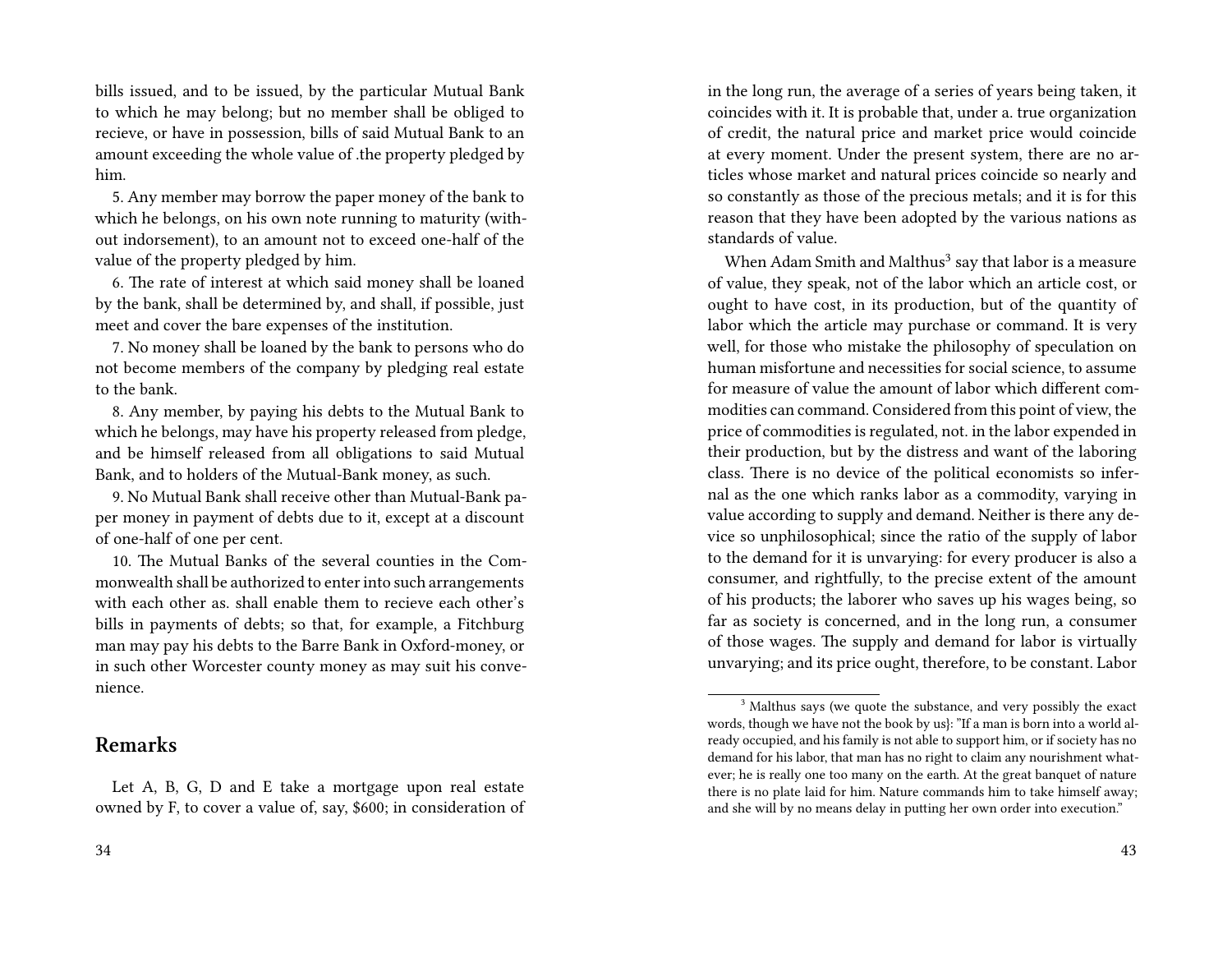the amount of labor expended in production, though not the measure, is, in the long run, the regulator of value; for every new invention which abridges labor, and enables an individual or company to offer an increased supply of valuable articles in the market brings with it an increase of competition. For, supposing that one dollar constitutes a fair day's wages, and that one man by a certain process can produce an article valued in the market at one dollar in half a day's labor, other men will take advantage of the same process, and undersell the first man, in order to get possession of the market. Thus, by the effect of competition, the price of the article will probably be ultimately reduced to fifty cents. Labor is the true regulator of value; for every laboring man who comes into competition with others increases the supply of the products of labor, and thus diminishes their value; while at the same time, and because he is a living man, he increases the demand for those products to precisely the same extent, and thus restores the balance: for the laborer must be housed, clothed and subsisted by the products of his labor. Thus the addition of a laboring man, or of any number of laboring men, to the mass of producers, ought to have no effect either upon the price of labor, or upon that of commodities; since, if the laborer by his presence increases the productive power, he at the same time increases the demand for consumption. We know that things do not always fall out thus in practice; but the irregularity is explained by the fact that the laborer, who ought himself to have the produce of his labor, or its equivalent in exchange, has, by the present false organization of credit, his wages abstracted from him. Want and over production arise sometimes from mistakes in the direction of labor, but generally from that false organization of credit which now obtains throughout the civilized world. There is a market price of commodities, depending on supply and demand, and a natural price, depending on the cost of production; and the market price is in a state, of continual oscillation, being sometimes above, and sometimes below, the natural price: but

which mortgage, let A, B, C, D and E, who are timber dealers, hardware merchants, carpenters, masons, painters, etc., furnish planks, boards, shingles, nails, hinges, leeks, carpenters and masons' labor, etc., to the value of \$600, to E, who is building a house. Let the mortgage have six months to run. A, B, C, D and E are perfectly safe; for either F pays at the end of the six months, and then the whole transaction is closed; or F does not pay, and then they sell the real estate mortgaged by him, which is worth much more than \$600, and pay themselves, thus closing the transaction. This transaction, generalized, gives the Mutual Bank, and furnishes a currency based upon products and services, entirely independent of hard money, or paper based on hard money. For A,.B, C, D and E may give to F, instead of boards, nails, shingles, etc., 600 certificates of his mortgage, said certificates being receivable by them for services and products, each one in lieu of a silver dollar; each certificate being, therefore, in all purchases from them, equivalent to a one dollar bill. If A, B, C, D and E agree to receive these certificates, each one in lieu of a silver dollar, for the redemption of the mortgage; if, moreover, they agree to receive them, each one in lieu of a silver dollar, from whomsoever it may be, in all payments - then A, B, C, D and E are a banking company that issues mutual money; and as they never issue money except upon a mortgage of property of double the value of the money issued, their transactions are always absolutely safe, and their money is always absolutely good.

Any community that embraces members of all trades and professions may totally abolish the use of hard money, and of paper based on hard money, substituting mutual money in its stead; and they may always substitute mutual money in the stead of hard money and bank bills, to the precise extent of their ability to live within themselves on their own resources.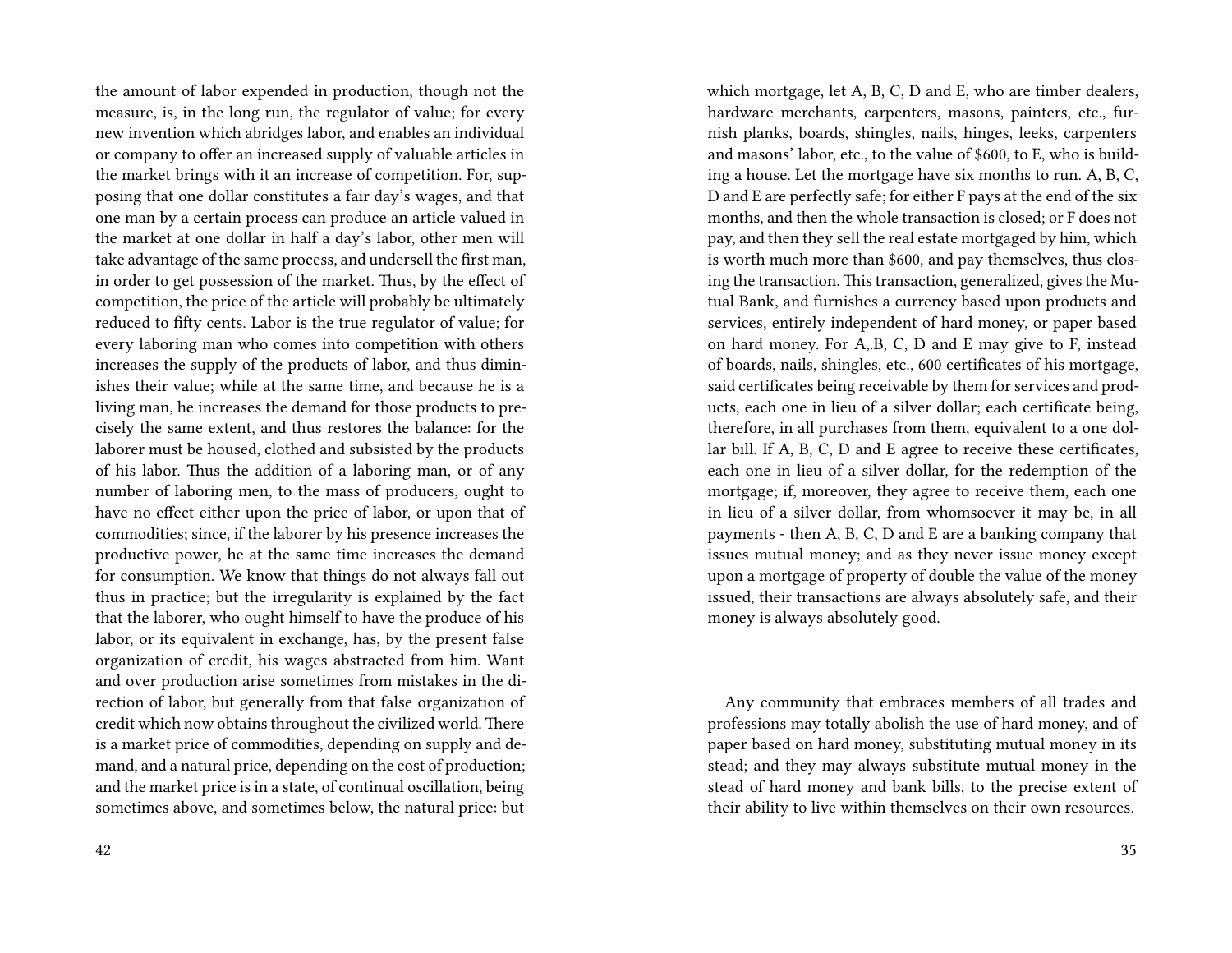#### **The Rate of Interest**

*As* interest money charged by Mutual Banks covers nothing but the expenses of the institutions, such banks may lend money, at a *rate of less than one percent per annum,* to persons offering good security.

### **Advantages of Mutual Banking**

It may be asked, "What advantage does mutual banking hold out to individuals who have no real estate to offer in pledge?" We answer this question by another: What advantage do the existing banks hold out to individuals who desire to borrow, but are unable to offer adequate security? If we knew of a plan whereby, through an act of the legislature, every member of the community might be made rich, we would destroy this petition and draw up another embodying that plan. Meanwhile, we affirm that no system was ever devised so beneficial to the poor as the system of mutual banking; for if a man having nothing to offer in pledge, has a friend who is a farmer, or other holder of real estate, and that friend is willing to furnish security for him, he can borrow money at the mutual bank at a rate of 1 per cent interest a year; whereas, if he should borrow at the existing banks, he would be obliged to pay 6 per cent. Again, as mutual banking will make money exceedingly plenty, it will cause a rise in the rate of wages, thus benefiting the man who has no property but his bodily strength; and it will not cause a proportionate increase in the price of the necessaries of life: for the price of provisions, etc., depends on supply and demand; and mutual banking operates, not directly oh supply and demand, but to the diminution of the rate of interest on the medium of exchange.

throughout at the natural valuation determined for it by the general demand and supply of gold and silver throughout the whole world.

The bills of Mutual Banks act merely as a medium of exchange: they do not and cannot pretend to be measures or standards of value. The medium of exchange is one thing; the measure of value is another; and the standard of value still another. The dollar is the measure of value. Silver and gold, at a certain degree of fineness, are the standard of value. The bill of a Mutual Bank is a bill of exchange, drawn by all the members of the mutual banking company upon themselves, indorsed and accepted by themselves, payable at sight, but only in services and products. The members of the company bind themselves to recieve their own money at par; that is, in lieu of as many silver dollars as are denoted by the denomination on the face of the bill. Services and products are to be estimated in dollars, and exchanged for each other without the intervention of specie<sup>2</sup>.

Mutual money, which neither is nor can be merchandise, escapes the law of supply and demand, which is applicable to merchandise only.

#### **The Regulator of Value**

The utility of an article is one thing; its exchangeable value is another; and the cost of its production is still another. But

But certain mechanics and farmers say, "We borrow no money, and therefore pay no interest. How, then, does this

 $2$  "I now undertake to affirm positively, and without the least fear that I can be answered, whatheretofore I have but suggested - that a paper issued by the government, with the simple promise to receive it in all its dues, leaving its creditors to take it or gold and silver at their option, would, to the extent that it would circulate, form a perfect paper circulation, which could not be abused by the government; that it would be as steady and uniform in value as the metals themselves; and that, if by possibility, it should depreciate, the loss would fall, not on the people, but on the government itself," etc. - J. C. Calhoun: Speech in reply to Mr. Webster on the Sub-Treasury Bill, March 22, 1838.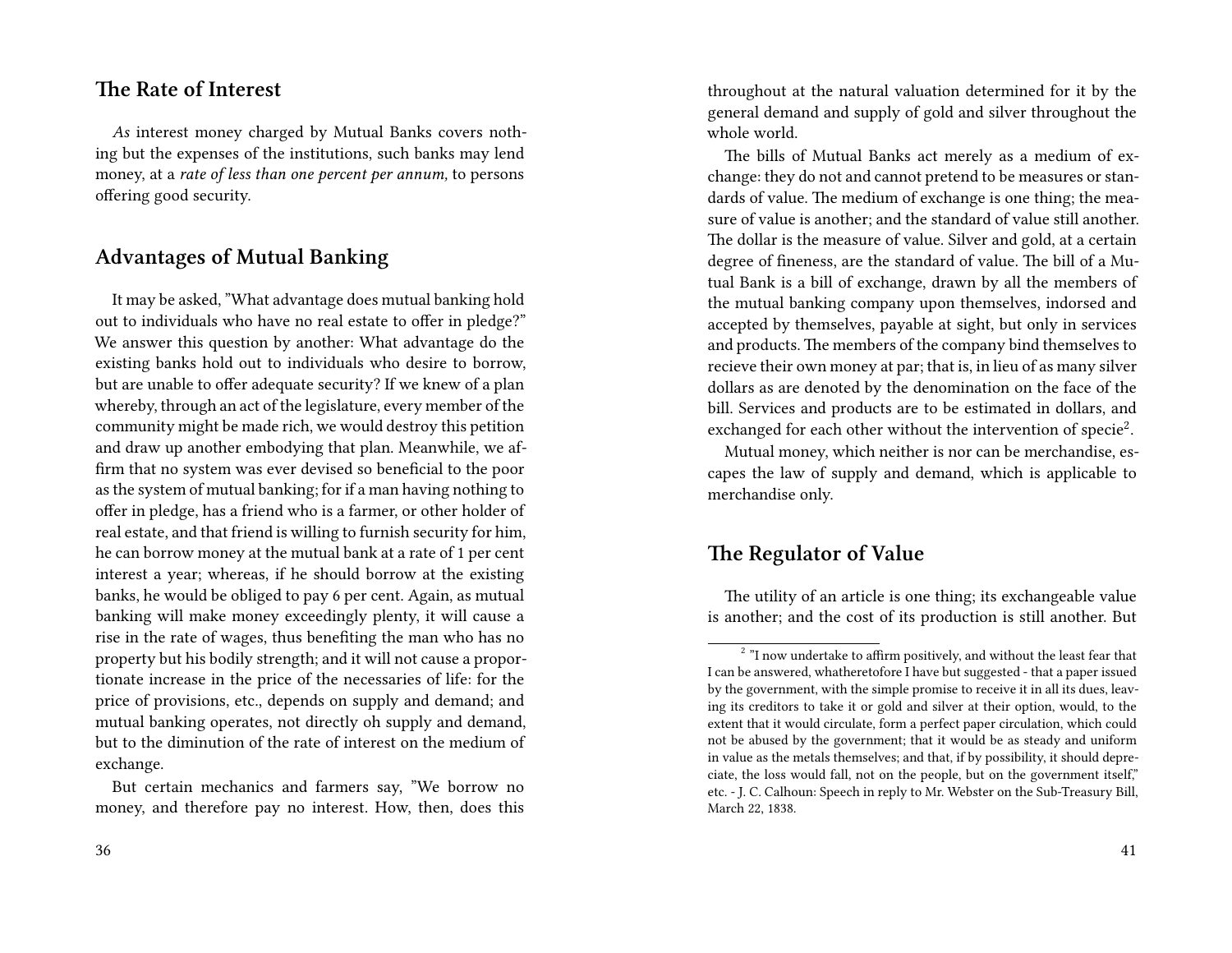take the mutual money of the town to which the trader belongs, money that holds real estate and produce in that town, rather than the private note of a trader who may fail within a week?

If, under the existing system, all transactions were settled on the spot in cash, things might be different; but as almost all transactions are conducted on the credit system, and as the credit system necessarily involves periodical commercial crises, the mutual money will find very little difficulty in ultimately forcing itself into general circulation. The Mutual Bank is like the stone cut from the mountain without hands, for let it be once established in a single village, no matter how obscure, it will grow till it covers the whole earth. Nevertheless, it would be better to obviate all difficulty by starting the Mutual Bank on a sufficiently extensive scale at the very beginning.

#### **The Measure of Value**

The bill of a Mutual Bank is not a standard of value, since it is itself measured and determined in value by the silver dollar. If the dollar rises in value, the bill of the Mutual Bank rises also, since it is receivable in lieu of a silver dollar. The bills of a Mutual Bank are not standards of value, but mere instruments of exchange; and as the value of mutual money is determined, not by the demand and supply of mutual money, but by the demand and supply of the precious metals, the Mutual Bank may issue bills to any extent, and those bills will not be liable to any depreciation from excess of supply. And, for like reasons, mutual money will not be liable to rise in value if it happens at any time to be scarce in the market. The issues of mutual money are therefore susceptible of any contraction or expansion which may be necessary to meet the wants of the community, and such contraction or expansion cannot by any possibility be attended with any evil consequences whatever: for the silver dollar, which is the standard of value, will remain

I have an impression on my mind that it is precisely the class who have no dealings with, the banks, and derive no; advantages from them, that ultimately pay all the interest money that, is paid. When a manufacturer borrows money to carry on his business, he counts the interest he pays as a part of his expenses, and therefore adds the amount of interest to the price of his goods. The consumer who buys the goods pays the interest when he pays for the goods; and who is the consumer, if not the mechanic and the farmer? If a manufacturer could borrow money at 1 per cent, he could afford to undersell all his competitors, to the manifest advantage of the farmer and mechanic. The manufacturer would neither gain nor lose; the farmer and mechanic, who have no dealings with the bank, would gain the whole difference; and the bank - which, were it not for the competition of the Mutual Bank, would have loaned the money at 6 per cent interest - would lose the whole difference. It is the indirect relation of the bank to the farmer and mechanic, and not its direct relation to the manufacturer and merchant, that enables it to make money. When foreign competition prevents the manufacturer from keeping up the price of his goods, the farmer and mechanic, who are consumers, do not pay the interest money: but still the interest is paid by the class that derive no benefit from the banks; for, in this case, the manufacturer will save himself from loss by cutting down the wages of his workmen who are producers. Wages fluctuate, rising and falling (other things being equal) as the rate of interest falls or rises. If the farmer, mechanic and operative are not interested in the matter of banking, we know not who is.

thing concern us?" Hearken, my friends! let us reason together.